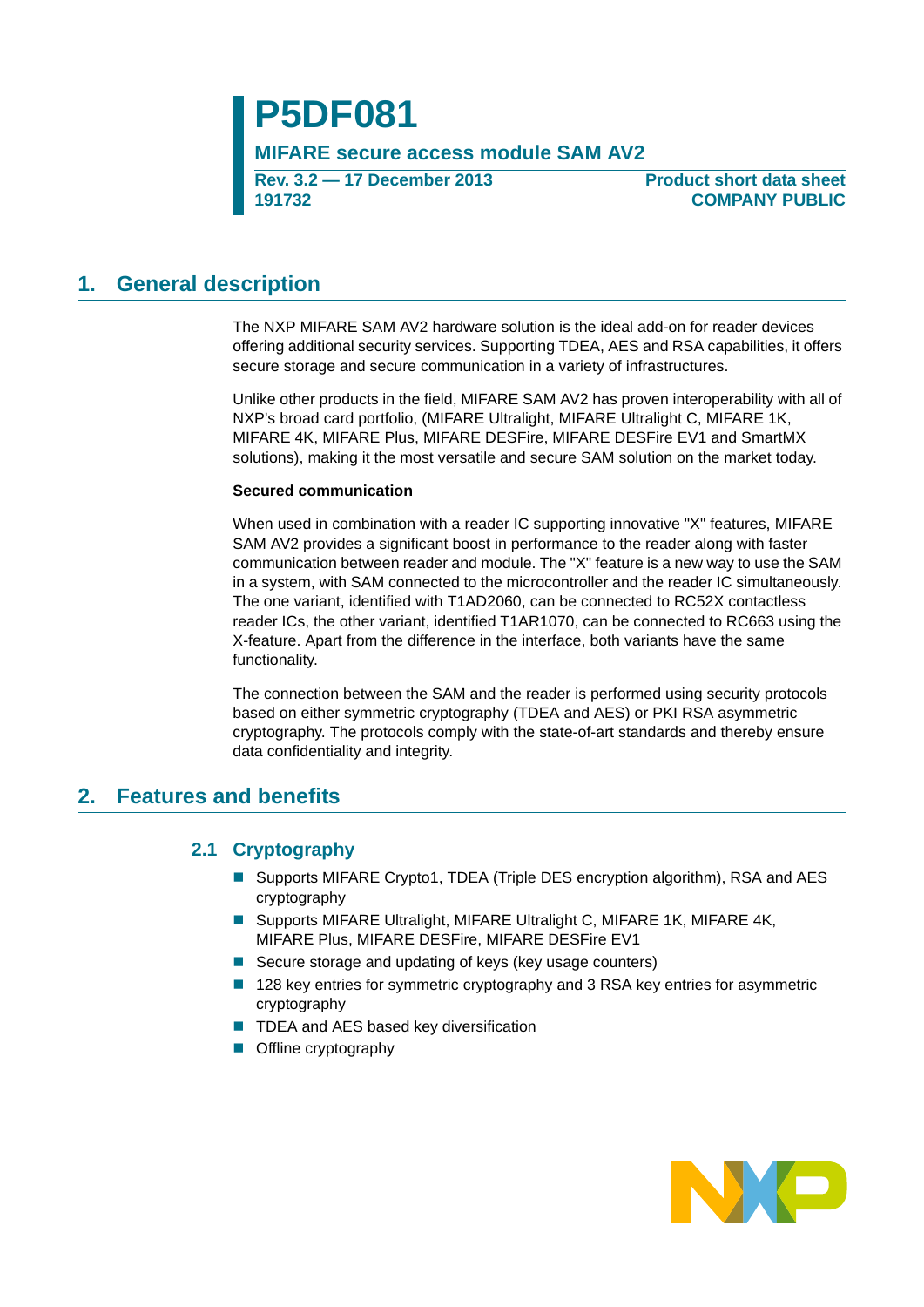#### <span id="page-1-2"></span>**2.2 Communication**

- Up to four logical channels; simultaneous multiple card support
- **Support for DESFire and MIFARE Plus authentication (with related secure messaging** and session key generation)
- Secure Host to SAM and back end to SAM communication with symmetric cryptography 3 pass authentication for confidentiality and integrity
- Support high speed baud rates up to 1.5 Mbit/s
- Secure Host to SAM and back end to SAM communication with RSA based cryptography
- Support ISO/IEC 7816 baud rates
- True random number generator (TRNG)

#### **2.3 Delivery types**

■ Available in wafer, PCM 1.1 module, or HVQFN package

## <span id="page-1-4"></span><span id="page-1-3"></span>**3. Applications**

- Access management
- **Public transport**
- **Loyalty programs**
- **Micro payment**

## <span id="page-1-5"></span>**4. Quick reference data**

#### <span id="page-1-0"></span>**Table 1. Quick reference data**

*V<sub>DD</sub>*;  $V_{SS} = 0$  *V*;  $T_{amb} = -25$  <sup>*C*</sup> *to* +85 <sup>*C*</sup>

| <b>Symbol</b>   | <b>Parameter</b> | <b>Conditions</b>                 | Min | Tvp | Max | Unit |
|-----------------|------------------|-----------------------------------|-----|-----|-----|------|
| V <sub>DD</sub> |                  | supply voltage Class A: 5 V range | 4.5 | 5.0 | 5.5 |      |
|                 |                  | Class B: 3 V range                | 27  | 3.0 | 3.3 |      |

## <span id="page-1-6"></span>**5. Ordering information**

#### <span id="page-1-1"></span>**Table 2. Ordering information**

| <b>Type number</b>  | Package       |                                                                                                                   |                |  |  |  |
|---------------------|---------------|-------------------------------------------------------------------------------------------------------------------|----------------|--|--|--|
|                     | <b>Name</b>   | <b>Description</b>                                                                                                | <b>Version</b> |  |  |  |
| P5DF081X0/T1AD2060  | <b>PCM1.1</b> | contact chip card module (super 35 mm tape format,<br>8 contact), minimum order quantity: 10.000                  | SOT658-1       |  |  |  |
| P5DF081X0/T1AD2060S | <b>PCM1.1</b> | contact chip card module (super 35 mm tape format,<br>8 contact), minimum order quantity: 1.000                   | SOT658-1       |  |  |  |
| P5DF081HN/T1AD2060  | HVQFN32       | plastic thermal enhanced very thin quad flat package; no<br>leads; 32 terminals; body $5 \times 5 \times 0.85$ mm | SOT617-3       |  |  |  |
| P5DF081UA/T1AD2060  | FCC.          | sawn wafer 150 mm on film frame carrier                                                                           |                |  |  |  |
| P5DF081X0/T1AR1070  | <b>PCM1.1</b> | contact chip card module (super 35 mm tape format,<br>8 contact), minimum order quantity: 10.000                  | SOT658-1       |  |  |  |

P5DF081\_SDS PERSON All information provided in this document is subject to legal disclaimers. 
PERSON ALL TONS TRIGHTS RESERVED.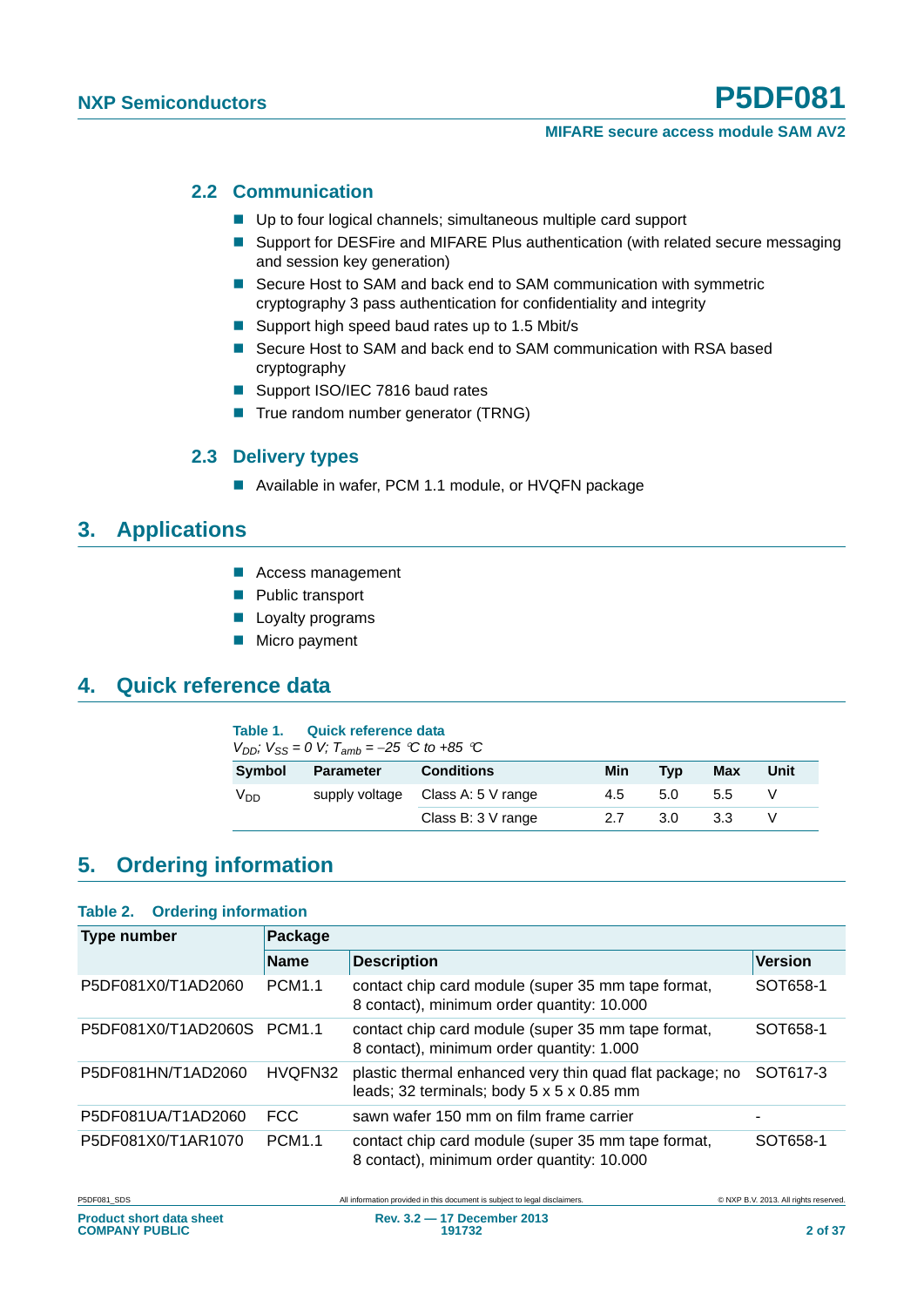| <b>Type number</b>         | Package     |                                                                                                                |                |  |  |  |
|----------------------------|-------------|----------------------------------------------------------------------------------------------------------------|----------------|--|--|--|
|                            | <b>Name</b> | <b>Description</b>                                                                                             | <b>Version</b> |  |  |  |
| P5DF081X0/T1AR1070S PCM1.1 |             | contact chip card module (super 35 mm tape format,<br>8 contact), minimum order quantity: 1.000                | SOT658-1       |  |  |  |
| P5DF081HN/T1AR1070         | HVQFN32     | plastic thermal enhanced very thin quad flat package; no SOT617-3<br>leads; 32 terminals; body 5 x 5 x 0.85 mm |                |  |  |  |
| P5DF081UA/T1AR1070         | FCC.        | sawn wafer 150 mm on film frame carrier                                                                        | -              |  |  |  |

#### **Table 2. Ordering information** *…continued*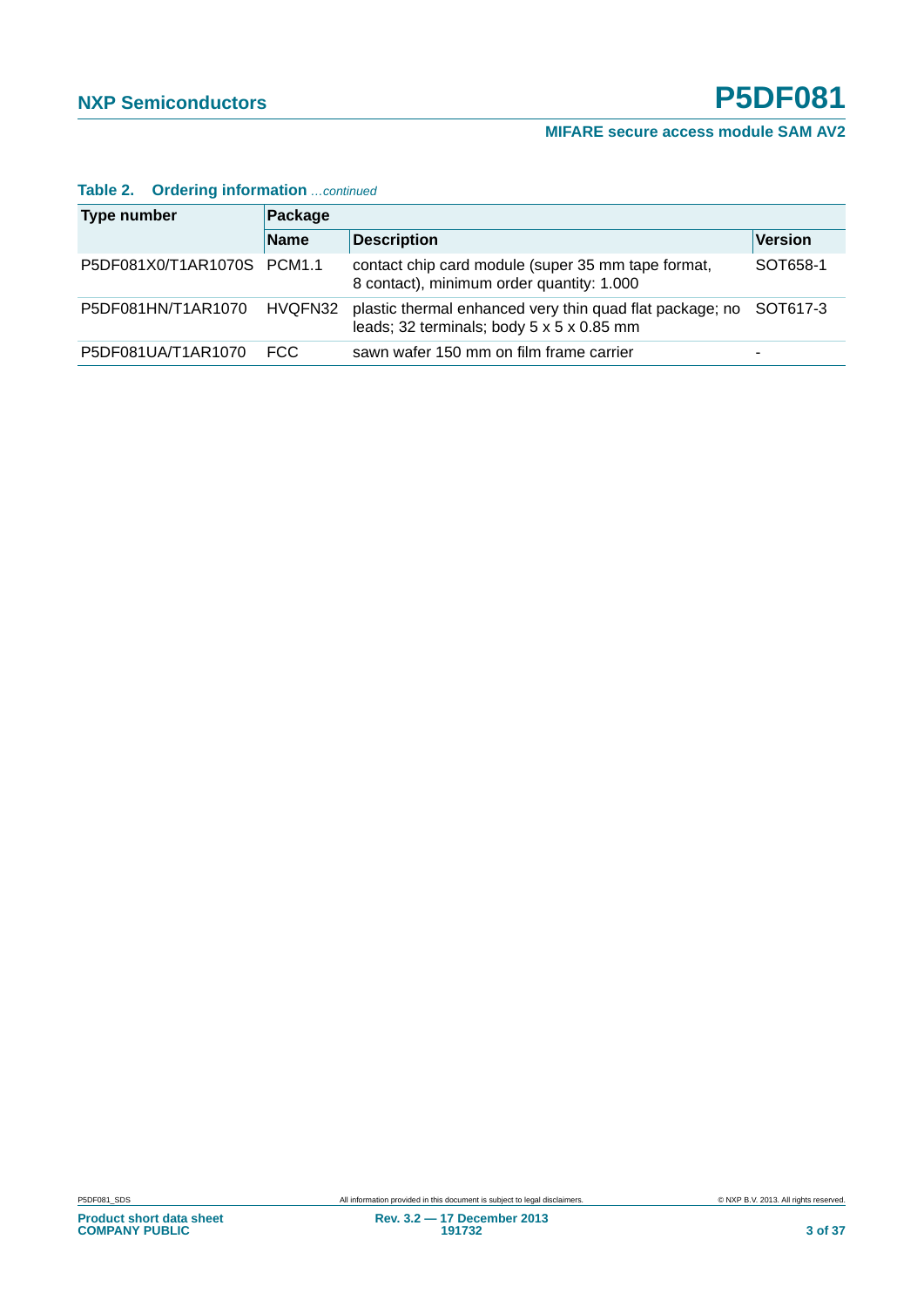## **6. Block diagram**



**NXP NXP Semiconductors Semiconductors** 

**P5DF081**

**MIFARE secure access module SAM AV2**

MIFARE secure access module SAM AV2

<span id="page-3-1"></span><span id="page-3-0"></span>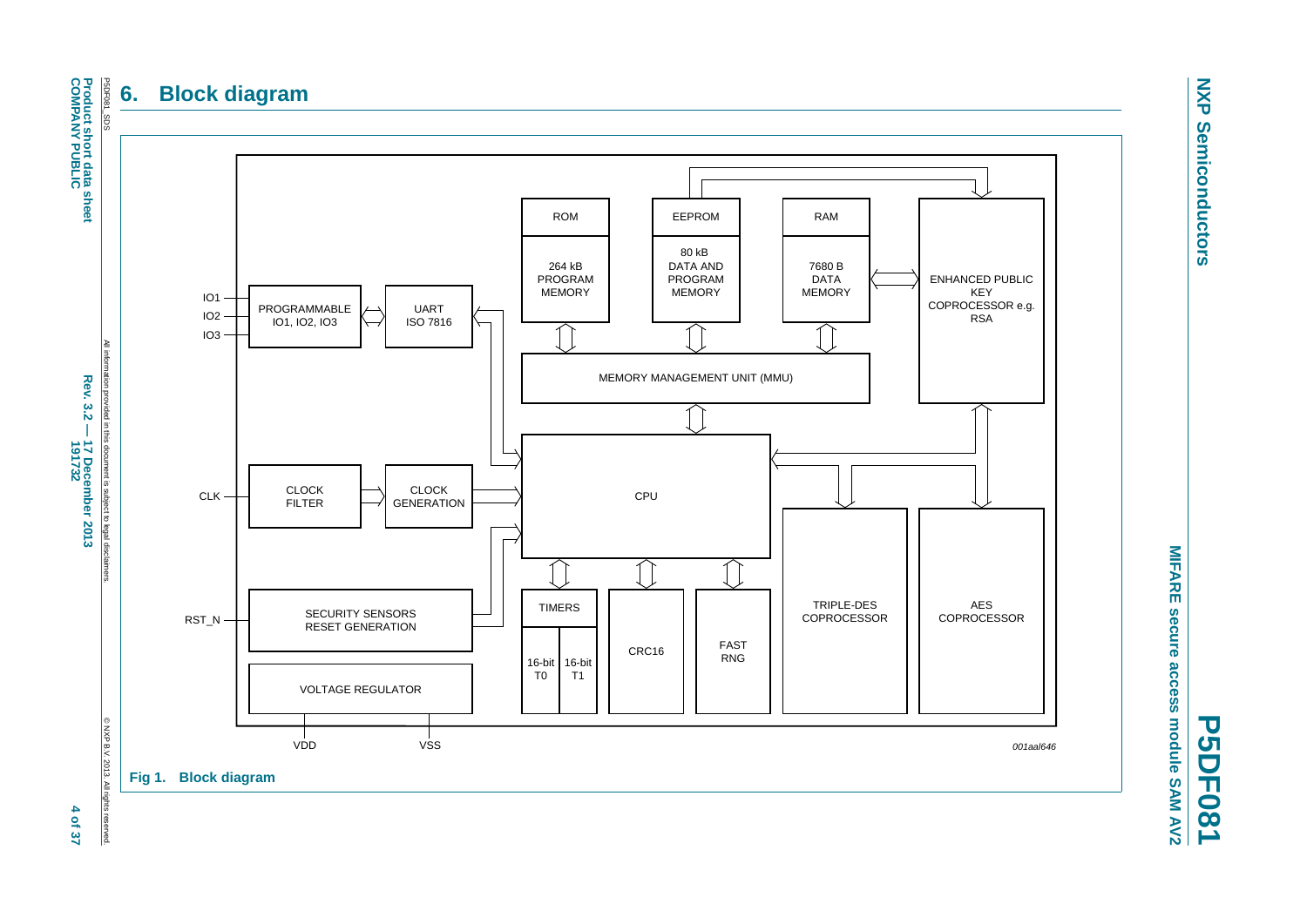**MIFARE secure access module SAM AV2**

## <span id="page-4-4"></span><span id="page-4-3"></span>**7. Pinning information**

## **7.1 Pinning**



### <span id="page-4-5"></span><span id="page-4-2"></span>**7.2 Pinning**



## <span id="page-4-6"></span><span id="page-4-0"></span>**7.3 Pin description**

#### <span id="page-4-1"></span>**Table 3. Pin description PCM 1.1 MIFARE SAM AV2**

| <b>ISO/IEC 7816</b> |            | <b>MIFARE SAM AV2</b> |                |                            |
|---------------------|------------|-----------------------|----------------|----------------------------|
|                     | Pad Symbol | Symbol                | Pad            | <b>Description</b>         |
| C1                  | VCC        | $V_{\rm CC}$          | C1             | power supply voltage input |
| C <sub>2</sub>      | <b>RST</b> | RST <sub>N</sub>      | C <sub>2</sub> | reset input, active LOW    |
| C <sub>3</sub>      | <b>CLK</b> | CLK N                 | CЗ             | clock input                |
| C4                  | reserved   | n.c.                  | C4             | n.c.                       |

P5DF081\_SDS **All information provided in this document** is subject to legal disclaimers. **CONSICIAL CONSICIAL CONSICIAL CONSICIAL CONSICUTER**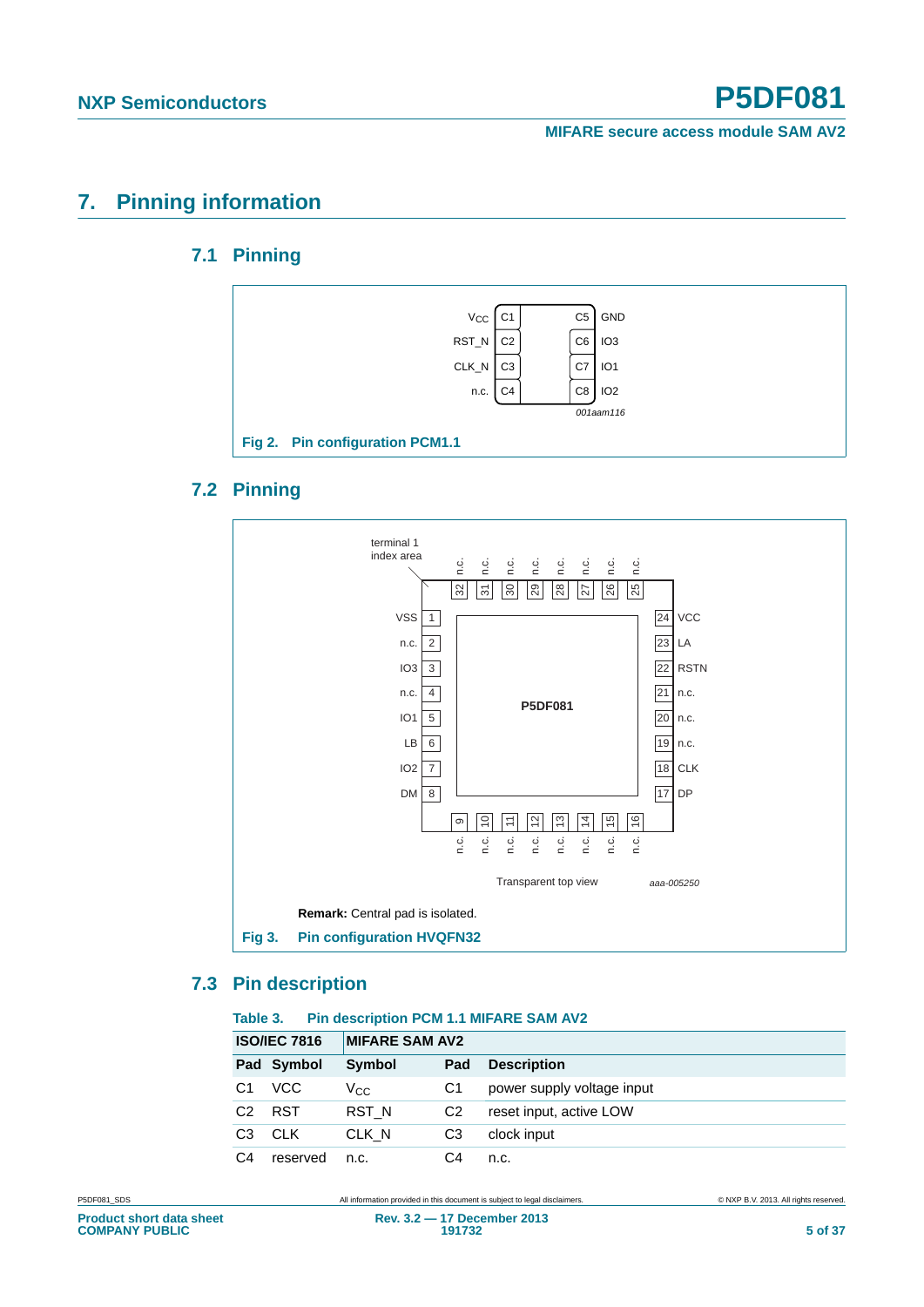#### **Table 3. Pin description PCM 1.1 MIFARE SAM AV2** *…continued*

| <b>ISO/IEC 7816</b> |            | <b>MIFARE SAM AV2</b> |     |                                                     |
|---------------------|------------|-----------------------|-----|-----------------------------------------------------|
|                     | Pad Symbol | Symbol                | Pad | <b>Description</b>                                  |
| C5                  | <b>GND</b> | GND                   | C5  | ground (reference voltage) input                    |
| C6                  | <b>VPP</b> | IO <sub>3</sub>       | C6  | used for I2C communication to RC52x or RC663 (SCLK) |
| C7                  | IO1        | IO <sub>1</sub>       | C7  | input/output for serial data (host communication)   |
| C8                  | reserved   | 102                   | C8  | used for I2C communication to RC52x or RC663        |

#### <span id="page-5-0"></span>**Table 4. Pin description HVQFN32 MIFARE SAM AV2**

|                | HVQFN32         | <b>MIFARE SAM AV2</b> |     |                                                   |
|----------------|-----------------|-----------------------|-----|---------------------------------------------------|
| Pad            | Symbol          | Symbol                | Pad | <b>Description</b>                                |
| 1              | <b>VSS</b>      | <b>GND</b>            | 1   | ground (reference voltage) input                  |
| 2              | n.c.            | n.c.                  | 2   | not connected                                     |
| 3              | IO <sub>3</sub> | IO <sub>3</sub>       | 3   | used for I2C communication to RC                  |
| 4              | n.c.            | n.c.                  | 4   | not connected                                     |
| 5              | IO <sub>1</sub> | IO <sub>1</sub>       | 5   | input/output for serial data (host communication) |
| 6              | <b>LB</b>       | n/a                   | 6   | not used                                          |
| $\overline{7}$ | IO <sub>2</sub> | IO <sub>2</sub>       | 7   | used for I2C communication to RC (SDATA)          |
| 8              | <b>DM</b>       | n/a                   | 8   | not used                                          |
| 9              | n.c.            | n.c.                  | 9   | not connected                                     |
| 10             | n.c.            | n.c.                  | 10  | not connected                                     |
| 11             | n.c.            | n.c.                  | 11  | not connected                                     |
| 12             | n.c.            | n.c.                  | 12  | not connected                                     |
| 13             | n.c.            | n.c.                  | 13  | not connected                                     |
| 14             | n.c.            | n.c.                  | 14  | not connected                                     |
| 15             | n.c.            | n.c.                  | 15  | not connected                                     |
| 16             | n.c.            | n.c.                  | 16  | not connected                                     |
| 17             | <b>DP</b>       | n/a                   | 17  | not used                                          |
| 18             | <b>CLK</b>      | CLK_N                 | 18  | clock input                                       |
| 19             | n.c.            | n.c.                  | 19  | not connected                                     |
| 20             | n.c.            | n.c.                  | 20  | not connected                                     |
| 21             | n.c.            | n.c.                  | 21  | not connected                                     |
| 22             | <b>RSTN</b>     | RST_N                 | 22  | reset input, active LOW                           |
| 23             | LA              | n/a                   | 23  | not used                                          |
| 24             | <b>VCC</b>      | <b>VCC</b>            | 24  | power supply voltage input                        |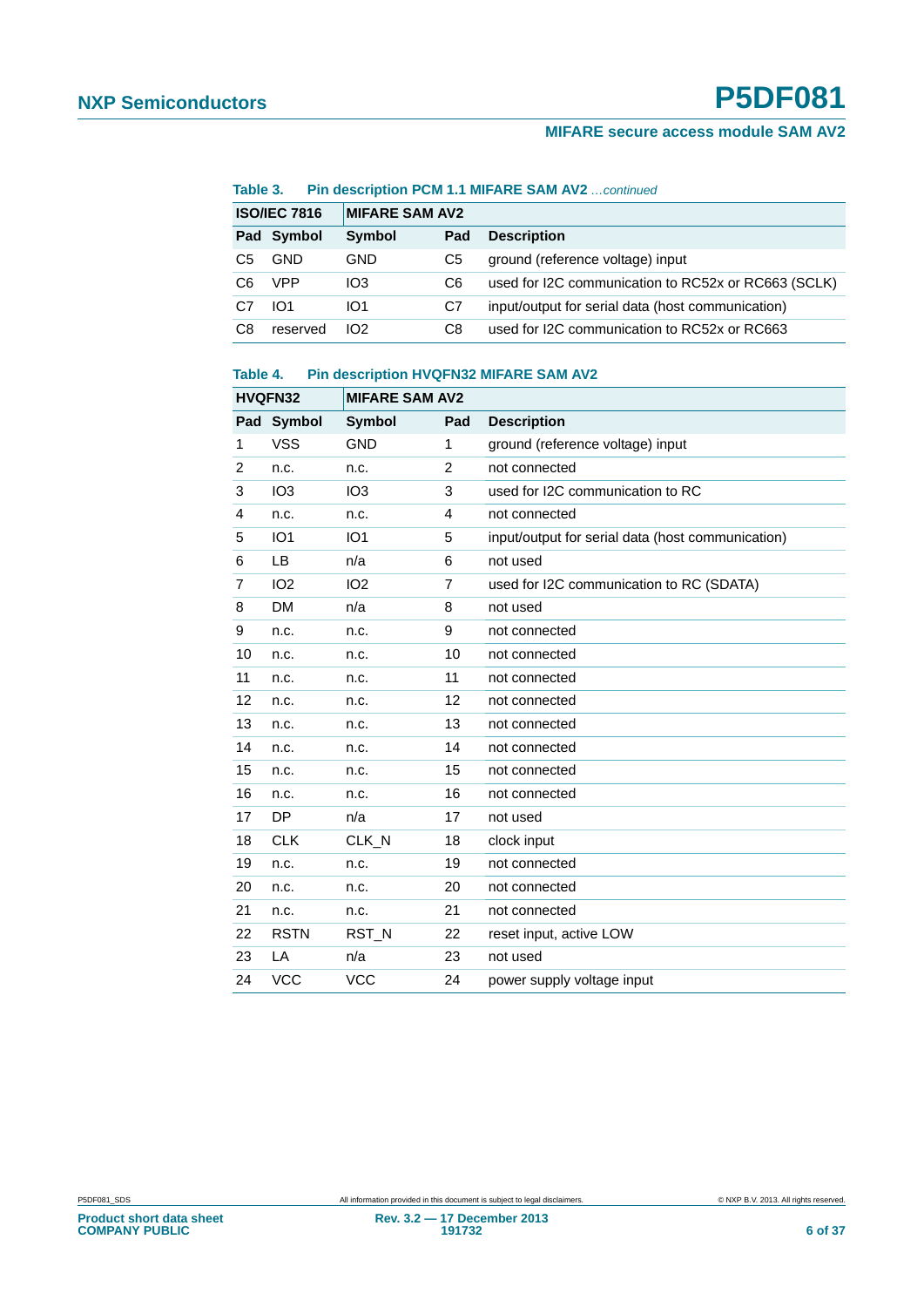## <span id="page-6-3"></span><span id="page-6-2"></span><span id="page-6-1"></span>**8. Functional specification**

#### **8.1 Hardware interface**

#### **8.1.1 Contact interface**

The pad assignment and the electrical characteristics are fully compliant with ISO/IEC 7816 (part 2 and part 3). The MIFARE SAM AV2 operates with Class A and Class B interface devices. An internal charge pump provides the EEPROM programming voltage. Note that pad C6 is not a programming voltage input but is an output line for the clock signal for I2C communication to the RC52x or RC663 reader chip. Pad C8 is used as data line to the reader chip. These two pads for connection to the RC52x or RC663 are the only ones deviating from the ISO standard pin assignment.

#### <span id="page-6-4"></span>**8.1.2 External clock frequency and bit rates**

The basic operation frequency of the MIFARE SAM AV2 is 3.5712 MHz. With this frequency the following standard bit rates can be reached using ISO/IEC 7816 transmission factors F and D.

The MIFARE SAM AV2 supports significantly higher transmission speeds.

The maximum specified bit rate in any case is 1.5 Mbit/s.

#### <span id="page-6-5"></span>**8.1.3 Card operation procedures**

All card operation procedures (activation, cold reset, warm reset and deactivation) are fully compliant with Ref. 19, Chapter 5.

#### **8.2 Transmission procedure and communication**

#### <span id="page-6-7"></span><span id="page-6-6"></span>**8.2.1 Protocol activation sequence**

All subsequently described operations are compliant with ISO/IEC 7816-3.

#### <span id="page-6-8"></span>**8.2.1.1 Answer To Reset (ATR)**

The MIFARE SAM AV2 offers two modes of operation identified by different ATRs. A negotiable mode where the bit rate has to be adjusted via a PPS request and a specific mode where the MIFARE SAM AV2 switches automatically to  $F = 128$  and  $D = 32$  (highest possible speed) after sending the ATR. Starting with the negotiable mode, the mode of operation is switched after every warm reset.

After a cold reset, the card sends the following ATR to the terminal.

|                  | AUN GILGI GON IGOGL |                                                                                      |
|------------------|---------------------|--------------------------------------------------------------------------------------|
| <b>Character</b> | Value               | <b>Meaning</b>                                                                       |
| TS               | 3Bh                 | initial character; setting up direct convention                                      |
| T0               | DFh.                | TA $(1)$ , TC $(1)$ , TD $(1)$ are present; number of<br>historical characters is 15 |
| TA(1)            | 18h                 | $F = 372$ : D = 12                                                                   |
| TC(1)            | FFh                 | no extra quard time needed; $N = 255$                                                |
| TD(1)            | 81h                 | TD(2) is present; protocol $T = 1$                                                   |

#### <span id="page-6-0"></span>**Table 5. ATR after cold reset**

**Product short data sheet COMPANY PUBLIC**

P5DF081\_SDS All information provided in this document is subject to legal disclaimers. © NXP B.V. 2013. All rights reserved.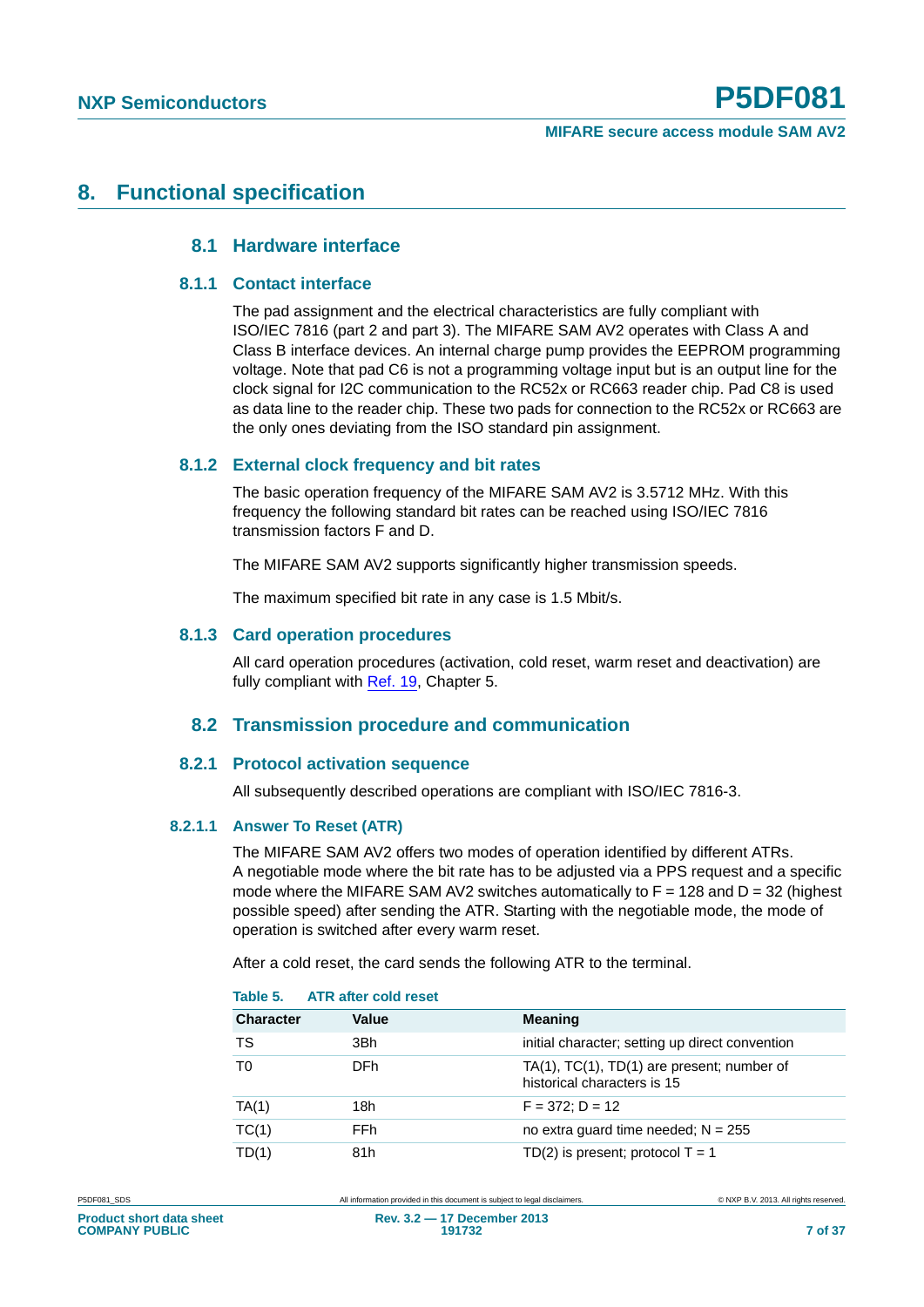#### **MIFARE secure access module SAM AV2**

| Table 5.               | <b>ATR after cold reset</b> continued                                           |                                                                                        |
|------------------------|---------------------------------------------------------------------------------|----------------------------------------------------------------------------------------|
| <b>Character</b>       | Value                                                                           | <b>Meaning</b>                                                                         |
| TD(2)                  | F <sub>1</sub> h                                                                | $TA(3)$ , $TB(3)$ , $TC(3)$ and $TD(3)$ are present; protocol<br>$T = 1$               |
| TA(3)                  | FE <sub>h</sub>                                                                 | Information field size of the card $= 254$                                             |
| TB(3)                  | 43h                                                                             | BWT indicator = 4; CWT indicator = 3                                                   |
| TC(3)                  | 00h                                                                             | error detection code $=$ LRC                                                           |
| TD(3)                  | 3Fh                                                                             | TA and TB for T = 15 is present; protocol T = 15<br>(qualifies global interface bytes) |
| $TA$ (after $T = 15$ ) | 03h                                                                             | clock stop not supported; Class A, Class B                                             |
| TB(after $T = 15$ )    | 83h                                                                             | Proprietary use of C6 (IO3, reception of serial data<br>from RC52x or RC663)           |
| Historical bytes       | 4Dh, 49h, 46h, 41h, 52h,<br>45h, 20h, 50h, 6Ch, 75h,<br>73h, 20h, 53h, 41h, 4Dh | ASCII value of "MIFARE Plus SAM"                                                       |
| TCK                    | 3B                                                                              | check character                                                                        |
|                        |                                                                                 |                                                                                        |

After this ATR, the card is in the negotiable mode and waits for a PPS request. If a warm reset is issued, the MIFARE SAM AV2 switches the mode of operation, enters the specific

#### <span id="page-7-0"></span>**Table 6. ATR after warm reset**

mode and sends the following ATR.

| <b>Character</b>       | <b>Value</b>                                                                    | <b>Meaning</b>                                                                                                               |
|------------------------|---------------------------------------------------------------------------------|------------------------------------------------------------------------------------------------------------------------------|
| TS.                    | 3Bh                                                                             | initial character; setting up direct convention                                                                              |
| T <sub>0</sub>         | <b>DFh</b>                                                                      | TA(1), TC(1) and TD(1) are present; number of<br>historical characters is 15                                                 |
| TA(1)                  | 18h                                                                             | $F = 128$ and $D = 32$                                                                                                       |
| TC(1)                  | FFh                                                                             | no extra quard time needed; $N = 255$                                                                                        |
| TD(1)                  | 81h                                                                             | TA(2) and TD(2) are present; protocol $T = 1$                                                                                |
| TA(2)                  | F <sub>1</sub> h                                                                | specific mode byte: capable of changing the mode<br>of operation; parameters defined by interface bytes;<br>protocol $T = 1$ |
| TD(2)                  | <b>FEh</b>                                                                      | $TA(3)$ , $TB(3)$ , $TC(3)$ , $TD(3)$ are present; protocol<br>$T = 1$                                                       |
| TA(3)                  | 43h                                                                             | information field size of the card $= 254$                                                                                   |
| TB(3)                  | 00h                                                                             | BWT indicator = 4; CWT indicator = $3$                                                                                       |
| TC(3)                  | 3Fh                                                                             | error detection $code = LRC$                                                                                                 |
| TD(3)                  | 07h                                                                             | TA and TB for $T = 15$ is present, protocol $T = 15$<br>(qualifies global interface bytes)                                   |
| $TA$ (after $T = 15$ ) | 83h                                                                             | clock stop not supported, Class A and Class B                                                                                |
| TB(after $T = 15$ )    | 18 <sub>h</sub>                                                                 | Proprietary use of C6 (IO3, reception of serial data<br>from RC52x or RC663)                                                 |
| Historical bytes       | 4Dh, 49h, 46h, 41h, 52h,<br>45h, 20h, 50h, 6Ch, 75h,<br>73h, 20h, 53h, 41h, 4Dh | ASCII value of "MIFARE Plus SAM"                                                                                             |
| <b>TCK</b>             | 98h                                                                             | check character                                                                                                              |

After every future warm reset, the mode of operation and therefore also the ATR is toggled with the ATR after cold reset.

P5DF081\_SDS All information provided in this document is subject to legal disclaimers. © NXP B.V. 2013. All rights reserved.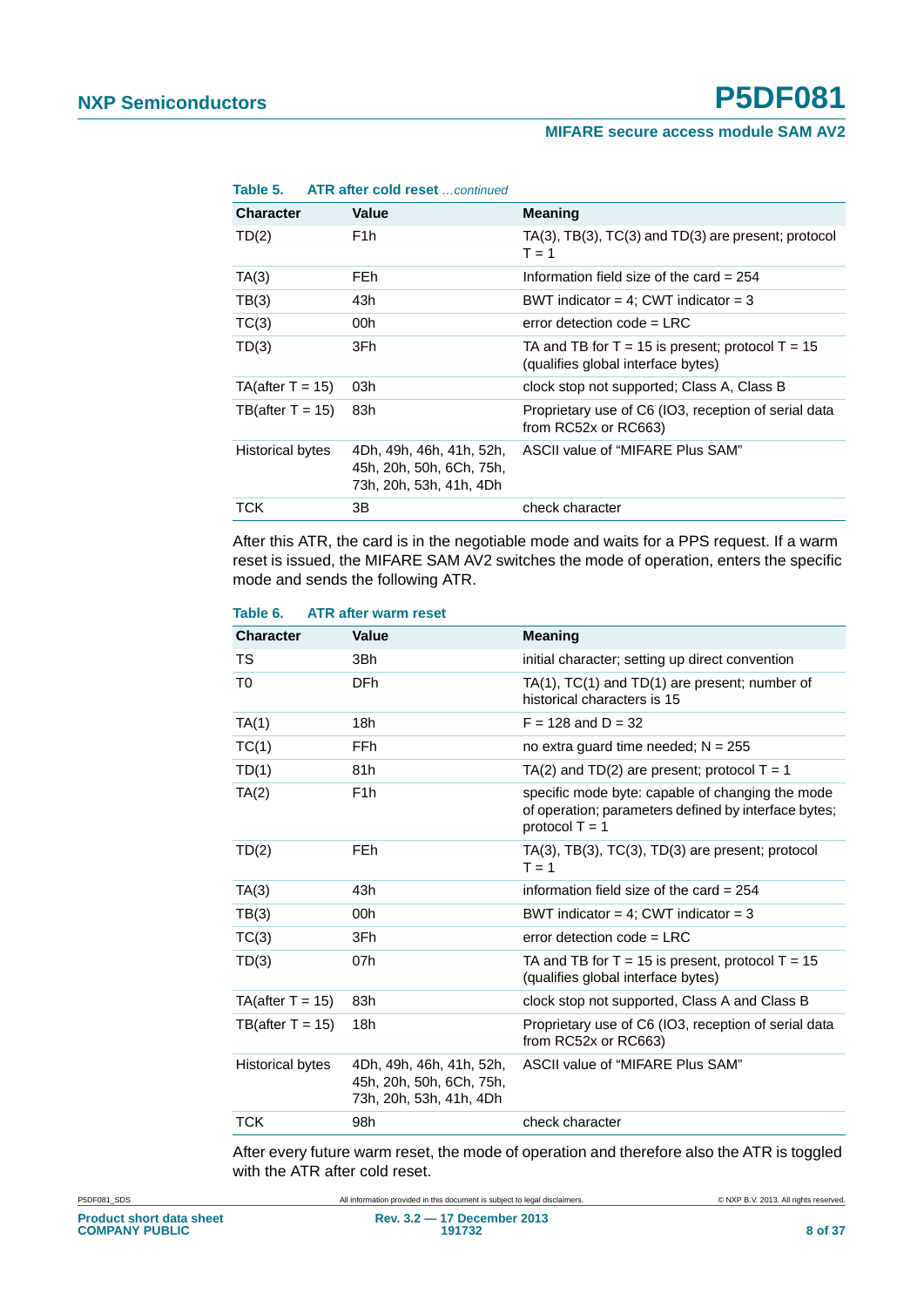#### <span id="page-8-0"></span>**8.2.1.2 Protocol and Parameter Selection (PPS exchange)**

The PPS command allows to individually select the transmission factors and the communication protocol.

The PPS was successful if the response exactly echoes the request.

#### <span id="page-8-1"></span>**8.2.2 Protocol T = 1**

The MIFARE SAM AV2 offers a T = 1 protocol which is fully compliant with *ISO/IEC 7816-3, Chapter 9*.

For details on how to calculate the resulting time-outs, refer to *ISO/IEC 7816-3, Chapter 9.5*.

#### <span id="page-8-2"></span>**8.2.3 APDU structure**

All instructions sent to the MIFARE SAM AV2 have to be coded into an APDU structure according to ISO/IEC 7816-4 and inserted into the information field of one or more I-Blocks.

The commands do not belong to the inter-industry class. The coding of the command and response pairs is proprietary, only the structure is compliant with ISO/IEC 7816-4.

#### <span id="page-8-3"></span>**8.2.4 UID/serial number**

The MIFARE SAM AV2 IC features a 7 byte unique serial number that is programmed into a locked part of the non-volatile memory that is reserved for the manufacturer. This UID is fixed and cannot be changed.

#### <span id="page-8-4"></span>**8.3 MIFARE SAM AV1 compatibility mode vs. MIFARE SAM AV2 mode**

Unless stated explicitly otherwise, all information in this document refer to both the MIFARE SAM AV1 compatibility mode and to the pure MIFARE SAM AV2 mode. Commands only available in pure MIFARE SAM AV2 mode are flagged as "AV2 only". Differences for commands different in SAM AV2 with respect to their corresponding SAM AV1 compatibility version are listed explicitly as well.

The main differences between the AV1 compatibility mode and the AV2 mode are the following:

- **•** PKI commands are only available in AV2 mode
- **•** AV2 mode introduces key classes: Host Keys, PICC keys, OfflineChange keys and OfflineCrypto keys. All symmetric key entries are classified into one of them, restricting the possible usage of the key entry.
- **•** AV2 mode improves the SAM access protection by replacing the AV1 compatibility Host Authentication protocols with more secure variants.
- **•** AV2 mode improves the SAM-Host communication protection by replacing the AV1 compatibility increased security mode (based on CMACing) by three modes of secure messaging after a host authentication (Plain, MAC Protection and Full Protection).
- **•** AV2 mode replaces and adds some key entry configuration options, offering more flexibility in securing the SAM (e.g. regarding key dumping).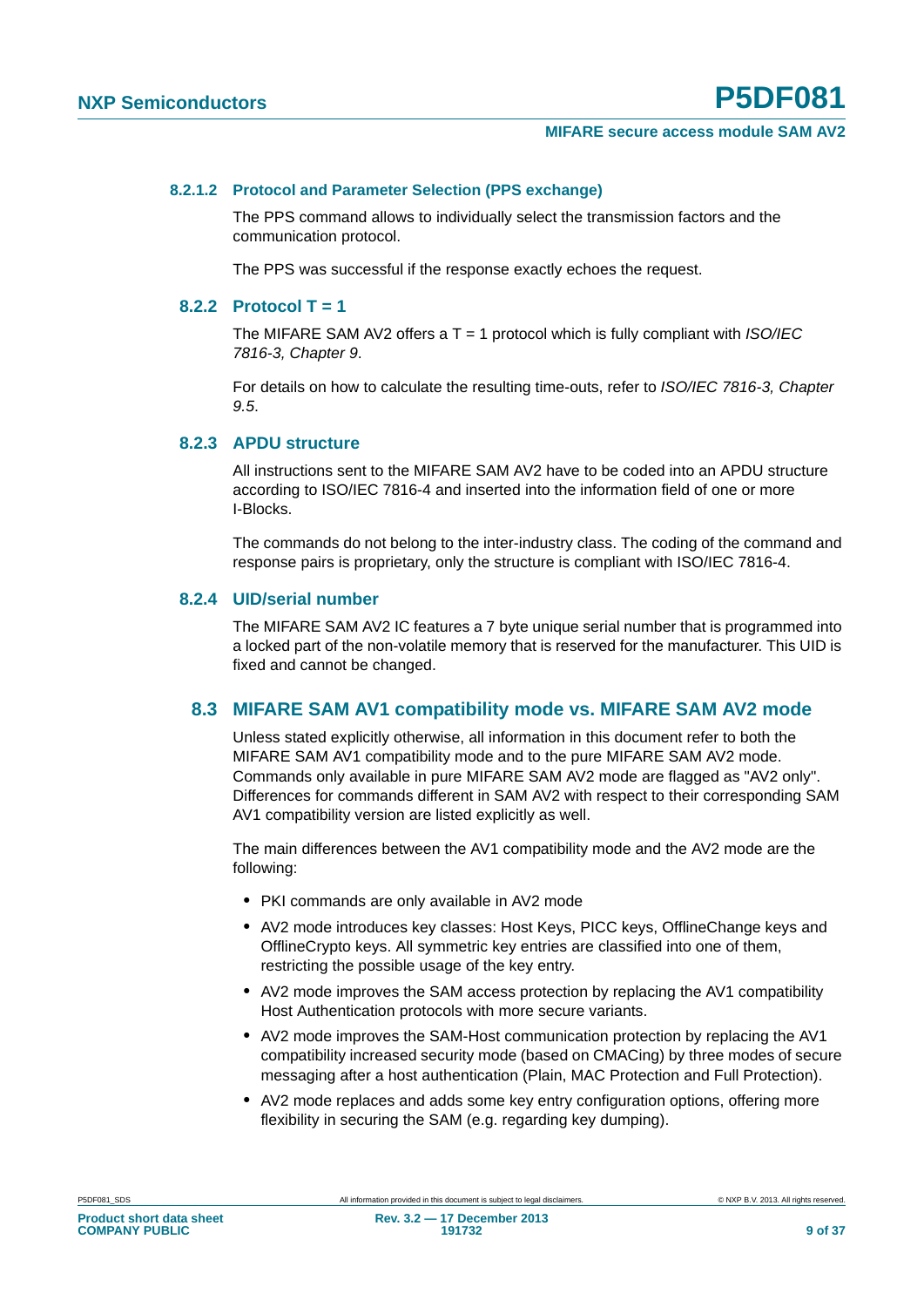#### **8.4 Cryptography and key handling**

#### <span id="page-9-1"></span><span id="page-9-0"></span>**8.4.1 Cryptography**

AV1 compatibility mode supports symmetric key cryptographic algorithms while MIFARE SAM AV2 mode supports both symmetric and asymmetric cryptography.

#### <span id="page-9-2"></span>**8.4.1.1 Symmetric key cryptography**

MIFARE SAM AV2 offers support in several commands for various symmetric key cryptographic algorithms.

#### <span id="page-9-3"></span>**DES and TDEA**

DES keys (56 bit) and 2TDEA keys (112 bit) are stored in 16 byte strings. 3TDEA keys (168 bits) are stored in 24 byte strings.

DES keys (56 bit) are stored in the same format as the 2TDEA keys: the DES key is stored twice to form a 2 key TDEA key where the 2 keys are identical.

#### <span id="page-9-4"></span>**AES**

AES keys are stored in strings of 16 bytes or 24 bytes depending on whether it is an AES 128-bit key or an AES 192-bit key.

AES always operates on 16 bytes. Therefore data streams are always padded to a length of multiples of 16 bytes.

For details of the AES standard please refer to publicly available standard (Ref. 31).

#### <span id="page-9-5"></span>**AES MACing**

MIFARE SAM AV2 supports standard CMAC [ref. 15] for AES. Padding is done according to the standard. By default, the CMAC is truncated to 8 bytes, except if requested explicitly otherwise by the user (SAM\_Generate\_MAC and SAM\_Verify\_MAC commands).

An alternate MAC truncation scheme is used for MIFARE Plus commands for the AV2 mode SAM-Host communication protection and possible via SAM\_Generate\_MAC and SAM\_Verify\_MAC commands.

#### <span id="page-9-6"></span>**MIFARE Classic**

MIFARE SAM AV2 supports MIFARE Classic Crypto-1 authentication and encryption.

#### <span id="page-9-7"></span>**8.4.1.2 Asymmetric key cryptography (MIFARE SAM AV2 mode only)**

MIFARE SAM AV2 supports RSA encryption, decryption, signature generation and signature verification according to Ref. 16. These algorithms are available in AV2 mode via the PKI commands.

**RSA encryption and decryption:** The PKI functionalities of the MIFARE SAM AV2 support RSA decryption. It is used by the PKI\_UpdateKeyEntries command. The supported algorithm is RSAES-OAEP Ref. 16 The OAEP padding requires a hashing function and a Mask Generation Function (MGF). For the MGF, the SAM supports SHA-1, SHA-224 and SHA-256 for hashing (see Ref. 9 for the various SHA variants); the MGF used is the one specified by (Ref. 17 §B.2.1).

**COMPANY PUBLIC**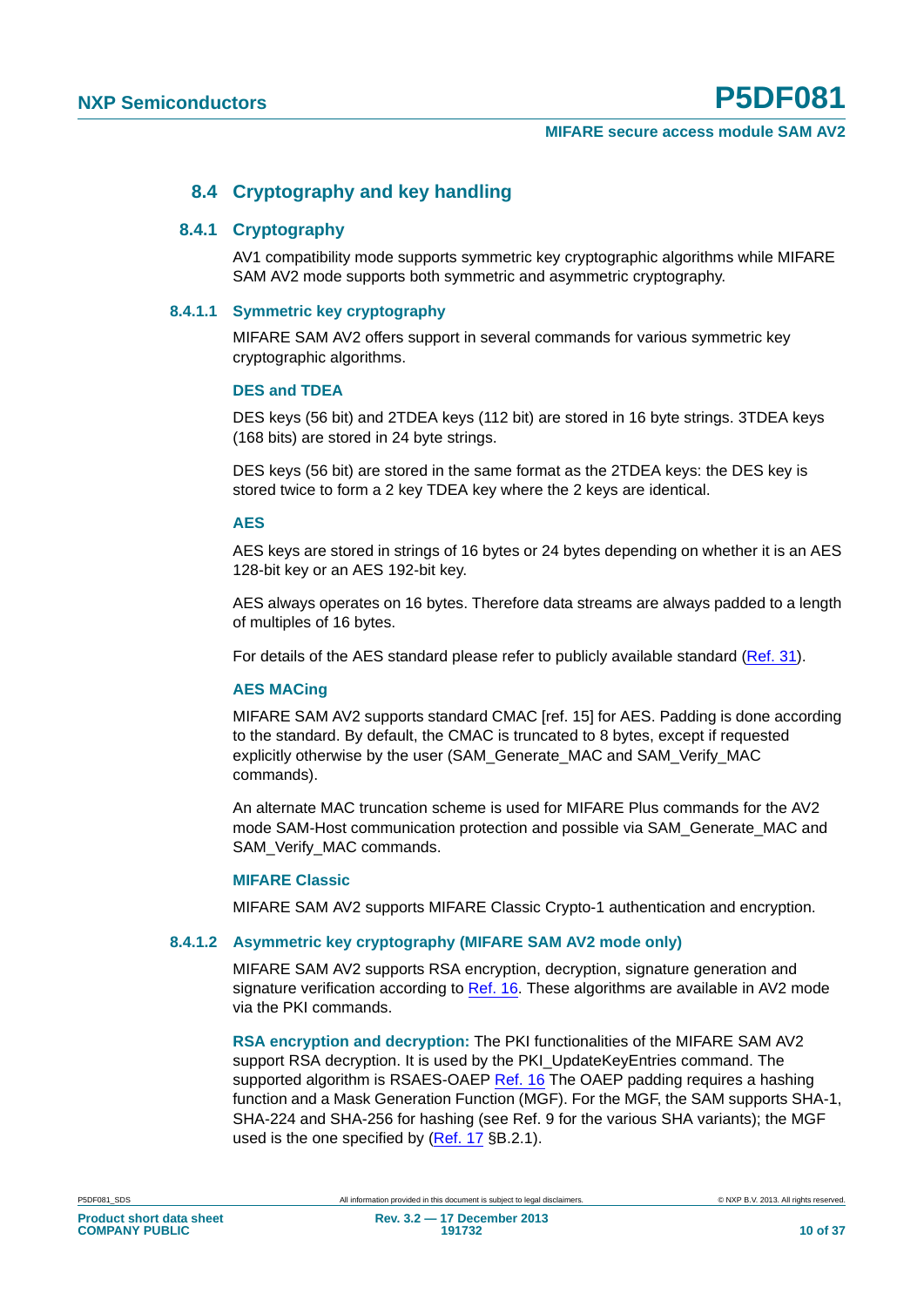**RSA signature generation and verification:** The PKI functionalities of MIFARE SAM AV2 support RSA signature handling. It is used by the PKI\_GenerateSignature, PKI\_VerifySignatures and PKI\_UpdateKeyEntries commands. The supported algorithm is RSASSA-PSS (see Ref. 16). The PKI\_GenerateSignature and PKI\_VerifySignatures commands expect the already hashed message mHash as input. The initial hash operation (Step 1 and 2 of EMSA-PSS-Encode and EMSA-PSS-Verify, Ref. 16) is not calculated by this function.

**Hashing algorithms (MIFARE SAM AV2 only):** MIFARE SAM AV2 supports SHA-1, SHA-224 and SHA-256 for hashing according to Ref. 17. These hashing algorithms are available in AV2 mode via the PKI\_GenerateHash command.

#### <span id="page-10-0"></span>**8.4.2 Key diversification**

MIFARE SAM AV2 provides several key diversification methods. In both AV1 compatibility mode and in MIFARE SAM AV2 mode, the MIFARE SAM AV1 key diversification methods and new MIFARE SAM AV2 key diversification methods are available; however for AV2 only commands (i.e. MFP commands and the ULC\_AuthenticatePICC) only the new MIFARE SAM AV2 diversification methods are available.

#### <span id="page-10-1"></span>**8.4.3 Key Storage (MIFARE SAM AV1 compatibility mode)**

MIFARE SAM AV2 in AV1 compatibility mode can only store symmetric keys.

MIFARE SAM AV2 can store up to 128 symmetric keys in up to 3 versions (only 2 versions possible for 3TDEA keys and AES-192 keys).

#### <span id="page-10-2"></span>**8.4.3.1 Symmetric keys**

The MIFARE SAM AV2 uses a Key Storage Table (KST) in order to store and manage keys and attributes related to keys.

The KST holds 128 entries. Every entry contains positions to store three DES, three 2TDEA, two 3TDEA, three AES128, two AES192 or six MIFARE keys plus their attributes.

Every key entry is referred to by its index, the KeyNo.

**Key reference number:** KeyNo is the index of the entry in the KST and can have the value 00h to 7Fh.

**Key reference number of change entry key:** The 1-byte field holds the KeyNo that is necessary for authentication to run a SAM\_ChangeKeyEntry command.

The value FEh disables the need for authentication for key load.

The value FFh irreversibly locks the entire key entry.

**Key version of change entry key:** The 1-byte field holds the key version within the key entry specified for the change entry key. The key version has to be in the range of 00h to FFh.

**Reference number of key usage counter:** The 1-byte field holds the reference number of the key usage counter entry which is automatically incremented each time this key entry is used for authentication, see Section 8.4.6.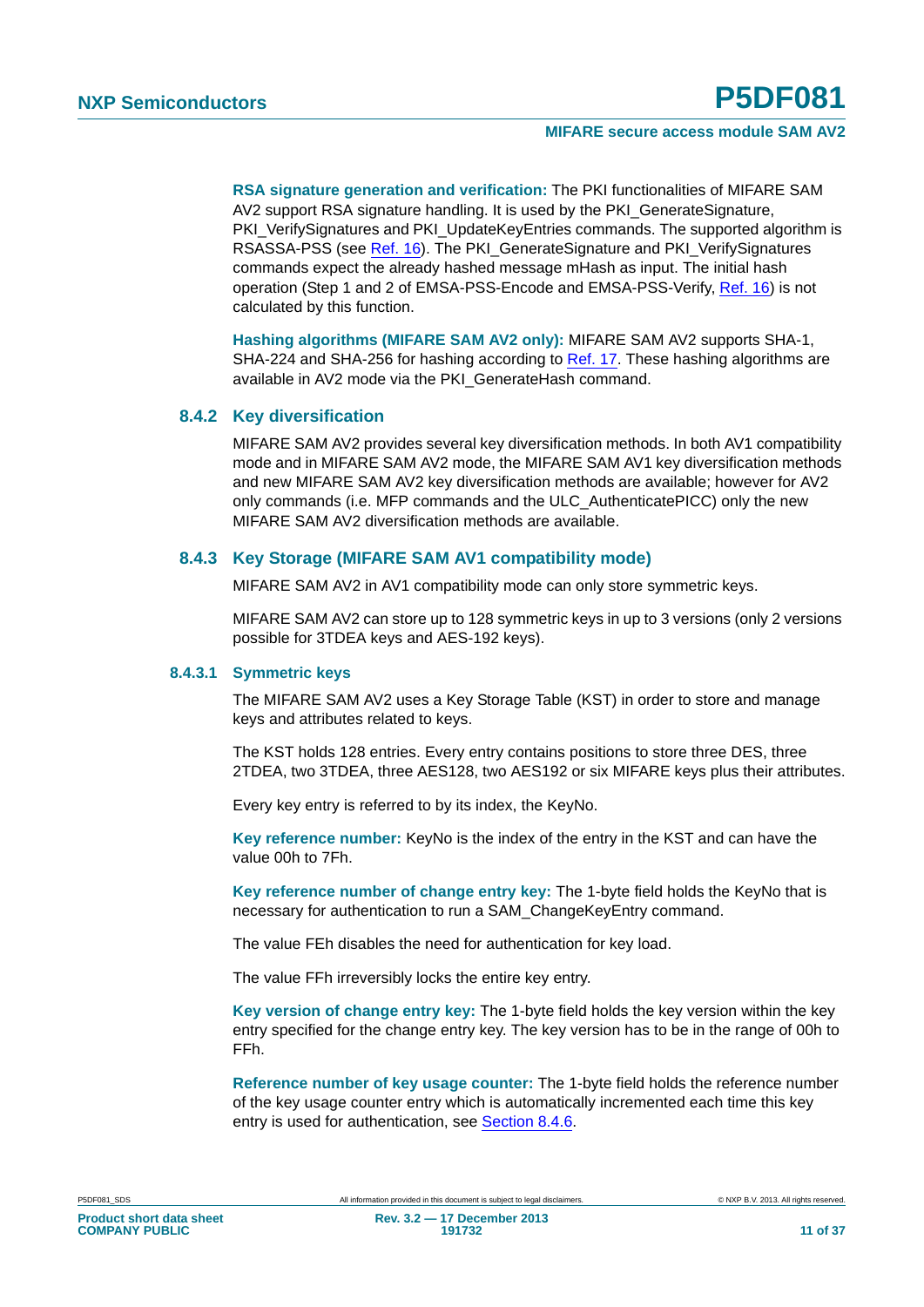#### <span id="page-11-0"></span>**8.4.4 Key Storage (MIFARE SAM AV2 mode)**

MIFARE SAM AV2 in MIFARE SAM AV2 mode can store both symmetric and asymmetric keys.

#### <span id="page-11-1"></span>**8.4.4.1 Symmetric keys**

MIFARE SAM AV2 can store up to 128 symmetric keys in up to 3 versions (only 2 versions possible for 3TDEA keys and AES-192 keys) There only difference in the content of a key entry compared to AV1 compatibility mode is the addition of an ExtSET byte with extended configuration settings, as can be seen in Table 14.

**Storage and configuration options:** Next to the addition of the ExtSET byte, part of the SET configuration settings got redefined when comparing AV2 mode to the AV1 compatibility mode.

Four classes of keys are distinguished which restrict the possible usage of a key entry to part of the SAM functionality:

- 1. Host Keys: used for protecting the SAM-Host communication (see Section 8.5) These keys are restricted to the AES key types.
- 2. PICC Keys: used for the card communication; depending on the key type they can be used for authenticating and communicating with a MIFARE Plus, DESFire, MIFARE Classic and/or MIFARE Ultralight C card
- 3. OfflineChange Keys: used for some key management commands, to allow offline preparation of the cryptograms for these commands (compared to when the key management is done with Host Keys) These keys are restricted to the AES key types.
- 4. OfflineCrypto Keys: used for offline crypto operations: e.g. for communication with the backend or for writing encrypted data on a MIFARE Plus Slim or MIFARE Ultralight (C) card.

Note that the key classes are mutual exclusive: one key cannot belong to more than 1 of these classes.

**KST reset when activating MIFARE SAM AV2 mode:** From MIFARE SAM AV2 mode on, the keys stored in the KST are identified as Host, PICC, OfflineChange or OfflineCrypto Keys. For this reason the KST is reset when activating MIFARE SAM AV2 mode, as it is not clear how to assign the existing keys to one of the classes automatically.

#### <span id="page-11-2"></span>**8.4.4.2 Asymmetric keys**

MIFARE SAM AV2 can store 2 RSA public key pairs and one RSA public key.MIFARE SAM AV2 supports RSA keys with a modulus with a size from 256 bit (i.e. 32 bytes) up to 2048 bit (i.e. 256 bytes).

**PKI Key Storage Table:** MIFARE SAM AV2 uses a PKI Key Storage Table (PKI\_KST) in order to store and manage RSA asymmetric key pairs (i.e. private and public keys) and the attributes related to keys. The PKI\_KST holds 3 entries.

**Product short data sheet COMPANY PUBLIC**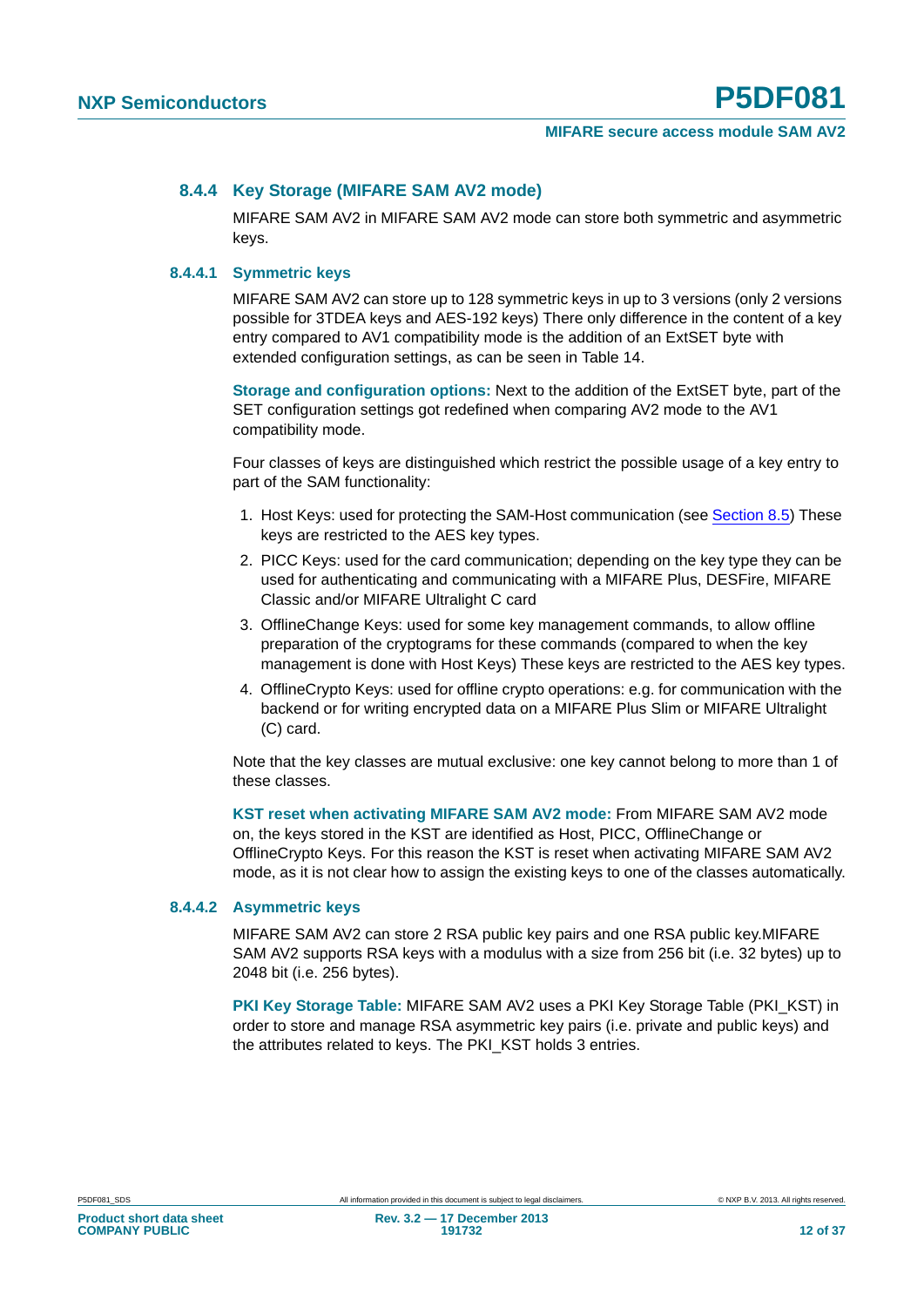#### <span id="page-12-0"></span>**8.4.5 Key versioning**

The MIFARE SAM AV2 reserves three bytes in a key entry to store the version of the three available keys in the entry. This version byte contains the key version for all kinds of keys (DES, TDEA, AES and MIFARE). The version information must be included separately in every key entry of type AES or MIFARE when it is updated by the ChangeKeyEntry command.

#### <span id="page-12-1"></span>**8.4.6 Key usage counters**

In order to count and limit the number of authentications a key entry can be used for, MIFARE SAM AV2 stores a table of 16 key usage counter entries, 00h to 0Fh, which are automatically incremented each time a defined key entry is used for authentication. Multiple key entries can use the same counter.

#### <span id="page-12-2"></span>**8.4.6.1 Reference number**

The property RefNoKUC codes the reference number of the key usage counter. RefNoKUC is the index of the entry in the table and can have the value 00h to 0Fh, therefore 16 key usage counters can be stored.

#### <span id="page-12-3"></span>**8.4.6.2 Limit**

This field stores the current limit for this key usage counter. It is only possible to use a key that is linked to this counter for authentication if the current value (see below) is smaller than the current limit. As soon as the current value is equal to, or higher than, the current limit, the usage of all key entries linked to this counter is prohibited.

#### <span id="page-12-4"></span>**8.4.6.3 Key reference number to change the current KUC entry**

In order to change the KUC, a successful authentication by the host application of the MIFARE SAM AV2 is necessary. The KeyNoCKUC defines the reference number of the KST which is used for this.

#### <span id="page-12-5"></span>**8.4.6.4 Key version to change the current KUC entry**

The 1-byte field holds the key version within the key entry specified to change the KUC entry. The key version has to be in the range of 00h to FFh. The MIFARE SAM AV2 will automatically select the appropriate key from one of three positions in the entry that has the specified version number.

#### <span id="page-12-6"></span>**8.4.6.5 Current value**

The CurVal field stores the current value of this key usage counter. It is possible to use all keys referring to this counter for authentication only if the current value is smaller than the current limit.

#### **8.5 SAM - Host communication**

#### <span id="page-12-8"></span><span id="page-12-7"></span>**8.5.1 General principles for SAM-Host protection**

MIFARE SAM AV2 supports two different modes: AV1 compatibility mode and MIFARE SAM AV2 mode. A MIFARE SAM AV2 is initially in MIFARE SAM AV1 compatibility mode. It can be switched to the MIFARE SAM AV2 by executing a host authentication with the SAM Master Key using the SAM\_LockUnlock command. Note that MIFARE SAM AV2 mode activation is thus only possible if the SAM Master Key is configured as an AES128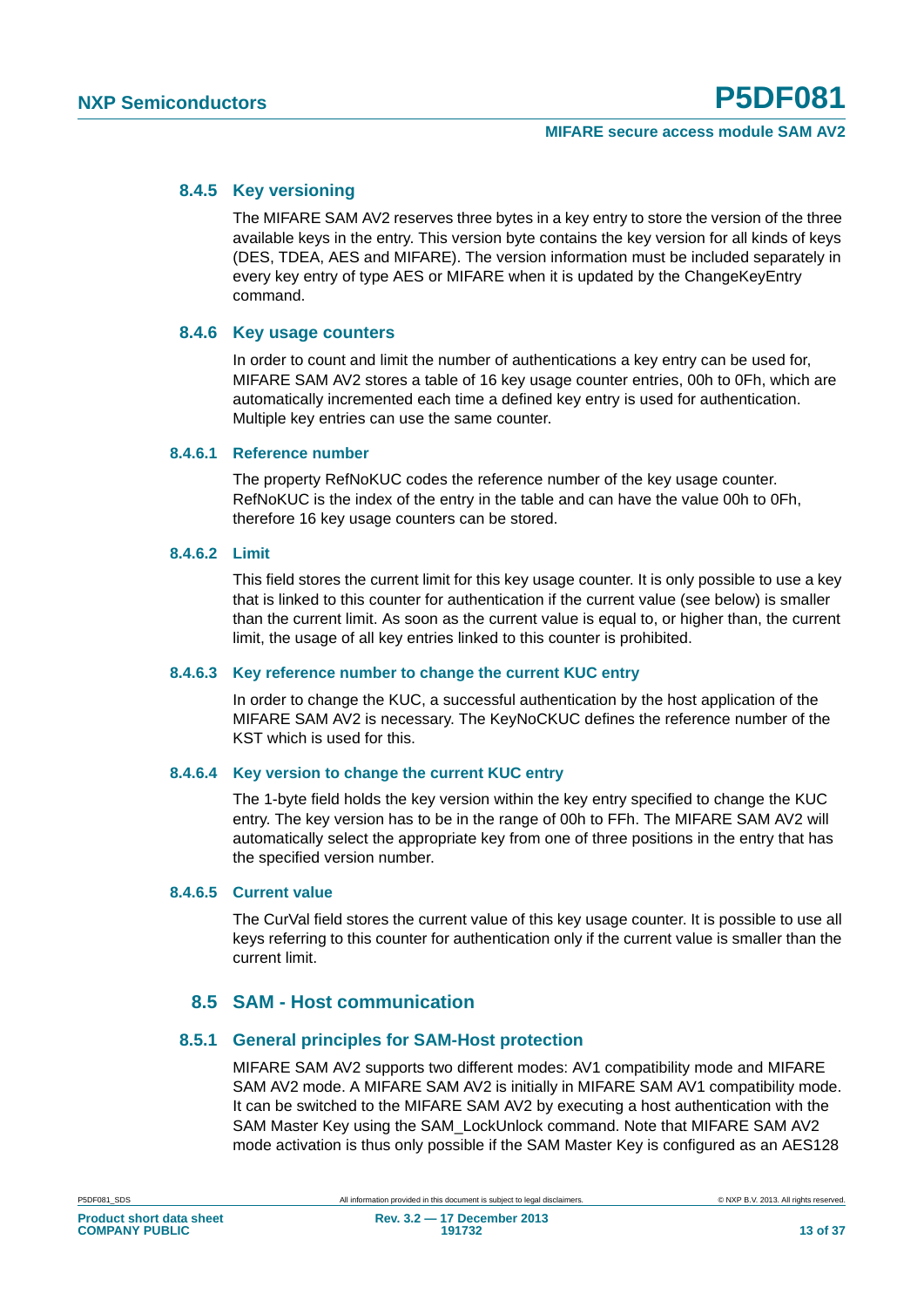or AES192 key. During this activation authentication, the maximal message size under command chaining (MaxChainBlocks) is set. Once switched to MIFARE SAM AV2 mode there is no mean to switch back.

When the MIFARE SAM AV2 mode is activated, the Key Storage Table (except the SAM Master Key) gets reset.

#### <span id="page-13-0"></span>**8.5.2 MIFARE SAM AV1 compatibility mode SAM-Host protection**

In AV1 compatibility mode, SAM access and SAM-Host communication is protected by the increased security mode exactly like for the MIFARE SAM AV1. The protection mechanism is explained in the following subsection.

#### <span id="page-13-1"></span>**8.5.2.1 Increased security - CMAC calculation**

The MIFARE SAM AV2 offers the possibility to send each command on a higher security level by applying a CMAC. If activated, the MIFARE SAM AV2 requires a logical channel with an active host authentication to be defined for CMAC calculation to accept any command.

The CMAC is calculated and padded according to the NIST Special Publication 800-38B, which gives a recommendation for block cipher modes of operation.

The following commands of the MIFARE SAM AV2 do not apply the explained CMAC mechanism:

- **•** SAM\_AuthenticateHost
- **•** SAM\_GetChallenge, SAM\_InternalAuthenticate and SAM\_ExternalAuthenticate

Commands already protected by encryption apply the explained CMAC mechanism only for the direction which is not protected:

- **•** SAM\_ChangeKeyEntry for the command APDU
- **•** SAM\_ChangeKUCEntry for the command APDU
- **•** SAM\_DumpSessionKey for the response APDU
- **•** SAM\_ChangeKeyMIFARE for the response APDU

#### <span id="page-13-2"></span>**8.5.3 MIFARE SAM AV2 mode SAM-Host protection**

Two kinds of host authentication can be distinguished. The first is used for locking and unlocking the SAM.

The second kind is used to get the access rights to execute certain commands. It only affects the SAM status for the LC it is executed over and can be used to set up a SAC over this LC if preferred by the host. Once authenticated, three different protection modes on the LC are foreseen: plain, MAC Protection and Full Protection (i.e. by MACs and encryption). This host authentication is executed by using the SAM\_AuthenticateHost command.

Note that whether and when host authentications (be it for unlocking or for gaining access rights) are required depends on the SAM configuration and is explained in Ref. 1.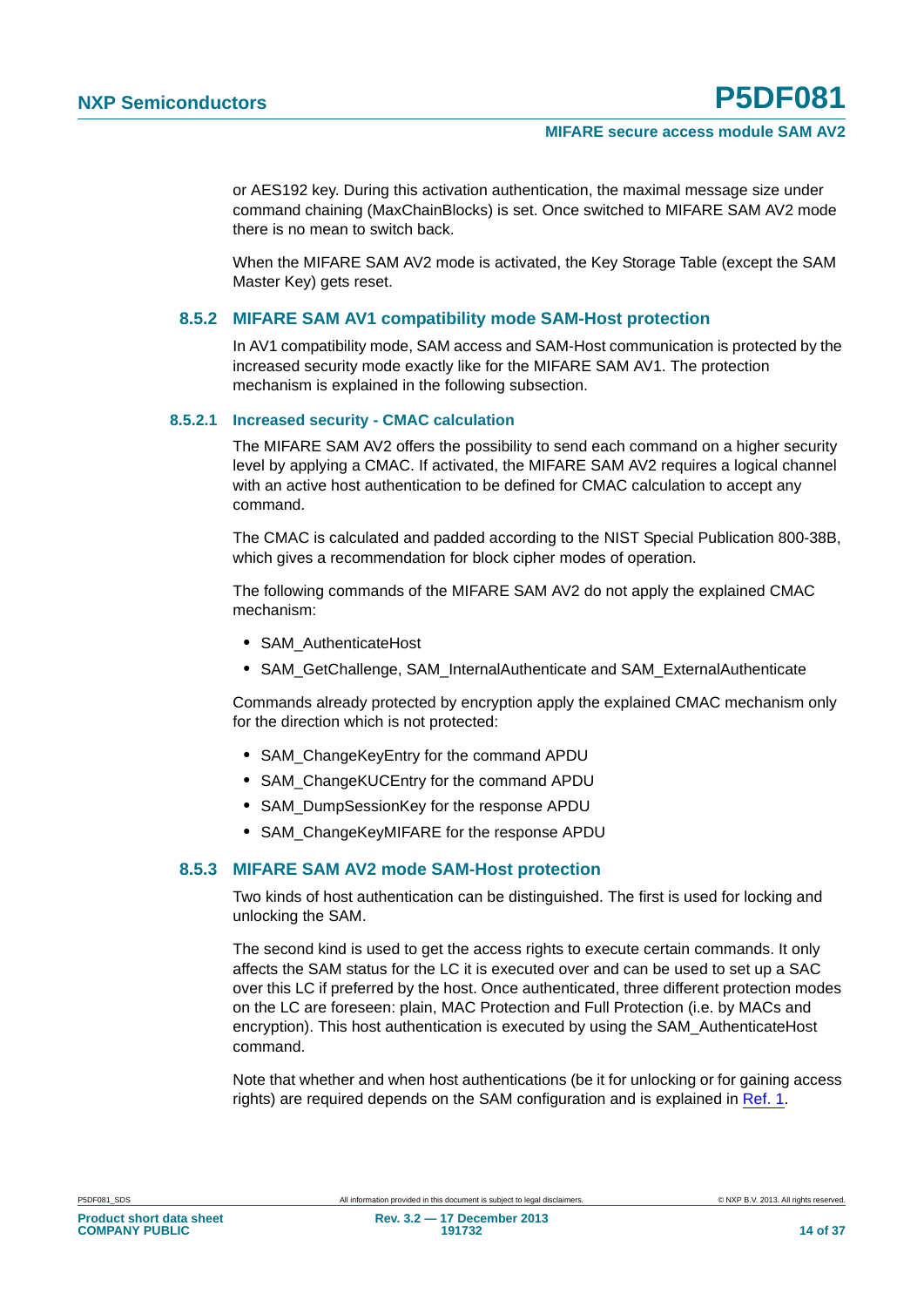#### <span id="page-14-1"></span>**8.6 MIFARE SAM AV2 command set**

For better readability of the following command descriptions, the logical channel number of the CLA byte is set to default 00b.

#### **8.6.1 SAM security and configuration commands**

<span id="page-14-2"></span><span id="page-14-0"></span>

| Table 7.                      |                        | <b>SAM security and configuration commands</b>                                                                                                                                                                                                                                                                                                                                                                                                                 |
|-------------------------------|------------------------|----------------------------------------------------------------------------------------------------------------------------------------------------------------------------------------------------------------------------------------------------------------------------------------------------------------------------------------------------------------------------------------------------------------------------------------------------------------|
| Command                       |                        | <b>Description</b>                                                                                                                                                                                                                                                                                                                                                                                                                                             |
| SAM_DisableCrypto             |                        | This command allows the permanent and irreversible disabling of the cryptographic functionality<br>of the MIFARE SAM AV2.                                                                                                                                                                                                                                                                                                                                      |
|                               |                        | Successful host authentication with one of the three keys stored in KeyNo 00h is required to send<br>this command.                                                                                                                                                                                                                                                                                                                                             |
| SAM_LockUnlock                |                        | The command SAM_LockUnlock (INS = 10h) is used to run a mutual authentication between the<br>SAM and host system. The host authentication consists of three parts. Such an authentication<br>proves that both the SAM and the host contain the same secret, namely the AES key Kx. The<br>terminology, notations and state descriptions for SAM_LockUnlock are provided in Ref. 1.                                                                             |
| SAM_AuthenticateHost          |                        | AV1 compatibility mode:                                                                                                                                                                                                                                                                                                                                                                                                                                        |
|                               |                        | The command SAM_AuthenticateHost is used to run a mutual 3-pass authentication between the<br>MIFARE SAM AV2 and host system.                                                                                                                                                                                                                                                                                                                                  |
|                               |                        | Such an authentication proves that both the MIFARE SAM AV2 and the host contain the same<br>secret, namely a DES, TDEA or AES key and generates a session key for further cryptographic<br>operations.                                                                                                                                                                                                                                                         |
|                               |                        | A host authentication is required to:                                                                                                                                                                                                                                                                                                                                                                                                                          |
|                               |                        | • Load or update keys into the MIFARE SAM AV2                                                                                                                                                                                                                                                                                                                                                                                                                  |
|                               |                        | • Modify key usage counter limits                                                                                                                                                                                                                                                                                                                                                                                                                              |
|                               |                        | • Activate the MIFARE SAM AV2 after reset (if configured accordingly in the configuration<br>settings (SET) of KeyNo 00h)                                                                                                                                                                                                                                                                                                                                      |
|                               | SAM_ActivateOfflineKey | SAM_ActivateOfflineKey is to be used in AV2 mode to activate both OfflineCrypto and<br>OfflineChange keys.                                                                                                                                                                                                                                                                                                                                                     |
| SAM_LoadInitVector            |                        | The command SAM_LoadInitVector is used to load an init vector for the next cryptographic<br>operation into the MIFARE SAM AV2.                                                                                                                                                                                                                                                                                                                                 |
|                               |                        | The loaded init vector will be applied in the next cryptographic operation independent from the<br>'Keep IV' setting of the key entry except for the authentication commands where the init vector is<br>reset to zero.                                                                                                                                                                                                                                        |
| <b>SAM KillAuthentication</b> |                        | AV1 compatibility mode:                                                                                                                                                                                                                                                                                                                                                                                                                                        |
|                               |                        | Invalidates any kind of authentication in the logical channel the command is issued.                                                                                                                                                                                                                                                                                                                                                                           |
| SAM_SelectApplication         |                        | The command SAM_SelectApplication is the equivalent of the SelectApplication command of<br>DESFire. The MIFARE SAM AV2 generates a list of available keys linked to the specified<br>Application ID as defined in the key entry property 'DF_AID'.                                                                                                                                                                                                             |
|                               |                        | The MIFARE SAM AV2 generates a list of available keys per DESFire AID and DESFire key<br>number. For every key number, up to 6 key versions can be stored in the list (so it can read the<br>keys from maximum two key entries per DESFire AID and DESFire key number). This list is filled<br>starting with key entry zero. If the KST contains more than 6 key versions per DESFire AID and<br>DESFIRE key number, only the first 6 versions will be listed. |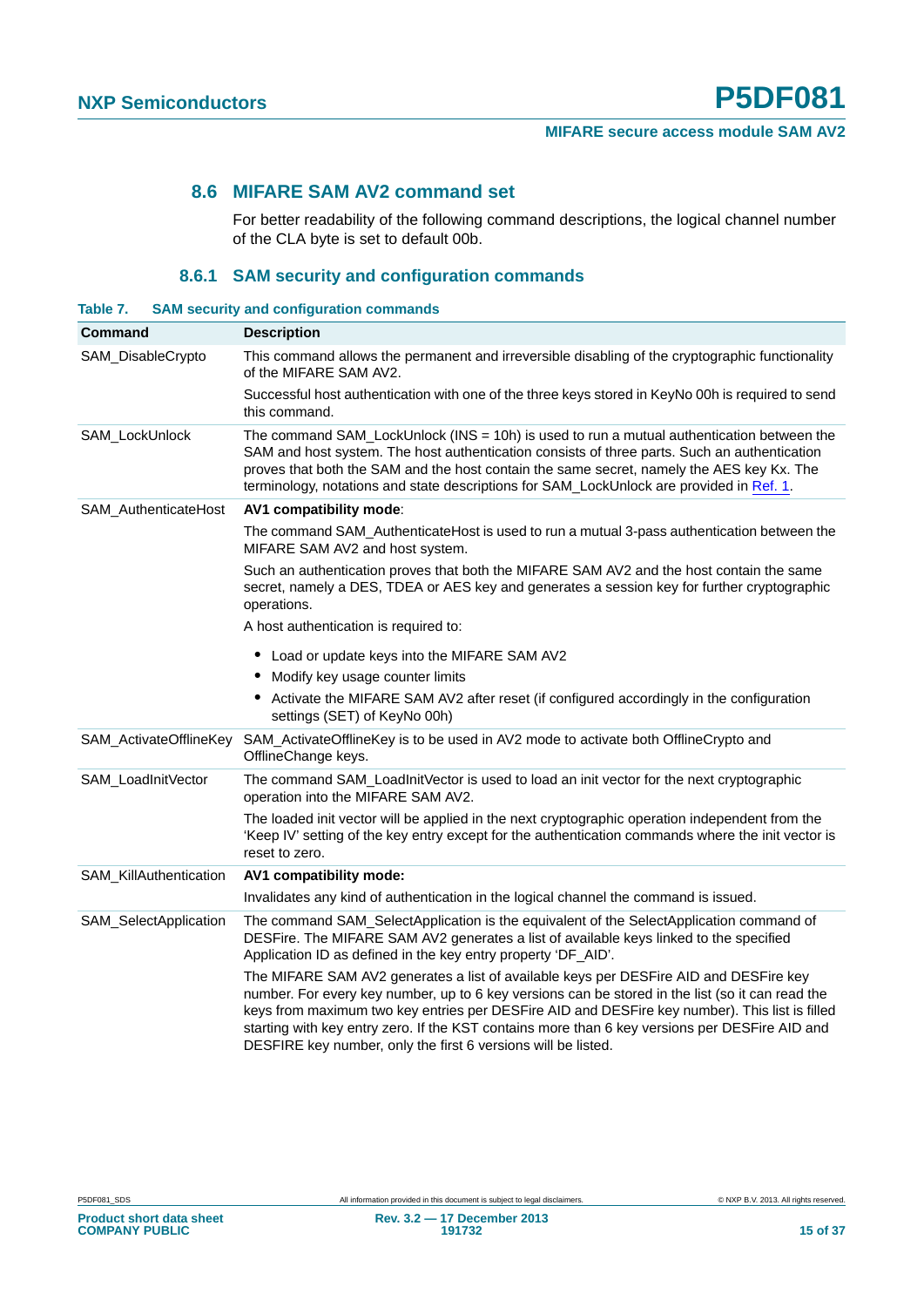|                      | <u>Uran Ouunty and Uumgaration Uumnando commucu</u>                                                                                                                                                                                                                                                                                                                                                                                                                                                                                                                                                                                                    |  |  |
|----------------------|--------------------------------------------------------------------------------------------------------------------------------------------------------------------------------------------------------------------------------------------------------------------------------------------------------------------------------------------------------------------------------------------------------------------------------------------------------------------------------------------------------------------------------------------------------------------------------------------------------------------------------------------------------|--|--|
| Command              | <b>Description</b>                                                                                                                                                                                                                                                                                                                                                                                                                                                                                                                                                                                                                                     |  |  |
| SAM_IsoGetChallenge/ | AV1 compatibility mode                                                                                                                                                                                                                                                                                                                                                                                                                                                                                                                                                                                                                                 |  |  |
| SAM_GetRandom        | In AV1 compatibility mode, this is the first part of an ISO compliant authentication sequence<br>returning a random number. The command can obviously also be used for simply generating a<br>random number but it has to be taken into account that the MIFARE SAM AV2 internally is set into<br>a state indicating that an authentication procedure is ongoing, if the requested random number<br>length is 8 byte or 16 byte. Consequently, the command called after getting the random number<br>will be aborted (except SAM_IsoExternalAuthenticate). After this abortion the MIFARE SAM AV2<br>resets its state and returns to normal operation. |  |  |
|                      | For a complete and valid authentication procedure, the three commands SAM_IsoGetChallenge,<br>SAM_IsoExternalAuthenticate and SAM_IsoInternalAuthenticate have to be called in sequence<br>without interrupting the sequence by another command.                                                                                                                                                                                                                                                                                                                                                                                                       |  |  |
|                      | AV2 mode                                                                                                                                                                                                                                                                                                                                                                                                                                                                                                                                                                                                                                               |  |  |
|                      | In AV2 mode, this command is only available to get random numbers. In this case, there are no<br>special constraints on the expected length for the challenge.                                                                                                                                                                                                                                                                                                                                                                                                                                                                                         |  |  |
| ticate               | SAM_IsoExternalAuthen This command is part of an ISO compliant authentication procedure consisting of<br>SAM_IsoGetChallenge, SAM_IsoExternalAuthenticate and SAM_IsoInternalAuthenticate. It can<br>be used by a host for authenticating the MIFARE SAM AV2.                                                                                                                                                                                                                                                                                                                                                                                          |  |  |
|                      | Note that this command is only available in AV1 compatibility mode.                                                                                                                                                                                                                                                                                                                                                                                                                                                                                                                                                                                    |  |  |
|                      | Such an authentication proves that both the MIFARE SAM AV2 and the host contain the same<br>secret, namely a DES, TDEA or AES key, and generates a session key for further cryptographic<br>operations.                                                                                                                                                                                                                                                                                                                                                                                                                                                |  |  |
| icate                | SAM_IsoInternalAuthent This command is part of an ISO compliant authentication procedure consisting of<br>SAM_IsoGetChallenge, SAM_IsoExternalAuthenticate and SAM_IsoInternalAuthenticate. It can<br>be used by a host for authenticating the MIFARE SAM AV2.                                                                                                                                                                                                                                                                                                                                                                                         |  |  |
|                      | Note that this command is only available in AV1 compatibility mode.                                                                                                                                                                                                                                                                                                                                                                                                                                                                                                                                                                                    |  |  |
|                      | Such an authentication proves that both the MIFARE SAM AV2 and the host contain the same<br>secret, namely a DES, TDEA or AES key, and generates a session key for further cryptographic<br>operations.                                                                                                                                                                                                                                                                                                                                                                                                                                                |  |  |
| SAM_GetVersion       | The SAM_GetVersion command returns manufacturing related data of the MIFARE SAM AV2.                                                                                                                                                                                                                                                                                                                                                                                                                                                                                                                                                                   |  |  |
|                      | The SAM_GetVersion command can be used to detect whether a SAM has been switched to the<br>MIFARE SAM AV2 mode.                                                                                                                                                                                                                                                                                                                                                                                                                                                                                                                                        |  |  |
| SAM_Sleep            | Will force the MIFARE SAM AV2 to put a connected RC52x or RC663 into sleep mode and itself<br>into idle mode to reduce power consumption.                                                                                                                                                                                                                                                                                                                                                                                                                                                                                                              |  |  |
|                      | The MIFARE SAM AV2 will answer the command and afterwards switch to idle mode.                                                                                                                                                                                                                                                                                                                                                                                                                                                                                                                                                                         |  |  |
|                      | The MIFARE SAM AV2 will automatically return to normal operation after receiving the first<br>character of the next command. The RC52x or RC663 will stay in sleep mode until a command is<br>issued which utilizes the reader IC. Then the MIFARE SAM AV2 automatically carries out the<br>wake-up sequence before starting the requested operation.                                                                                                                                                                                                                                                                                                  |  |  |

## **Table 7. SAM security and configuration commands** *…continued*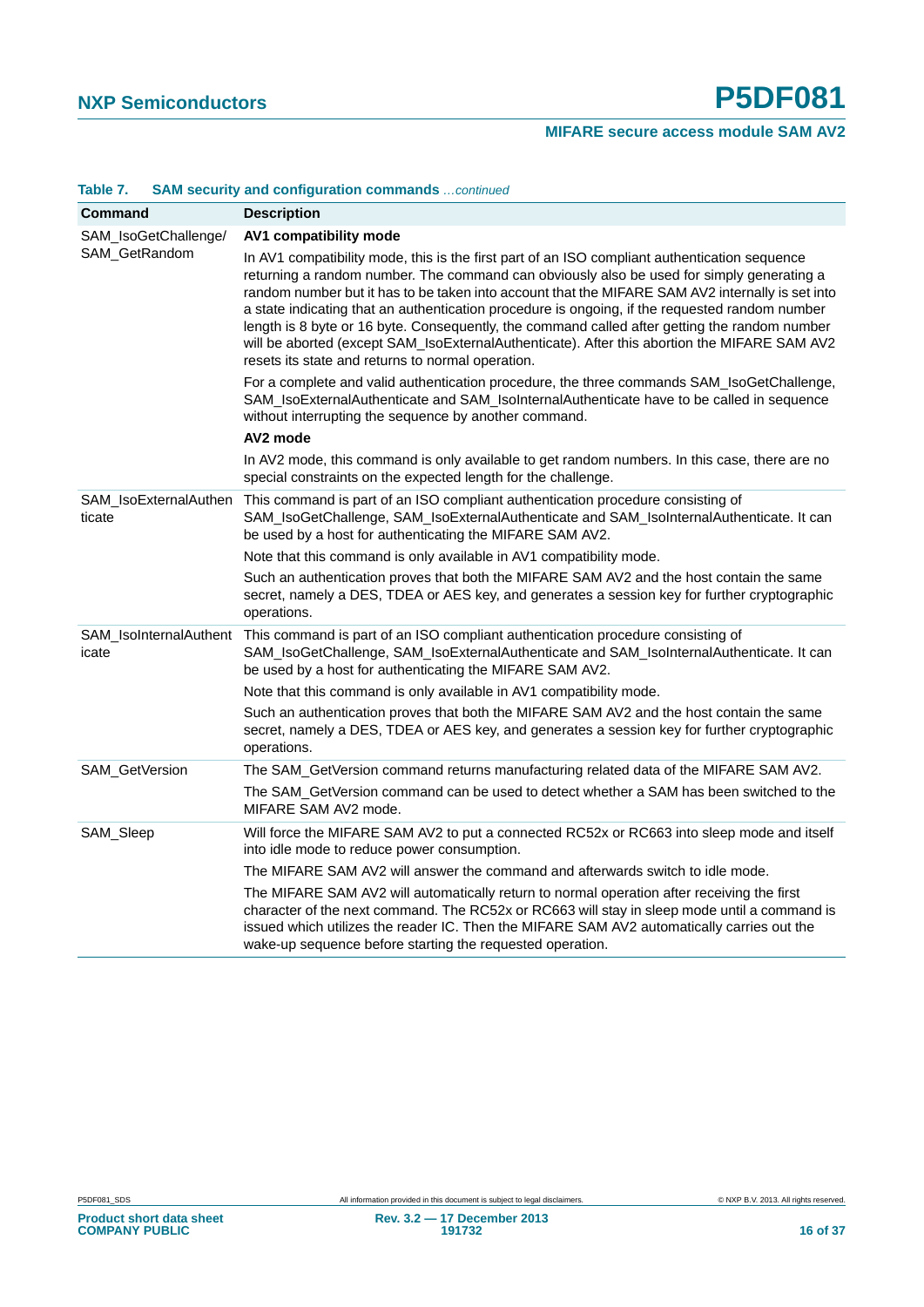#### **8.6.2 SAM key management commands**

<span id="page-16-1"></span><span id="page-16-0"></span>

| Table 8.               | <b>SAM key management commands</b>                                                                                                                                                                                                                                                                                                                                                                                                                                                           |
|------------------------|----------------------------------------------------------------------------------------------------------------------------------------------------------------------------------------------------------------------------------------------------------------------------------------------------------------------------------------------------------------------------------------------------------------------------------------------------------------------------------------------|
| Command                | <b>Description</b>                                                                                                                                                                                                                                                                                                                                                                                                                                                                           |
| AV1 compatibility mode |                                                                                                                                                                                                                                                                                                                                                                                                                                                                                              |
| SAM_ChangeKeyEntry     | This command updates any key entry of the KST.                                                                                                                                                                                                                                                                                                                                                                                                                                               |
|                        | The complete data set of the full key entry must always be sent, and it will be programmed to the<br>non-volatile memory of the MIFARE SAM AV2 as defined in the non-volatile ProMas.                                                                                                                                                                                                                                                                                                        |
| SAM_GetKeyEntry        | The SAM_GetKeyEntry command allows reading the contents of the key entry specified in the<br>parameter KeyNo.                                                                                                                                                                                                                                                                                                                                                                                |
|                        | Instead of the full keys on positions a, b and c, only their key version will be returned, each<br>packed in one byte.                                                                                                                                                                                                                                                                                                                                                                       |
|                        | This command can be issued without valid (host) authentication.                                                                                                                                                                                                                                                                                                                                                                                                                              |
| SAM_ChangeKUCEntry     | This command updates any key usage counter entry stored in the MIFARE SAM AV2.                                                                                                                                                                                                                                                                                                                                                                                                               |
|                        | Always limit, KeyNoCKUC and KeyVCKUC have to be sent; the parameter ProMas defines which<br>properties are programmed into the MIFARE SAM AV2 non-volatile memory.                                                                                                                                                                                                                                                                                                                           |
|                        | Successful host authentication with the key specified in KeyNoCKUC of the current KUC entry is<br>required.                                                                                                                                                                                                                                                                                                                                                                                  |
| SAM_GetKUCEntry        | The SAM_GetKUCEntry command allows reading the data of the key usage counter entry<br>specified within the Parameter RefNoKUC.                                                                                                                                                                                                                                                                                                                                                               |
|                        | This command can be issued without valid (host) authentication.                                                                                                                                                                                                                                                                                                                                                                                                                              |
| SAM_DumpSessionKey     | The command SAM_DumpSessionKey can be used to retrieve the session key generated by the<br>MIFARE SAM AV2.                                                                                                                                                                                                                                                                                                                                                                                   |
|                        | The session key could be retrieved either in plain or encrypted with the session key of any logical<br>channel. A CRC is appended before encryption as usual.                                                                                                                                                                                                                                                                                                                                |
|                        | This feature is necessary if cryptographic operations like en-/decipher should be handled by the<br>terminal microcontroller instead of the MIFARE SAM AV2. As this feature can be seen as a<br>potential security risk if not used in the correct way, it can be en-/disabled using the configuration<br>settings of every key entry.                                                                                                                                                       |
| SAM_DisableKeyEntry    | The SAM_DisableKeyEntry command disables a key entry. After executing this command, the<br>corresponding disable flag in the key entry is set and the key entry cannot be used anymore for<br>authentication and key change procedures. The key entry can still be read by a<br>SAM_GetKeyEntry command. To reactivate the entry, a SAM_ChangeKeyEntry command has to<br>be issued. All fields in the key entry can still be changed by this command even if the entry has<br>been disabled. |
| <b>AV2 Mode</b>        |                                                                                                                                                                                                                                                                                                                                                                                                                                                                                              |

The following rows give an outlook of the changes compared to the AV1 compatibility mode. All commands except

|                                                 | SAM_GetKUCEntry got partially or completely redefined for the AV2 mode. For more information see Ref. 1.                                                                                                                                                                                                                                                                                                                  |
|-------------------------------------------------|---------------------------------------------------------------------------------------------------------------------------------------------------------------------------------------------------------------------------------------------------------------------------------------------------------------------------------------------------------------------------------------------------------------------------|
| SAM ChangeKeyEntry<br>and<br>SAM_ChangeKUCEntry | In the AV1 version, there are two possibilities for changing key and KUC entries via the<br>SAM_ChangeKeyEntry and SAM_ChangeKUCEntry respectively. Which possibility is used,<br>depends on whether the "allow crypto with secret key" of the change key, i.e. the key referenced<br>by KeyNoCEK or KeyNoCKUC respectively, was set. If set, this allowed for offline preparation of<br>the key/KUC changing cryptogram. |
|                                                 | In the new MIFARE SAM AV2 mode, these two possibilities are still supported, but which<br>possibility is used depends on the key class of the change key. Change keys are either Host Keys<br>or OfflineChange Keys. The second class will allow offline command generation.                                                                                                                                              |
| <b>SAM GetKeyEntry</b>                          | The SAM GetKeyEntry command allows reading the contents of the key entry specified in the<br>parameter KeyNo.                                                                                                                                                                                                                                                                                                             |
|                                                 | Instead of the full keys on positions a, b and c, only their key version will be returned, each<br>packed in one byte.                                                                                                                                                                                                                                                                                                    |
|                                                 | This command can be issued without valid (host) authentication.                                                                                                                                                                                                                                                                                                                                                           |
|                                                 |                                                                                                                                                                                                                                                                                                                                                                                                                           |

| P5DF081 SDS                     | All information provided in this document is subject to legal disclaimers. | © NXP B.V. 2013. All rights reserved. |
|---------------------------------|----------------------------------------------------------------------------|---------------------------------------|
| <b>Product short data sheet</b> | Rev. 3.2 - 17 December 2013                                                |                                       |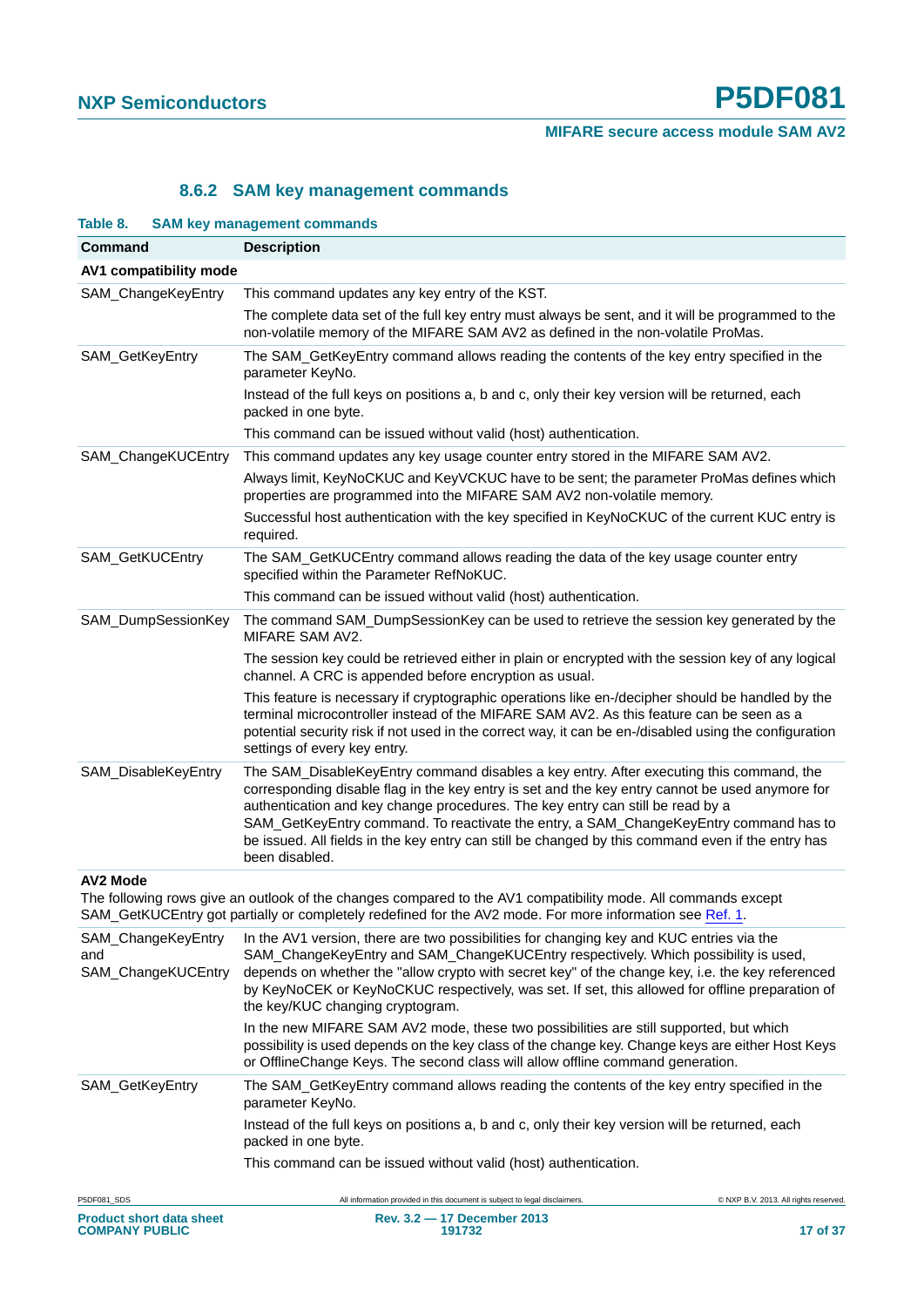| Command             | <b>Description</b>                                                                                                                                                                                                                                                                                                                                                                          |  |
|---------------------|---------------------------------------------------------------------------------------------------------------------------------------------------------------------------------------------------------------------------------------------------------------------------------------------------------------------------------------------------------------------------------------------|--|
| SAM_DumpSessionKey  | The command SAM_DumpSessionKey can only be used to retrieve the session key of an<br>established authentication with a DESFire or MIFARE Plus PICC. So an active PICC<br>authentication (for these card types) is required.                                                                                                                                                                 |  |
|                     | The session key can be retrieved in plain or encrypted, depending on the SAM-Host protection<br>mode of the logical channel. In Plain and MAC Protection mode, the dump is done in plain; in Full<br>Protection the key is encrypted (as any other response data field). Under MAC Protection, the<br>response data field can optionally be encrypted if requested via setting bit 0 of P1. |  |
|                     | This command cannot be used for secret key dumping.                                                                                                                                                                                                                                                                                                                                         |  |
| SAM DumpSecretKey   | SAM DumpSecretKey allows dumping any of the PICC keys (except MIFARE Classic keys) or<br>OfflineCrypto keys.                                                                                                                                                                                                                                                                                |  |
| SAM DisableKeyEntry | In AV2 mode, two possibilities are supported, similar to the SAM_ChangeKeyEntry command.<br>Which possibility is used depends on the key class of the change key. Change keys are either<br>Host Keys or OfflineChange Keys. The second class will allow offline command generation.                                                                                                        |  |

#### **Table 8. SAM key management commands** *…continued*

#### **8.6.3 Data processing commands**

<span id="page-17-1"></span><span id="page-17-0"></span>

| Table 9.               | <b>Data processing commands</b>                                                                                                                                                                          |
|------------------------|----------------------------------------------------------------------------------------------------------------------------------------------------------------------------------------------------------|
| <b>Command</b>         | <b>Description</b>                                                                                                                                                                                       |
| AV1 compatibility mode |                                                                                                                                                                                                          |
| SAM_Verify_MAC         | The SAM_Verify_MAC command verifies the MAC which was sent by the DESFire PICC or any<br>other system based on the given MACed plain text data and the currently valid cryptographic key.                |
|                        | The applied MAC algorithm depends on the key typ.                                                                                                                                                        |
|                        | The command can also be used for verifying only a part of a MAC. The number of MAC bytes to be<br>verified is defined by parameter P2.                                                                   |
| SAM Generate MAC       | The SAM Generate MAC command creates a MAC which is meant to be sent to the DESFire<br>PICC or any other system based on the given plain text data and the currently valid cryptographic<br>key.         |
|                        | The applied MAC algorithm depends on the key type.                                                                                                                                                       |
| SAM Decipher Data      | The SAM_Decipher_Data command deciphers data packages sent by a DESFire PICC, any other<br>system or a MIFARE card based on the currently valid cryptographic key and returns plain data to<br>the PCD.  |
| SAM_Encipher_Data      | The SAM_Encipher_Data command creates data packages which are meant to be sent to a<br>DESFire PICC or any other system based on the given plain text data and the currently valid<br>cryptographic key. |
|                        | To do so, the plain data is en-ciphered in cipher block chaining send mode. CRC and padding<br>bytes are appended automatically.                                                                         |

#### **AV2 Mode**

The MIFARE SAM AV1 supported the execution of cryptographic operations (MACing, encryption) using the SAM data processing commands with a key that allowed "Crypto with secret key". So the same primitives as used for the DESFire communication are also accessible for so-called offline cryptographic operations (i.e. crypto operations that are not part of the SAM-Host or SAM-PICC communication protocols).

For the MIFARE SAM AV2 this kind of functionality is still supported. The "Crypto with secret key" operation is replaced by a separate key class, called OfflineCrypto Keys. The existing SAM data processing commands are extended to support full length MAC generation and verification; also new commands for executing standard CBC encryption and decryption are provided.

The existing SAM data processing commands (SAM\_Generate\_MAC, SAM\_Verify\_MAC, SAM\_Encipher\_Data and SAM\_Decipher\_Data) can still be used to support DESFire communication, by issuing them in an LC with an active PICC authentication (SAM\_AuthenticatePICC). These commands and the new SAM\_EncipherOffline\_Data and SAM\_DecipherOffline\_Data can be used with OfflineCrypto Keys if issued in an LC with an active OfflineCrypto key.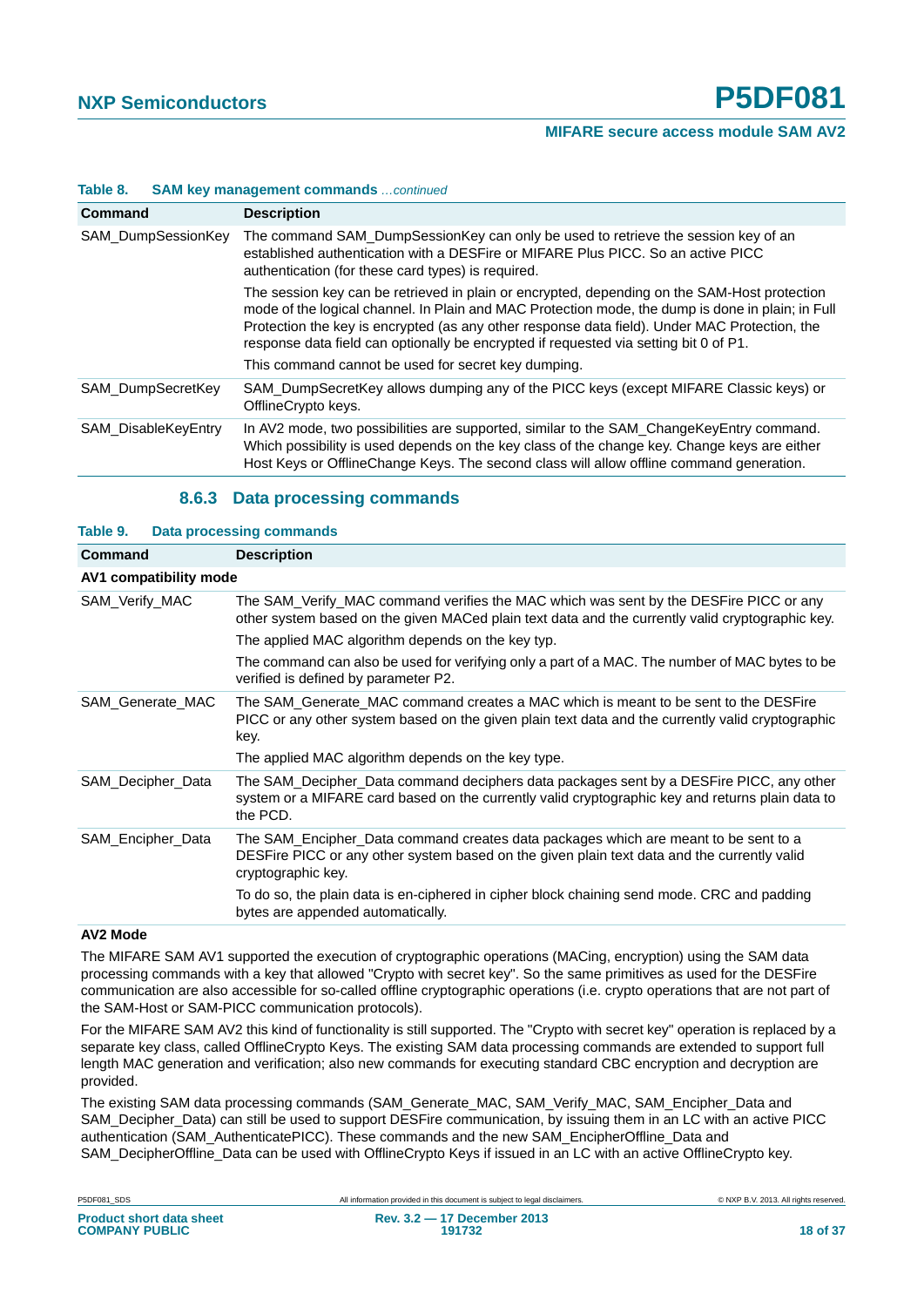| <b>Command</b>               | <b>Description</b>                                                                                                                                                                                                                                                                                                                                                                                                                        |
|------------------------------|-------------------------------------------------------------------------------------------------------------------------------------------------------------------------------------------------------------------------------------------------------------------------------------------------------------------------------------------------------------------------------------------------------------------------------------------|
| SAM_Verify_MAC               | The SAM_Verify_MAC command verifies the MAC which was sent by the DESFire PICC or any<br>other system based on the given MACed plain text data and the currently valid cryptographic key.<br>The valid key has been activated using a valid PICC authentication (SAM_AuthenticatePICC,<br>SAM_ISOAuthenticatePICC) in case of a PICC Key or using a valid key activation<br>(SAM_ActivateOfflineKey) in case of an OfflineCrypto Key.     |
|                              | The applied MAC algorithm depends on the key type. In case of the AES key types and the<br>(3) DES key types 3 and 6, the standard CMAC algorithm is applied.                                                                                                                                                                                                                                                                             |
| SAM_Generate_MAC             | The SAM_Generate_MAC command creates a MAC which is meant to be sent to the DESFire<br>PICC or any other system based on the given plain text data and the currently valid cryptographic<br>key. The valid key has been activated using a valid PICC authentication (SAM_AuthenticatePICC,<br>SAM_ISOAuthenticatePICC) in case of a PICC Key or using a valid key activation<br>(SAM_ActivateOfflineKey) in case of an OfflineCrypto Key. |
|                              | The applied MAC algorithm depends on the key type. In case of the AES key types and the<br>(3) DES key types 3 and 6, the standard CMAC algorithm is applied.                                                                                                                                                                                                                                                                             |
| SAM_Decipher_Data            | Same operation as in MIFARE SAM AV1 compatibility mode performed with either a valid PICC<br>authentication (SAM_AuthenticatePICC, SAM_ISOAuthenticatePICC or<br>SAM_AuthenticateMIFARE) in case of a PICC Key or a valid key activation<br>(SAM_ActivateOfflineKey) in case of an OfflineCrypto Key.                                                                                                                                     |
| SAM_Encipher_Data            | Same operation as in AV1 compatibility mode and same description.                                                                                                                                                                                                                                                                                                                                                                         |
| SAM_DecipherOffline_<br>Data | The new SAM_DecipherOffline_Data command decrypts data received from any other system<br>based on the given cipher text data and the currently valid cryptographic OfflineCrypto Key. The<br>valid key has been activated using a valid key activation (SAM_ActivateOfflineKey).                                                                                                                                                          |
|                              | The applied decryption is the block cipher algorithm depending on the key type in CBC mode. The<br>IV needs to be loaded via the SAM_LoadInitVector command before issuing this command. If no<br>IV was loaded, the zero byte IV is applied. No padding is removed from the decrypted plain text, so<br>the output length equals the input length.                                                                                       |
|                              | The total input size must be a multiple of the block size of the underlying block cipher (depending<br>on the key type). In case of command chaining, the SAM immediately starts returning decrypted<br>data for the received blocks.                                                                                                                                                                                                     |
|                              | The new SAM_EncipherOffline_Data command encrypts data received from any other system<br>based on the given cipher text data and the currently valid cryptographic OfflineCrypto Key. The<br>valid key has been activated using a valid key activation (SAM_ActivateOfflineKey).                                                                                                                                                          |
|                              | The applied decryption is the block cipher algorithm depending on the key type in CBC mode. The<br>IV needs to be loaded via the SAM_LoadInitVector command before issuing this command. If no<br>IV was loaded, the zero byte IV is applied. No padding is added to the plain text, so the output<br>length equals the input length.                                                                                                     |
|                              | As a consequence, the total input size must be a multiple of the block size of the underlying block<br>cipher (depending on the key type). In case of command chaining, the SAM immediately starts<br>returning encrypted data for the received blocks.                                                                                                                                                                                   |

#### **Table 9. Data processing commands** *…continued*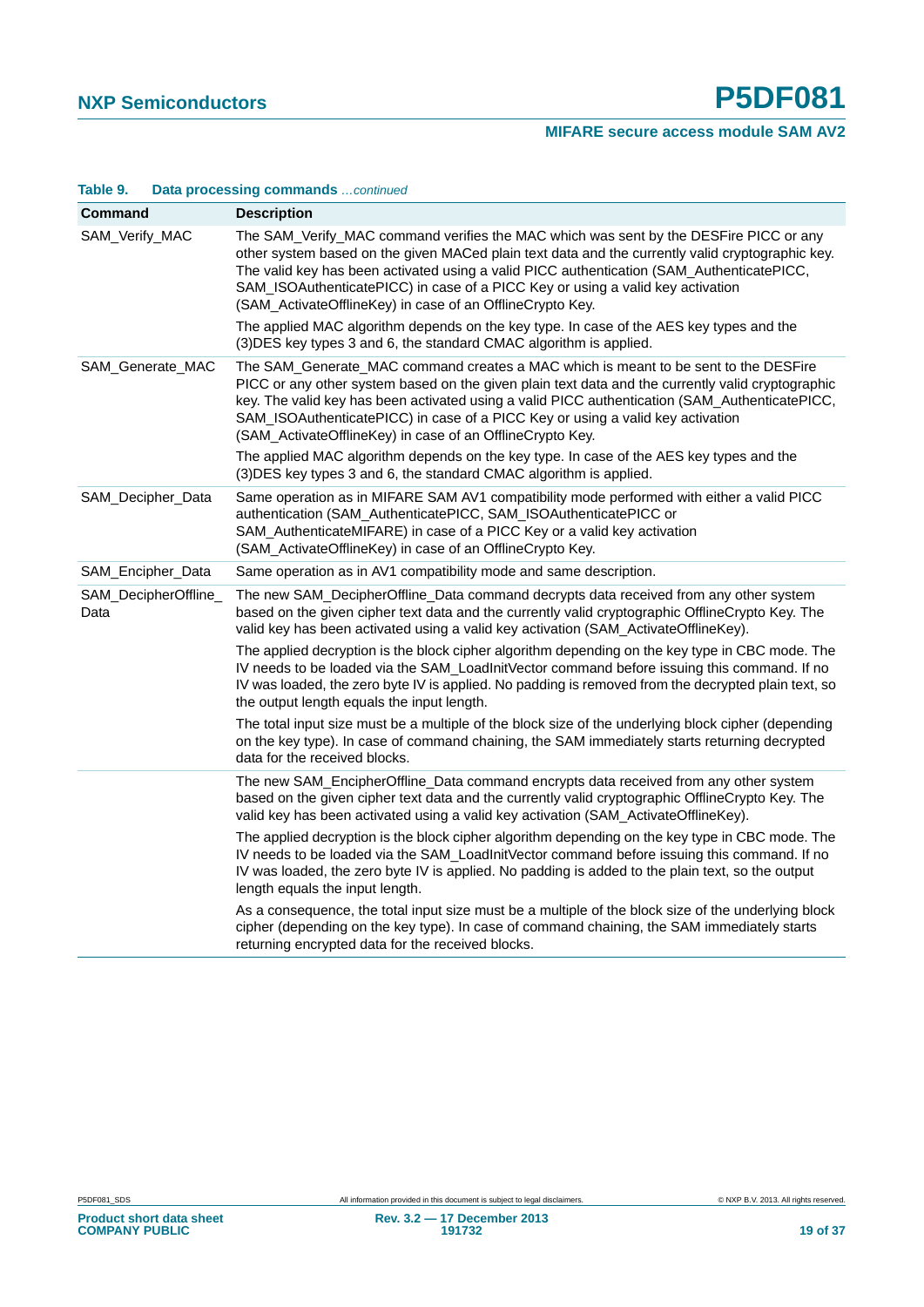#### <span id="page-19-1"></span>**8.6.4 Public Key Infrastructure (PKI) commands**

PKI commands are available to generate public key pairs, to import public keys or key pairs, to export public keys or key pairs, to generate and to validate signatures, to compute hashes suitable for signature operations and to manage the symmetric Key Storage Table.

PKI commands are only available in AV2 mode.

<span id="page-19-0"></span>**Table 10. Public Key Infrastructure (PKI) commands**

| Command               | <b>Description</b>                                                                                                                                                                                                                                                                                                                                                                           |
|-----------------------|----------------------------------------------------------------------------------------------------------------------------------------------------------------------------------------------------------------------------------------------------------------------------------------------------------------------------------------------------------------------------------------------|
| PKI_GenerateKeyPair   | The PKI command PKI_GenerateKeyPair creates a pair of a public and a private key. MIFARE<br>SAM AV2 only supports the CRT format. A successful host authentication in the LC using<br>SAM_AuthenticateHost with a Host Key is required to execute the PKI_GenerateKeyPair<br>command.                                                                                                        |
| PKI_ImportKey         | The PKI command PKI_ImportKey imports an RSA key. This can be either a public key or a full<br>key pair (including a private key). When a change key (see Ref. 1) is specified, a successful<br>host authentication in the LC using SAM_AuthenticateHost with a Host Key is required to<br>execute the PKI_ImportKey command.                                                                |
| PKI_ExportPrivateKey  | The PKI command PKI_ExportPrivateKey exports a full RSA key entry (i.e including the private<br>key if present). The key pair is exported in CRT format.                                                                                                                                                                                                                                     |
|                       | This command is intended for private key backup after having it created with MIFARE SAM AV2.<br>For this reason, this command will only be accepted if the key entry includes a private key and<br>private key export is allowed by the PKI SET configuration of the addressed key. The command<br>is part of the restricted command set and requires protection with a Host Key change key. |
| PKI ExportPublicKey   | The PKI command PKI_ExportPublicKey exports the public key part of a RSA key pair.                                                                                                                                                                                                                                                                                                           |
|                       | The command is part of the general command set, so its protection depends on the general<br>SAM-Host communication protection.                                                                                                                                                                                                                                                               |
| PKI_UpdateKeyEntries  | The PKI_UpdateKeyEntries command can be used to change key entries of the symmetric key<br>storage (KST). Executing this command does not require any protection coming from the<br>change key of the key entries (e.g. a Host Authentication in case of a Host Key). Instead the<br>command's execution is protected by asymmetric techniques using the PKI support of the SAM.             |
|                       | The command is protected by encrypting the key entries using the RSA encryption. On top a<br>digital signature is added using the RSA signature algorithm. This allows offline preparation of<br>the cryptogram. The same hashing algorithm is to be used for both MGFs and for the digital<br>signature handling (as indicated by the P1 byte).                                             |
| PKI_GenerateHash      | The PKI command PKI_GererateHash computes the hash on a data string. The algorithm to be<br>used to compute the hash is selected through P1.                                                                                                                                                                                                                                                 |
| PKI_GenerateSignature | The PKI command PKI_GenerateSignature generates a signature on a hash given as input<br>using one of the two private keys stored in the PKI Key Storage Table.                                                                                                                                                                                                                               |
| PKI_SendSignature     | The PKI command PKI_SendSignature returns a pre-computed signature. The returned<br>signature is protected according to the SAM-Host protection in place on the corresponding<br>logical channel.                                                                                                                                                                                            |
| PKI_VerifySignature   | The PKI command PKI_VerifySignature verifies the correctness of a signature.                                                                                                                                                                                                                                                                                                                 |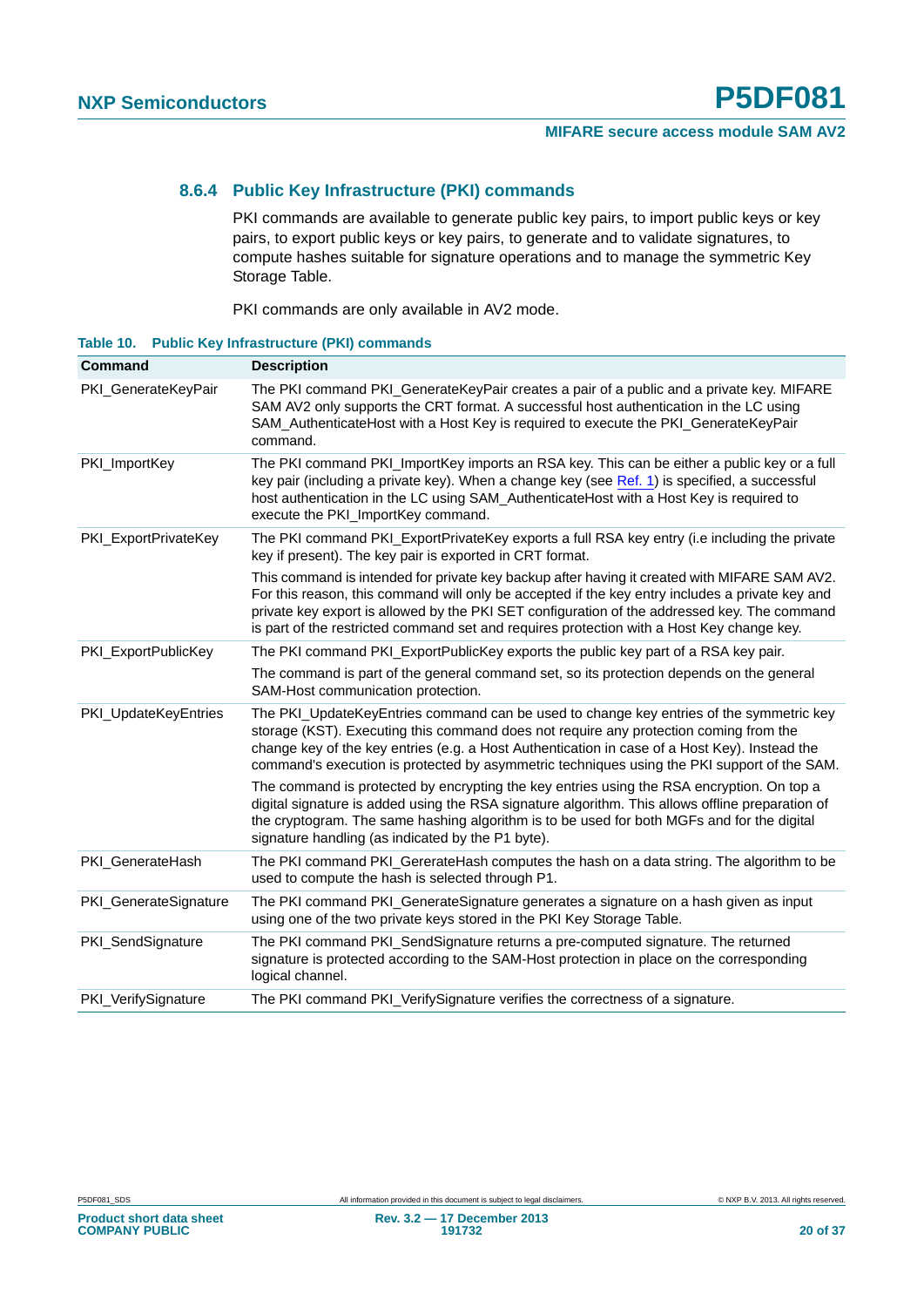#### **8.6.5 MIFARE Plus in non-X-mode commands**

This section describes the SAM commands that can be used to prepare MIFARE Plus commands. The SAM maintains the MIFARE Plus state (e.g. the read and write counters).

<span id="page-20-1"></span><span id="page-20-0"></span>

| Table 11. |  | <b>MIFARE Plus in non-X mode commands</b> |  |
|-----------|--|-------------------------------------------|--|
|-----------|--|-------------------------------------------|--|

| Command                     | <b>Description</b>                                                                                                                                                                                                                                                                                                                                                                                                                                                                                                                                                                                                                                                                                   |
|-----------------------------|------------------------------------------------------------------------------------------------------------------------------------------------------------------------------------------------------------------------------------------------------------------------------------------------------------------------------------------------------------------------------------------------------------------------------------------------------------------------------------------------------------------------------------------------------------------------------------------------------------------------------------------------------------------------------------------------------|
| SAM_AuthenticateMFP         | SAM_AuthenticateMFP can be used for all MIFARE Plus authentications (e.g. SL1, SL2,<br>SL3, originality keys, SL2 re-authentication). The choice of whether a first or following<br>authentication is to be performed is indicated in the parameters of the command. Also the<br>user has to indicate which session key derivation needs to be used afterwards: no session<br>keys needed (SL1 card authentication, originality keys authentication), key derivation to<br>continue with SAM_AuthenticateMIFARE (SL2) or session key derivation to continue with<br>normal MIFARE Plus transaction (SL3). SAM_AuthenticateMFP only supports the 2-part<br>version of the MIFARE Plus Authentication. |
| SAM_CombinedReadMFP         | SAM_CombinedReadMFP handles either a MIFARE Plus Read command, a MIFARE Plus<br>Read Response or both.                                                                                                                                                                                                                                                                                                                                                                                                                                                                                                                                                                                               |
| <b>SAM CombinedWriteMFP</b> | SAM_CombinedWriteMFP handles either a MIFARE Plus write command (Write,<br>Increment, Decrement, Transfer, Restore, Increment Transfer or Decrement Transfer) or a<br>MIFARE Plus write response. Bit 0 of P1 indicates whether it is a command or a response.                                                                                                                                                                                                                                                                                                                                                                                                                                       |
| SAM_ChangeKeyMFP            | SAM_ChangeKeyMFP computes the command required to replace a MIFARE Plus key<br>with one of the keys stored in the SAM.                                                                                                                                                                                                                                                                                                                                                                                                                                                                                                                                                                               |
| SAM_VirtualCardSupportMFP   | SAM_VirtualCardSupportMFP handles the MIFARE Plus VCS and VCSL commands. One<br>SAM_VirtualCardSupport can handle up to 5 command sets. A command set covers a<br>block of VCS commands and one concluding VCSL command.                                                                                                                                                                                                                                                                                                                                                                                                                                                                             |
| SAM SelectVirtualCardMFP    | SAM Select Virtual Card MFP handles the MIFARE Plus SVC command.                                                                                                                                                                                                                                                                                                                                                                                                                                                                                                                                                                                                                                     |
| SAM_ProximityCheckMFP       | SAM_ProximityCheckMFP is performed in two steps. In the first step, given the data<br>collected during the execution of the proximity check protocol with the MIFARE Plus PICC,<br>the SAM computes the MAC needed for the final proximity check command. In the second<br>step, the SAM verifies the MAC received from the MIFARE Plus PICC.                                                                                                                                                                                                                                                                                                                                                        |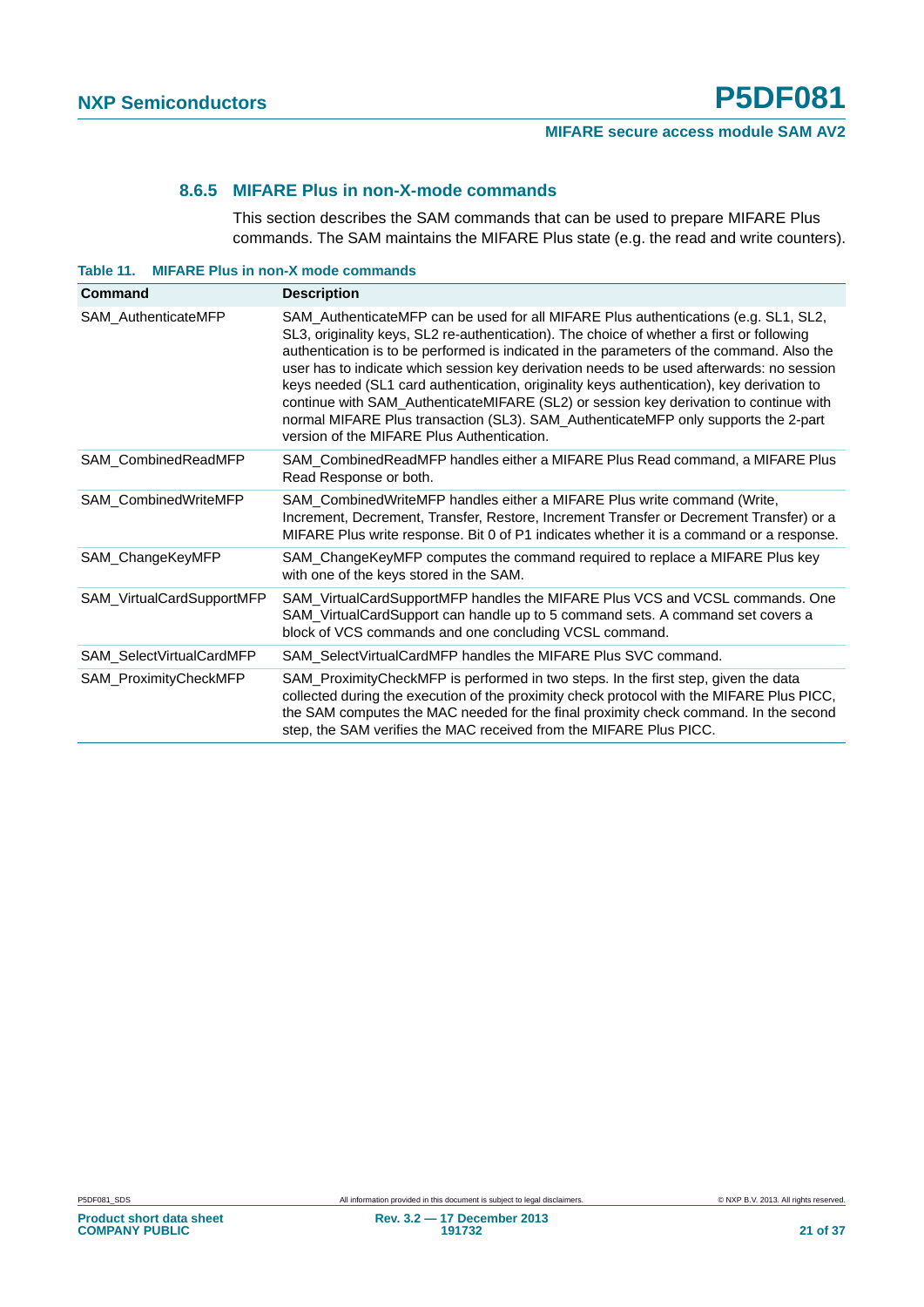#### <span id="page-21-2"></span>**8.6.6 MIFARE Classic in non-X-mode commands**

The commands in this section can both be used to execute a transaction with a MIFARE Classic card and with a MIFARE Plus card in SL2. In the second case, SAM\_AuthenticateMIFARE is to be used after SAM\_AuthenticateMFP to complete a MFP SL2 authentication.

In both cases, after the authentication, the other SAM\_xxxMIFARE commands and the data processing commands SAM\_Decipher\_Data and SAM\_Encipher\_Data can be used for further processing.

| <b>Command</b>                    | <b>Description</b>                                                                                                                                                                                                                                                                                                                                                                                                                                                                                                                                                                                                                                                                                                        |
|-----------------------------------|---------------------------------------------------------------------------------------------------------------------------------------------------------------------------------------------------------------------------------------------------------------------------------------------------------------------------------------------------------------------------------------------------------------------------------------------------------------------------------------------------------------------------------------------------------------------------------------------------------------------------------------------------------------------------------------------------------------------------|
| SAM_Authenticate<br><b>MIFARE</b> | n this procedure, both the MIFARE card as well as the MIFARE SAM AV2 device show in an encrypted<br>way that they posses the same secret which especially means the same key.                                                                                                                                                                                                                                                                                                                                                                                                                                                                                                                                             |
| SAM_ChangeKey<br><b>MIFARE</b>    | AV1 compatibility mode                                                                                                                                                                                                                                                                                                                                                                                                                                                                                                                                                                                                                                                                                                    |
|                                   | This command is intended to change a key in a MIFARE card. The command offers the possibility to<br>prepare an encrypted stream to be written to a MIFARE 1k or MIFARE 4k card containing the desired<br>keys and the given access conditions on the one hand and reading out a single MIFARE key to be<br>used for any kind of MIFARE transaction in a host system directly on the other hand. In the latter case,<br>the key can be retrieved encrypted from the MIFARE SAM AV2 using the current available session key<br>of the channel (host authentication required). The first case requires an active MIFARE authentication<br>for producing the stream to be sent to the card. AV2 mode (used for key retrieval) |
|                                   | In MIFARE SAM AV2 mode, the existing command, SAM_ChangeKeyMIFARE (used for key retrieval),<br>can still be used to retrieve a PICC Key of key type 010, i.e. a MIFARE Classic key.                                                                                                                                                                                                                                                                                                                                                                                                                                                                                                                                       |
|                                   | The use of this command to change keys on MIFARE Classic cards is the same as the one described<br>for the AV1 compatibility mode.                                                                                                                                                                                                                                                                                                                                                                                                                                                                                                                                                                                        |
|                                   | The only difference with AV1 is that whether the secret key is retrieved in plain or encrypted depends<br>on the SAM-Host protection mode of the logical channel.                                                                                                                                                                                                                                                                                                                                                                                                                                                                                                                                                         |

#### <span id="page-21-0"></span>**Table 12. MIFARE Classic in non-X-mode commands**

#### **8.6.7 DESFire and ULC in non-X-mode commands**

#### <span id="page-21-3"></span><span id="page-21-1"></span>**Table 13. DESFire and ULC in non-X-mode commands**

| Command                        | <b>Description</b>                                                                                                                                                                                                                                                                                                                                                                                                                                                                                                                                                 |
|--------------------------------|--------------------------------------------------------------------------------------------------------------------------------------------------------------------------------------------------------------------------------------------------------------------------------------------------------------------------------------------------------------------------------------------------------------------------------------------------------------------------------------------------------------------------------------------------------------------|
| <b>SAM AuthenticatePICC</b>    | In this procedure both the PICC as well as the MIFARE SAM AV2 device show in an encrypted<br>way that they posses the same secret which especially means the same key. This procedure<br>not only confirms that both entities are permitted to do operations on each other but also<br>creates a session key which can be used to keep the further communication path secure. As<br>the name 'session key' implicitly indicates, each time a new authentication procedure is<br>successfully completed a new key for further cryptographic operations is obtained. |
| <b>SAM IsoAuthenticatePICC</b> | The ISO authentication procedure is intended to authenticate with a card using the standard<br>ISO commands GetChallenge, ExternalAuthenticate and InternalAuthenticate. This<br>authentication procedure can be used to authenticate a DESFire PICC but also another<br>MIFARE SAM AV2. However, the MIFARE SAM AV2 will treat the authentication procedure as<br>a PICC authentication, which means that commands requiring a host authentication will not be<br>available.                                                                                      |
| SAM ChangeKeyPICC              | This command generates the cryptogram that has to be sent to the PICC in order to change<br>any key stored in the PICC. Both the current and the new key need to be stored in the KST to<br>execute this command. This means a new PICC key needs to be loaded into the MIFARE SAM<br>AV2, prior to issuing this command.                                                                                                                                                                                                                                          |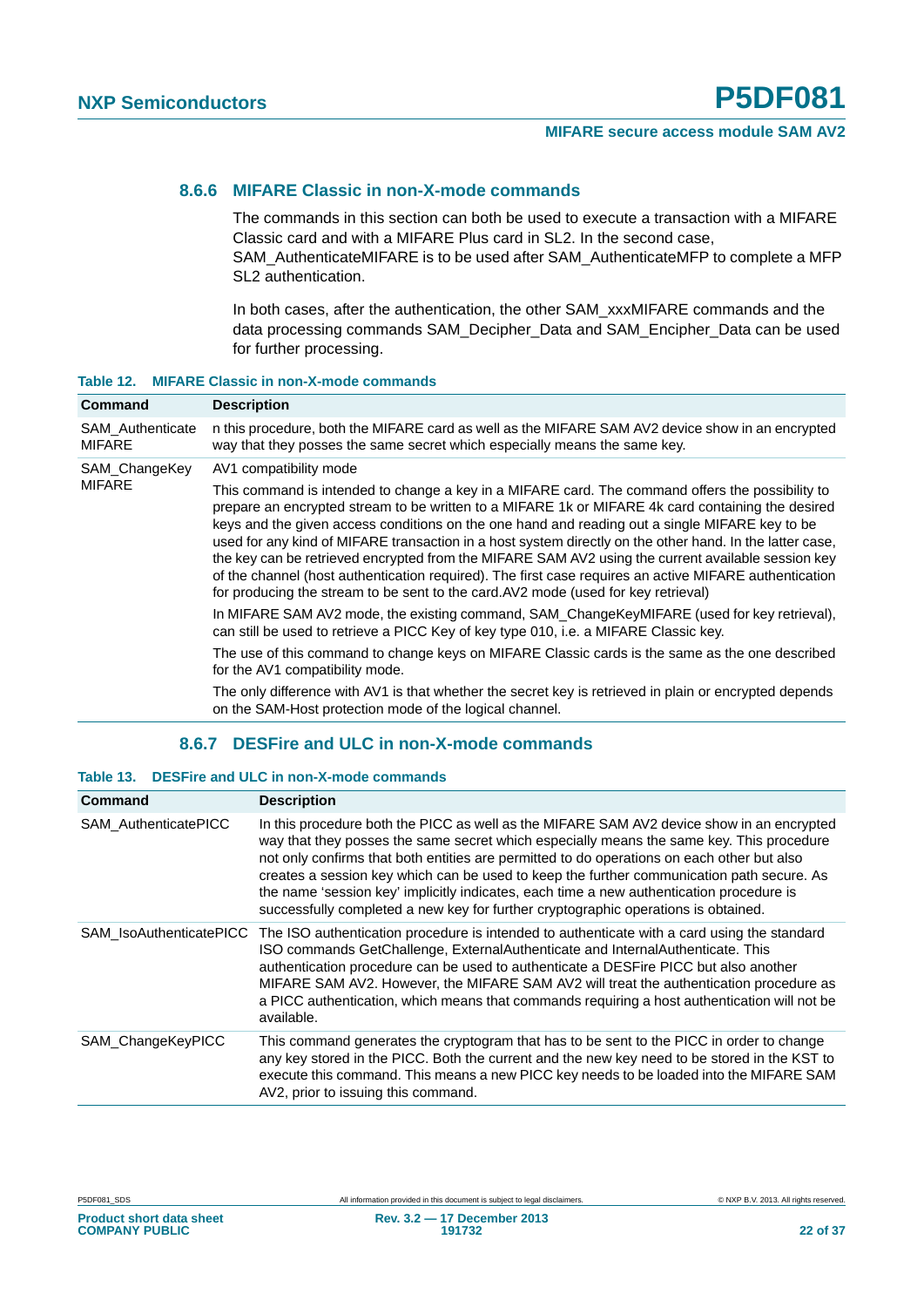## **8.6.8 RC52x or RC663 configuration commands**

#### <span id="page-22-2"></span><span id="page-22-0"></span>**Table 14. RC522x or RC663 configuration commands**

| <b>Command</b>              | <b>Description</b>                                                                                                                                                                                                                                                                                                                                                                                                                                                                                                                                  |
|-----------------------------|-----------------------------------------------------------------------------------------------------------------------------------------------------------------------------------------------------------------------------------------------------------------------------------------------------------------------------------------------------------------------------------------------------------------------------------------------------------------------------------------------------------------------------------------------------|
| RC_ReadRegister             | Read the content of one or more register(s) of the connected reader chip.                                                                                                                                                                                                                                                                                                                                                                                                                                                                           |
|                             | The command allows reading 255 registers with one command. If a register address is listed more<br>than once in the data field, the content of this register will be re-read every time.                                                                                                                                                                                                                                                                                                                                                            |
| <b>RC_WriteRegister</b>     | Write the content of one or more register(s) of the connected reader chip.                                                                                                                                                                                                                                                                                                                                                                                                                                                                          |
|                             | The command allows writing 127 registers with one command. If a register address with its related<br>content is listed more than once in the data field, the content of this register will be re-written every<br>time.                                                                                                                                                                                                                                                                                                                             |
| <b>RC RFControl</b>         | This command allows the radio frequency field to be turned off and on. The basic behavior is the reset<br>functionality where the controller turns off the field for the time given in the data field. If a zero value is<br>passed, the field is totally turned off. After turning off the field, to turn it on again, the command can be<br>issued with any value other than zero. Take into account that the passed time value also in this case<br>will force the MIFARE SAM AV2 to wait this additional time until turning on the field again. |
| RC Init                     | Establishes the serial connection between MIFARE SAM AV2 and RC52x or RC663 and initializes the<br>reader chip with the register values stored in the selected register value set.                                                                                                                                                                                                                                                                                                                                                                  |
| RC_LoadRegister<br>ValueSet | Stores a customer defined register value set for the RC52x or RC663 in the non-volatile memory of the<br>MIFARE SAM AV2. This set can then be used for initializing the reader chip with the RC_Init<br>command. The address of and the related value for the register have to be placed consecutively in the<br>command data field of the APDU.                                                                                                                                                                                                    |

#### **8.6.9 ISO14443 commands**

| Command                                                  | <b>Description</b>                                                                                                                                                                                                                                                                                                                                                                                                                                                                             |                                       |
|----------------------------------------------------------|------------------------------------------------------------------------------------------------------------------------------------------------------------------------------------------------------------------------------------------------------------------------------------------------------------------------------------------------------------------------------------------------------------------------------------------------------------------------------------------------|---------------------------------------|
| ISO14443-3 Request Wakeup                                | Issue a request or wake-up command.                                                                                                                                                                                                                                                                                                                                                                                                                                                            |                                       |
| ISO14443-3 Anticollision Select                          | Perform bit-wise anticollision and select. The anticollision and the following select are<br>performed according to the select code in the data field.                                                                                                                                                                                                                                                                                                                                         |                                       |
| ISO14443-3 ActivateIdle                                  | Carries out one or several request - anticollision - select sequences and returns the<br>SAK and the UID of the selected card(s). The ATQA is returned for every request<br>issued, this means for every newly activated card. Due to the fact that the resulting<br>ATQA is the OR-function of all ATQAs, the value may change frequently.                                                                                                                                                    |                                       |
| ISO14443-3_ActivateWakeup                                | The command reactivates and selects a card that has previously been set to Halt<br>state. The command takes the UID of the card to reactivate.                                                                                                                                                                                                                                                                                                                                                 |                                       |
| ISO14443-3 HaltA                                         | The command puts a selected card into Halt state.                                                                                                                                                                                                                                                                                                                                                                                                                                              |                                       |
| ISO14443-3_TransparentExchange                           | Exchange bytes/bits transparently. The MIFARE SAM AV2 will take the user data and<br>send it without changing, inserting or appending any content to the contactless card.<br>Appending of a CRC, time-out settings, etc. have to be configured by directly writing<br>the RC52x or RC663 registers. Take into account that switching settings of the reader<br>chip influence all subsequent MIFARE SAM AV2 commands proposing the correct<br>reader chip settings, i.e. ISO14443-4_Exchange. |                                       |
| ISO14443-4_RATS_PPS                                      | Execute a combined RATS and PPS sequence to prepare a card for T=CL data<br>exchange.<br>The CID assigned to the card will be assigned to the current logical channel. This<br>means, every further ISO14443-4 command issued in this logical channel will be<br>executed using this CID automatically.                                                                                                                                                                                        |                                       |
| ISO14443-4_Init                                          | Initialize the $T = CL$ protocol. The intent of this command is to configure the protocol<br>for data exchanges. This is necessary if a card was already activated and configured<br>for doing data exchanges without using the ISO14443-4_RATS_PPS command.                                                                                                                                                                                                                                   |                                       |
| ISO14443-4 Exchange                                      | Exchange bytes according to ISO/IEC 14443-4 $T = CL$ protocol.                                                                                                                                                                                                                                                                                                                                                                                                                                 |                                       |
| P5DF081_SDS                                              | All information provided in this document is subject to legal disclaimers.                                                                                                                                                                                                                                                                                                                                                                                                                     | C NXP B.V. 2013. All rights reserved. |
| <b>Product short data sheet</b><br><b>COMPANY PUBLIC</b> | Rev. 3.2 - 17 December 2013<br>191732                                                                                                                                                                                                                                                                                                                                                                                                                                                          | 23 of 37                              |

#### <span id="page-22-3"></span><span id="page-22-1"></span>**Table 15. ISO14443 commands**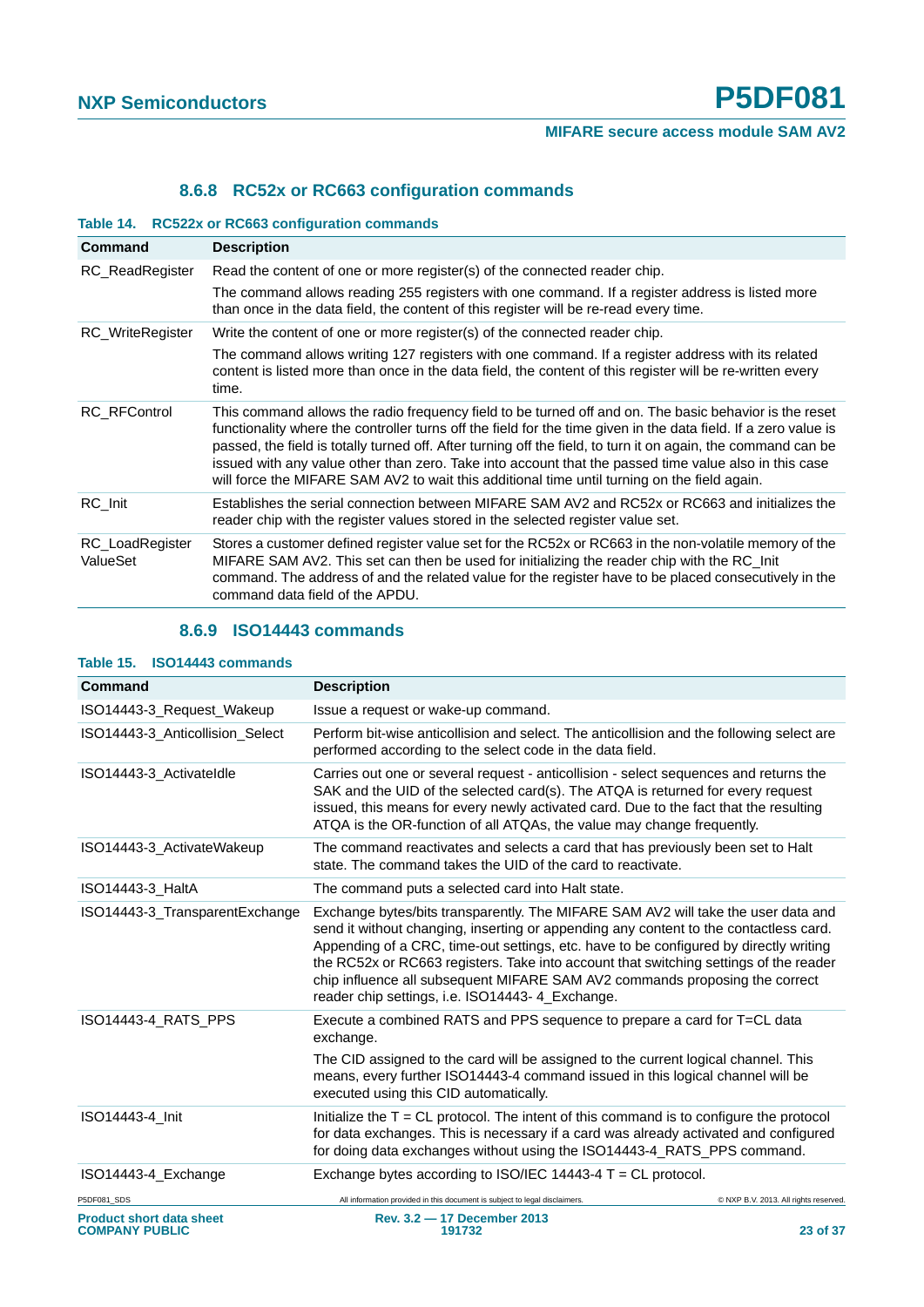| <b>Table 15. ISO14443 Commands</b> <i>continued</i> |                                                                                                                                                                                                                                                                                                          |  |  |  |
|-----------------------------------------------------|----------------------------------------------------------------------------------------------------------------------------------------------------------------------------------------------------------------------------------------------------------------------------------------------------------|--|--|--|
| Command                                             | <b>Description</b>                                                                                                                                                                                                                                                                                       |  |  |  |
| ISO14443-4 PresenceCheck                            | Check if an activated card is still in the field.                                                                                                                                                                                                                                                        |  |  |  |
| ISO14443-4 Deselect                                 | Deselect an activated card. The CID is freed by this command. If the deselect fails,<br>the CID will not be freed and cannot be used for activating another card. This behavior<br>might be overridden by setting a flag in the P1 byte. CIDs can also be freed using the<br>ISO14443-4 FreeCID command. |  |  |  |
| ISO14443-4 FreeCID                                  | Free one, more, or all currently assigned CIDs. This command might be necessary if<br>several deselect commands failed and the CIDs were not forced to be freed but the<br>card is deactivated or no longer available in the field.                                                                      |  |  |  |

#### **Table 15. ISO14443 commands** *…continued*

#### <span id="page-23-1"></span>**8.6.10 MIFARE Classic in X-mode commands**

The commands in this section can both be used to execute a transaction with a MIFARE Classic card and with a MIFARE Plus card in SL2. In the second case, MF\_Authenticate, MF\_AuthenticatedRead or MF\_AuthenticatedWrite is to be used after MFP\_Authenticate to complete a MFP SL2 authentication. Afterwards, the other MF\_xxx commands can be used for further processing.

#### <span id="page-23-0"></span>**Table 16. MIFARE Classic in X-mode commands**

| Command         | <b>Description</b>                                                                                                                                                                                                                                                                                                                                                                                                                                                                                                                                                                                                                                                                                    |
|-----------------|-------------------------------------------------------------------------------------------------------------------------------------------------------------------------------------------------------------------------------------------------------------------------------------------------------------------------------------------------------------------------------------------------------------------------------------------------------------------------------------------------------------------------------------------------------------------------------------------------------------------------------------------------------------------------------------------------------|
| MF_Authenticate | Performs an authentication with a MIFARE card. The MIFARE key has to be stored in the MIFARE SAM<br>AV2 and is referenced by a parameter in the command data field. The key can be diversified if<br>necessary.                                                                                                                                                                                                                                                                                                                                                                                                                                                                                       |
| MF Read         | Read one or several blocks of a MIFARE card and return the data. If more than one block is read, the<br>MIFARE SAM AV2 accesses the blocks in the same order as addresses listed in the command data<br>field. The order of the returned data is the same as the order of addresses in the data field.                                                                                                                                                                                                                                                                                                                                                                                                |
| MF_Write        | Write one or several blocks of a MIFARE card. If more than one block is written, the MIFARE SAM AV2<br>accesses the blocks in the same order as addresses listed in the command data field. The command<br>supports writing of 16 bytes encrypted for MIFARE 1k and MIFARE 4k cards as well as writing 16 bytes<br>or 4 bytes plain for MIFARE Ultralight cards. The length can be selected by bit 0 of parameter byte P2. If<br>16 bytes block write is selected, the MIFARE SAM AV2 decides whether encryption shall be used by<br>checking the authentication state. If a MIFARE authentication has been completed, the data is<br>encrypted. Encrypted writing of 4 byte blocks is not supported. |
| MF ValueWrite   | Write one or several value blocks of a MIFARE card. If more than one block is written, the MIFARE SAM<br>AV2 accesses the blocks in the same order as addresses listed in the command data field. Since a<br>MIFARE card uses 12 bytes for storing a four-byte value, the address to write in the last four bytes has<br>to be specified by the user ('address' parameter).                                                                                                                                                                                                                                                                                                                           |
| MF Increment    | Increment one or several value blocks on a MIFARE card. Every increment is confirmed automatically<br>by sending the transfer command directly afterwards. The user has to define the source address of the<br>value block to be incremented and the destination address of the value block to store the result. If more<br>than one block is incremented, the MIFARE SAM AV2 accesses the blocks in the same order as<br>addresses listed in the command data field.                                                                                                                                                                                                                                 |
| MF Decrement    | Decrement one or several value blocks on a MIFARE card. Every decrement is confirmed automatically<br>by sending the Transfer command directly afterwards. The user has to define the source address of the<br>value block to be decremented and the destination address of the value block to store the result. If more<br>than one block is decremented, the MIFARE SAM AV2 accesses the blocks in the same order as<br>addresses listed in the command data field.                                                                                                                                                                                                                                 |
| MF Restore      | Copy one or several value blocks on a MIFARE card. If more than one block is copied, the MIFARE<br>SAM AV2 accesses the blocks in the same order as addresses listed in the command data field. The<br>order of the status code is the same as the order of addresses in the data field.                                                                                                                                                                                                                                                                                                                                                                                                              |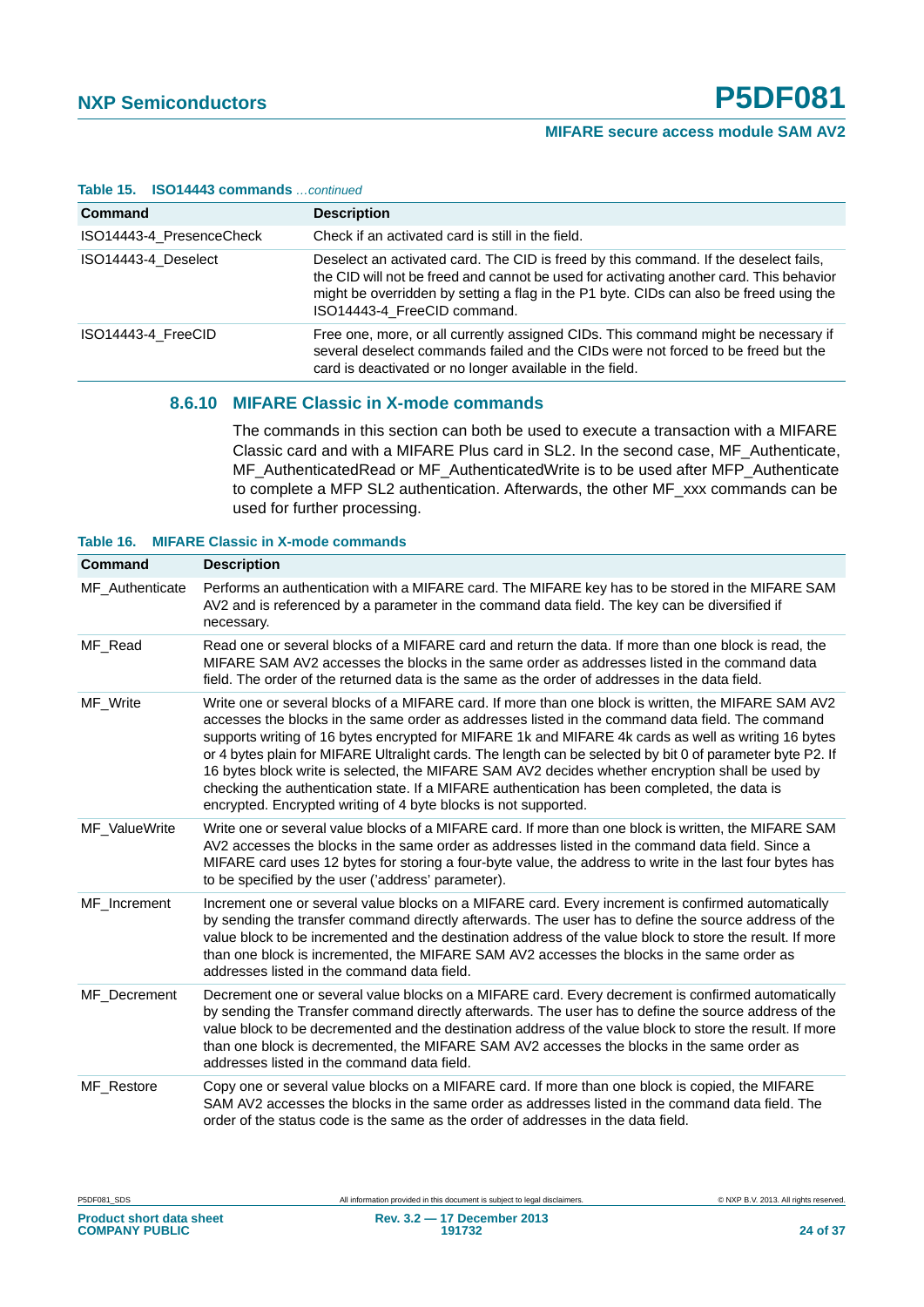| <b>MIFARE Classic in X-mode commands</b> continued | Table 16. |  |  |  |  |
|----------------------------------------------------|-----------|--|--|--|--|
|----------------------------------------------------|-----------|--|--|--|--|

| Command      | <b>Description</b>                                                                                                                                                                                                                                                                                                                                                                                                                                                                                                                                                                                                                                                                                                                                                                                                                                                                                                      |
|--------------|-------------------------------------------------------------------------------------------------------------------------------------------------------------------------------------------------------------------------------------------------------------------------------------------------------------------------------------------------------------------------------------------------------------------------------------------------------------------------------------------------------------------------------------------------------------------------------------------------------------------------------------------------------------------------------------------------------------------------------------------------------------------------------------------------------------------------------------------------------------------------------------------------------------------------|
| Read         | MF_Authenticated Performs an authentication with subsequent reading of blocks on a MIFARE card. The command allows<br>authenticating and reading several different blocks on the card within one command. Several blocks can<br>be read without re-authenticating, but also several blocks with different authentications. For each block<br>address needing a new authentication, the key to authenticate with and whether it shall be diversified<br>has to be specified. If a key is used for accessing different blocks but a new authentication is necessary,<br>these blocks have to be listed consecutively in the data field and the re-use to be indicated by a flag. If<br>more than one block is read, the MIFARE SAM AV2 accesses the blocks in the same order as<br>addresses listed in the command data field. The order of the returned data is the same as the order of<br>addresses in the data field. |
| Write        | MF_Authenticated Performs an authentication with subsequent writing of blocks on a MIFARE card. The command allows<br>authenticating and writing several different blocks on the card within one command. Several blocks can<br>be written without re-authenticating, but also several blocks with different authentications. For each<br>block address needing a new authentication, the key to authenticate with and whether it shall be<br>diversified has to be specified. If a key is used for accessing different blocks, these blocks have to be<br>listed consecutively in the data field and the re-use to be indicated by a flag. If more than one block is<br>written, the MIFARE SAM AV2 accesses the blocks in the same order as addresses listed in the<br>command data field.                                                                                                                            |
| MF_ChangeKey | This command is intended to change a key in a MIFARE card. The command offers the possibility to<br>prepare and write an encrypted data stream to a MIFARE 1k or MIFARE 4k card containing the desired<br>keys and the given access conditions. The first case requires an active MIFARE authentication for<br>producing the stream to be sent to the card.                                                                                                                                                                                                                                                                                                                                                                                                                                                                                                                                                             |
|              | This command is able to generate a diversified MIFARE standard key, based on a MIFARE key stored in<br>the MIFARE SAM AV2, a TDEA key stored in the MIFARE SAM AV2, the UID of the MIFARE standard<br>PICC and the block address on the MIFARE standard card. The TDEA key applied for the diversification<br>is referenced in the MIFARE key entry.                                                                                                                                                                                                                                                                                                                                                                                                                                                                                                                                                                    |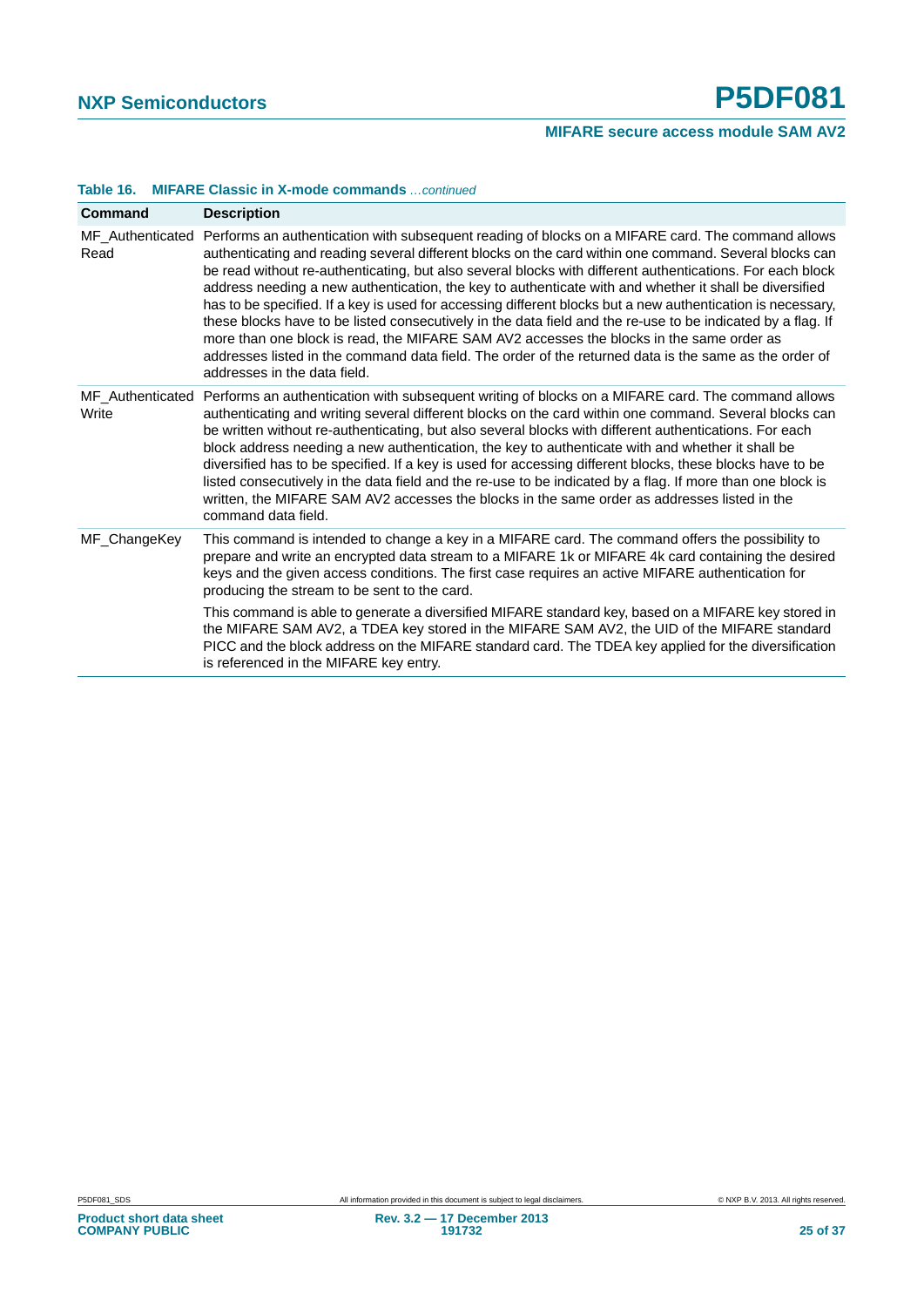#### <span id="page-25-1"></span>**8.6.11 MIFARE Plus in X-mode commands**

This chapter describes the commands for the MIFARE Plus PICC's when the MIFARE SAM AV2 is used in MIFARE SAM AV2 mode.

When a MIFARE Plus communication is established between the SAM and a MIFARE Plus PICC, the corresponding SAM logical channel maintains the state (e.g. the read and write counters) required to manage the secure messaging with the MIFARE Plus PICC.

<span id="page-25-0"></span>**Table 17. MIFARE Plus in X-mode commands**

| Command                | <b>Description</b>                                                                                                                                                                                                                                                                                                                                                                                                                                                           |
|------------------------|------------------------------------------------------------------------------------------------------------------------------------------------------------------------------------------------------------------------------------------------------------------------------------------------------------------------------------------------------------------------------------------------------------------------------------------------------------------------------|
| MFP_WritePerso         | MFP_WritePerso is a multi-block write command. It performs up to 13 MFP WritePerso<br>commands. If more than 13 values are to be updated, several MFP_WritePerso are to be<br>issued. There is no command chaining for this command.                                                                                                                                                                                                                                         |
| MFP_Authenticate       | MFP_Authenticate performs all MIFARE Plus authentications (e.g. SL1, SL2, SL3,                                                                                                                                                                                                                                                                                                                                                                                               |
|                        | originality keys). The choice of whether a first or following authentication is to be performed is<br>indicated in the parameters of the command. Also the user has to indicate which session key<br>derivation needs to be used afterwards: no session keys needed (SL1 card authentication,<br>originality keys authentication), key derivation to continue with MF_Authenticate (SL2) or<br>session key derivation to continue with normal MIFARE Plus transaction (SL3). |
| MFP_CombinedRead       | MFP_CombinedRead performs one MIFARE Plus read command.                                                                                                                                                                                                                                                                                                                                                                                                                      |
| MFP_CombinedWrite      | MFP_CombinedWrite performs a MIFARE Plus write command where a write command can<br>be a MIFARE Plus Write, Increment, Decrement, Transfer, Restore, Increment Transfer or<br>Decrement Transfer command.                                                                                                                                                                                                                                                                    |
|                        | Each MFP_CombinedWrite command is restricted to one MIFARE Plus write command.                                                                                                                                                                                                                                                                                                                                                                                               |
| MFP_ChangeKey          | MFP_ChangeKey replaces one of the MIFARE Plus PICC keys by one of the keys stored in<br>the SAM.                                                                                                                                                                                                                                                                                                                                                                             |
| MFP_ProximityCheck     | MFP_ProximityCheck performs the complete MIFARE Plus proximity check between MIFARE<br>SAM AV2 and the MIFARE Plus PICC. It performs the PPC, the one or more PC's and the VPC<br>command.                                                                                                                                                                                                                                                                                   |
|                        | As this is the X-mode command, the proximity time measurement is handled by a MFRC52X<br>reader IC time-out. The reader IC will use the ISO14443-3 minimal frame delay time, as a<br>time-out value for the PICC response to the MIFARE Plus Proximity Check command(s) sent.                                                                                                                                                                                                |
|                        | In case the proximity check is executed with an MFP authentication, the MAC session key of<br>this authentication will be used for the MIFARE Plus Verify Proximity Check (VPC). The<br>command also foresees random VPC processing as recommended in some cases for privacy<br>reasons.                                                                                                                                                                                     |
| MFP_VirtualCardSupport | MFP_VirtualCardSupport sends as many MIFARE Plus VCS and VCSL commands to the<br>MIFARE Plus PICC as specified in the command.                                                                                                                                                                                                                                                                                                                                               |
|                        | MFP_VirtualCardSupport accepts up to 5 command sets. MFP_VirtualCardSupport returns the<br>MIFARE Plus PICC responses to the corresponding VCSL commands.                                                                                                                                                                                                                                                                                                                    |
|                        | A command set is made of commands. For each command the key duo is specified (i.e. the<br>SAM key to be used for MAC and the SAM key to be used for ENC) together with the VCIID to<br>be advertised by the SAM to the MIFARE Plus PICC. Given a command set, sizeof(command<br>set)-1 VCS commands are sent with one concluding VCSL command.                                                                                                                               |
| MFP_SelectVirtualCard  | MFP_SelectVirtualCard sends a MIFARE Plus SVC command to the MIFARE Plus PICC.                                                                                                                                                                                                                                                                                                                                                                                               |
|                        | If no successful entry for this IID can be found (from MFP_VirtualCardSupport processing), the<br>SAM will still send an SVC command (with random MAC) to the card.                                                                                                                                                                                                                                                                                                          |
|                        | On successful execution (both valid and invalid IID), the internal VC table is invalidated. Note<br>that MIFARE SAM AV2 does not support multiple VC selection protocols to be executed in<br>parallel. The user needs to ensure the VC selection is completed before starting another on<br>any of the LCs, as starting VC selection with SAM_VirtualCardSupportMFP or<br>MFP_VirtualCardSupport will also invalidate the existing internal VC table (if any).              |
|                        |                                                                                                                                                                                                                                                                                                                                                                                                                                                                              |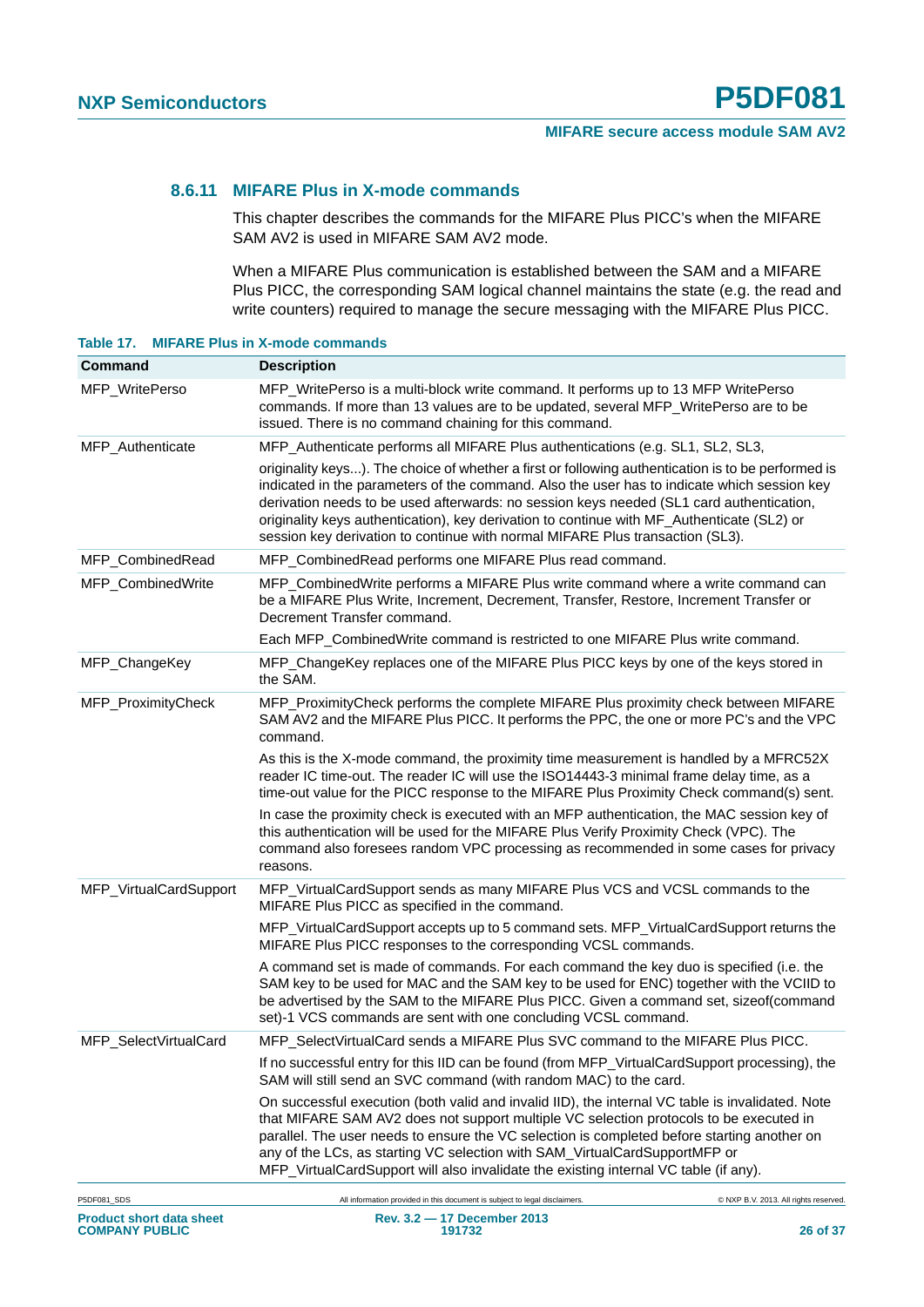#### **8.6.12 DESFire and ULC in X-mode commands**

| Command                  | <b>Description</b>                                                                                                                                                                                                                                                                                                                                                                                                                                                                                                                                                                                                                                                                                                                                                                          |
|--------------------------|---------------------------------------------------------------------------------------------------------------------------------------------------------------------------------------------------------------------------------------------------------------------------------------------------------------------------------------------------------------------------------------------------------------------------------------------------------------------------------------------------------------------------------------------------------------------------------------------------------------------------------------------------------------------------------------------------------------------------------------------------------------------------------------------|
| DESFire_AuthenticatePICC | In this procedure both the PICC as well as the MIFARE SAM AV2 device, show in an<br>encrypted way that they posses the same secret which especially means the same key. This<br>procedure not only confirms that both entities are permitted to do operations on each other<br>but also creates a session key which can be used to keep the communication path secure. As<br>the name 'session key' implicitly indicates, each time a new authentication procedure is<br>successfully completed a new key for further cryptographic operations is obtained.                                                                                                                                                                                                                                 |
| DESFire_ChangeKeyPICC    | This command generates the cryptogram that has to be sent to the PICC in order to change<br>any key stored in the PICC. Both the current and the new key need to be stored in the KST to<br>execute this command. This means a new PICC key needs to be loaded into the MIFARE<br>SAM AV2, prior to issuing this command.                                                                                                                                                                                                                                                                                                                                                                                                                                                                   |
| <b>DESFire WriteX</b>    | Write data encrypted or MACed on a DESFire PICC. This command shall be used to issue<br>the ChangeKeySettings, WriteData, Credit, Debit, LimitedCredit or WriteRecord command. It<br>takes the data to be sent to the DESFire and applies the encryption or MACing mechanism<br>starting from an indicated index. The user is responsible for providing the correct command<br>frame including the command code, the parameter bytes and the plain data as specified for<br>the DESFire PICC. The indication from which position on the crypto mechanism shall be<br>applied will normally be the first data byte of the command frame. The MIFARE SAM AV2 will<br>automatically adapt the amount of bytes to send to the PICC after encryption of data or<br>adding the MAC, respectively. |
| DESFire_ReadX            | Read encrypted or MACed data from the DESFire PICC. This command shall be used to<br>issue the ReadData, GetValue, or ReadRecords command. It takes the data to be sent to the<br>DESFire and applies the decryption and MAC verification mechanism to the received data.<br>Afterwards the MIFARE SAM AV2 returns the decrypted or verified plain data. The user is<br>responsible for providing the correct command frame including the command code and the<br>parameter bytes as specified for the DESFire PICC. This command frame will be sent directly<br>to the DESFire. This is also the case for commands applying application chaining.                                                                                                                                          |
| ULC_AuthenticatePICC     | The ULC_AuthenticatePICC command is needed to authenticate to a MIFARE Ultralight C<br>card.                                                                                                                                                                                                                                                                                                                                                                                                                                                                                                                                                                                                                                                                                                |

#### <span id="page-26-1"></span><span id="page-26-0"></span>**Table 18. DESFire and ULC in X-mode commands**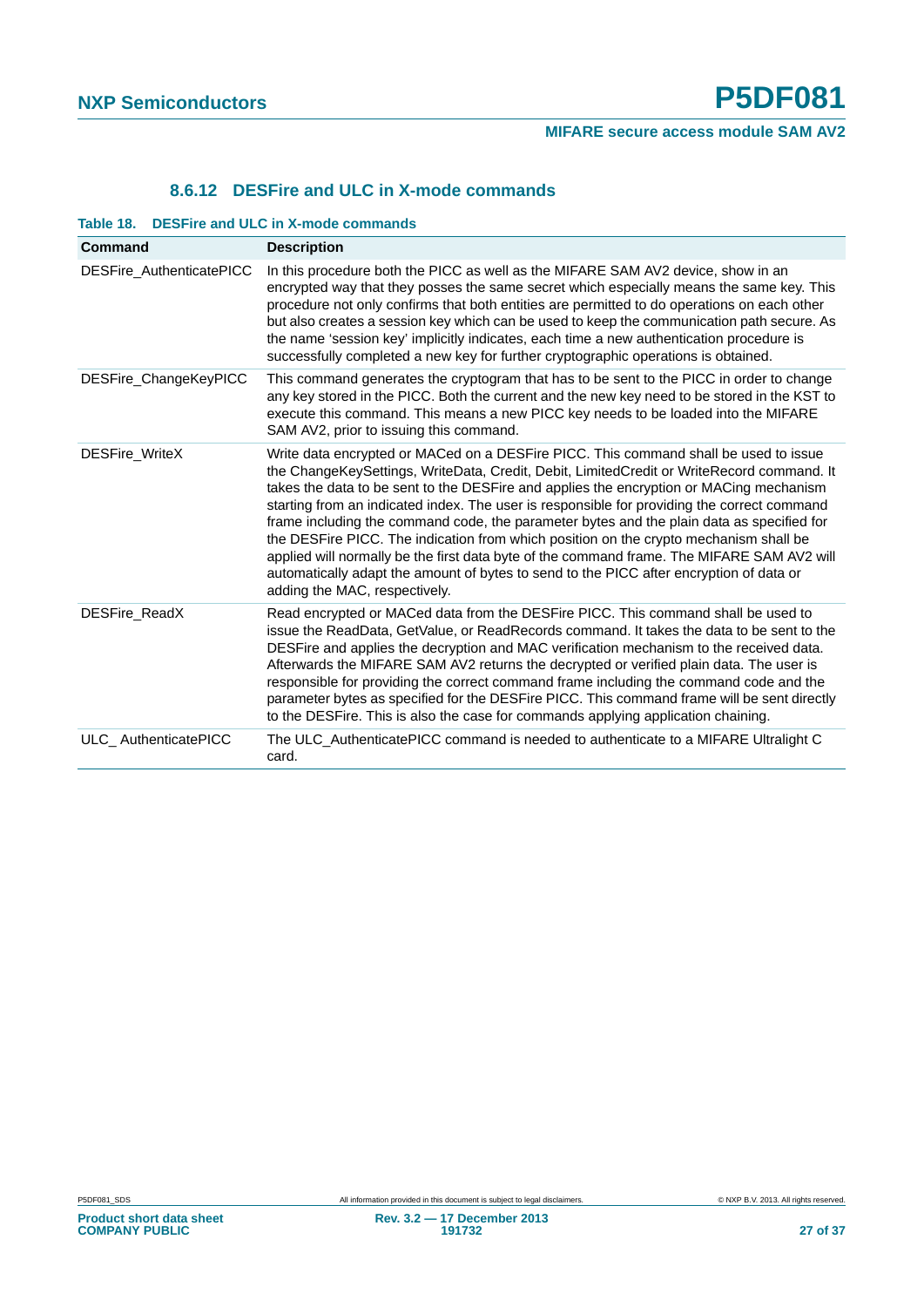## <span id="page-27-3"></span>**9. Limiting values**

#### <span id="page-27-0"></span>**Table 19. Limiting values [1]**

*In accordance with the Absolute Maximum Rating System (IEC 60134). Voltages are referenced to VSS (ground = 0 V).*

| <b>Symbol</b>                 | <b>Parameter</b>                    | <b>Conditions</b>                            |       | Min            | <b>Max</b>    | <b>Unit</b> |
|-------------------------------|-------------------------------------|----------------------------------------------|-------|----------------|---------------|-------------|
| $V_{DD}$                      | supply voltage                      |                                              |       | $-0.5$         | $+6.0$        | V           |
| $V_{I}$                       | input voltage                       | on any signal pad                            |       | $-0.5$         | $V_{DD}$ +0.5 | V           |
| $\mathbf{I}_{\mathbf{I}}$     | input current                       | on pads IO1, IO2 or IO3                      |       |                | ±15.0         | mA          |
| $I_{\rm O}$                   | output current                      |                                              |       |                |               |             |
| $I_{\text{lu}}$               | latch-up current                    | $V_1 < 0$ or $V_1 > V_{DD}$                  |       |                | ±100          | mA          |
| V <sub>ESD</sub>              | electrostatic discharge voltage     | on pads VDD, VSS, CLK,<br>RST, IO1, IO2, IO3 | $[2]$ |                | ±4.0          | kV          |
|                               |                                     | on pads LA, LB                               | [2]   | $\overline{a}$ | $+2.0$        | kV          |
| $P_{\text{tot}}(\text{pack})$ | total power dissipation per package |                                              | $[3]$ | ٠              | 1             | W           |

[1] Stresses beyond those listed may cause permanent damage to the device. These are stress ratings only and functional operation of the device at these or any other conditions beyond those indicated under "recommended operating conditions" is not implied. Exposure to absolute-maximum-rated conditions for extended periods may affect device reliability.

[2] MIL Standard 883-D method 3015; Human body model; C = 100 pF, R = 1.5 k $\Omega$ ; T<sub>amb</sub> = -25 °C to +85 °C.

[3] Depending on appropriate thermal resistance of the package.

## <span id="page-27-4"></span>**10. Characteristics**

<span id="page-27-1"></span>

| Table 20.          | <b>Recommended operating conditions</b> |                                        |       |                          |                 |      |
|--------------------|-----------------------------------------|----------------------------------------|-------|--------------------------|-----------------|------|
| <b>Symbol</b>      | <b>Parameter</b>                        | <b>Conditions</b>                      | Min   | Typ                      | Max             | Unit |
| V <sub>DD</sub>    | supply voltage                          | 5 V operation                          | 4.5   | 5.0                      | 5.5             | V    |
|                    |                                         | 3 V operation                          | 2.7   | 3.0                      | 3.3             | V    |
| V <sub>1</sub>     | input voltage                           | on digital inputs and digital I/O pads |       | -                        | V <sub>DD</sub> | V    |
| $T_{\mathsf{amb}}$ | ambient temperature                     |                                        | $-25$ | $\overline{\phantom{0}}$ | +85             | °C   |

#### <span id="page-27-2"></span>**Table 21. Electrical characteristics of IC supply voltage**

*V<sub>DD</sub>*;  $V_{SS} = 0$  *V*;  $T_{amb} = -25$  <sup>*C*</sup> *to* +85 <sup>*C*</sup>

| <b>Symbol</b> | <b>Parameter</b> | <b>Conditions</b>       | Min | <b>Typ</b> | <b>Max</b> | Unit |
|---------------|------------------|-------------------------|-----|------------|------------|------|
| $V_{DD}$      | supply voltage   | Class A: $5 \vee$ range | 4.5 | 5.0        | 5.5        |      |
|               |                  | Class B: 3 V range      |     |            | 3.3        |      |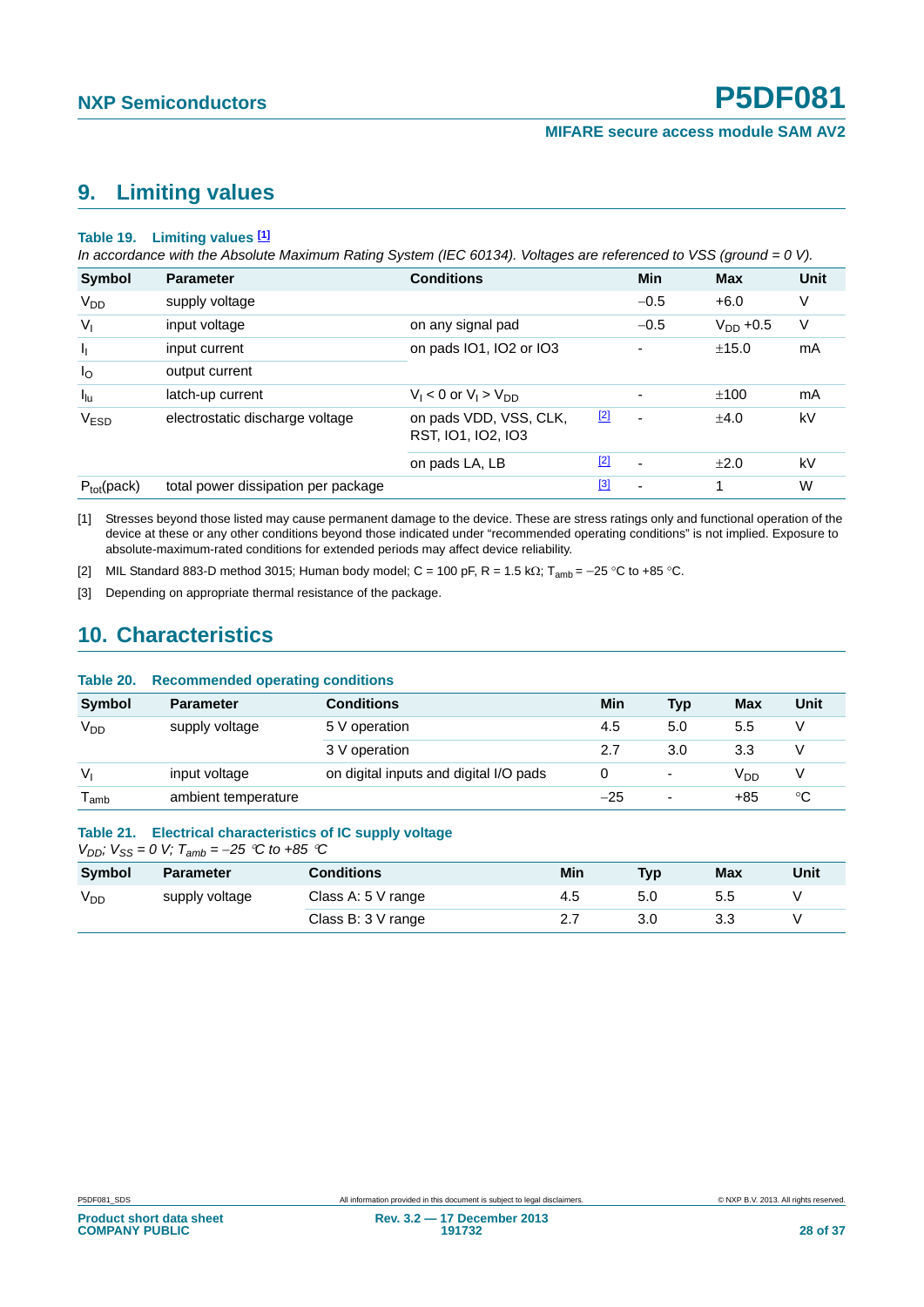### **MIFARE secure access module SAM AV2**

## <span id="page-28-1"></span>**11. Abbreviations**

<span id="page-28-0"></span>

| Table 22.      | <b>Abbreviations</b>                                |
|----------------|-----------------------------------------------------|
| Acronym        | <b>Description</b>                                  |
| 2TDEA          | 2 Key TDEA                                          |
| 3TDEA          | 3 Key TDEA                                          |
| <b>AES</b>     | <b>Advanced Encryption Standard</b>                 |
| <b>AID</b>     | <b>Application IDentifier</b>                       |
| APDU           | Application Protocol Data Unit                      |
| AppData        | <b>Application Data</b>                             |
| <b>ATQA</b>    | Answer To reQuest (Type A)                          |
| <b>ATR</b>     | Answer To Reset                                     |
| <b>ATS</b>     | Answer To Select                                    |
| Auth mode      | <b>Authentication Mode</b>                          |
| Authent        | Authentication                                      |
| <b>CBC</b>     | Cipher Block Chaining (a block cipher mode)         |
| <b>CID</b>     | <b>Card IDentifier</b>                              |
| <b>CLA</b>     | <b>CLAss</b>                                        |
| <b>CMAC</b>    | Ciphered-based MAC                                  |
| CmdCode        | <b>Command Code</b>                                 |
| CmdSettings    | <b>Command Settings</b>                             |
| <b>CRC</b>     | <b>Cyclic Redundancy Check</b>                      |
| CRC16          | 16 bit CRC                                          |
| CRC32          | 32 bit CRC                                          |
| <b>CRT</b>     | <b>Chinese Remainder Theorem</b>                    |
| CurVal         | Current Value of key usage counter                  |
| CWT            | <b>Character Waiting Time</b>                       |
| <b>DES</b>     | Data Encryption Standard                            |
| DF_AID         | <b>DESFire AID</b>                                  |
| DF_KeyNo       | <b>DESFire Key Number</b>                           |
| <b>DFKeyNo</b> | <b>DESFire Key Number</b>                           |
| Div            | Diversification                                     |
| Divlnp         | Diversification Input                               |
| <b>DRI</b>     | Divisor Receive Integer                             |
| <b>DSI</b>     | Divisor Send Integer                                |
| <b>EEPROM</b>  | Electrically Erasable Programmable Read Only Memory |
| ek(x)          | Encrypted 'x'                                       |
| ekNo(x)        | Encrypted Number 'x'                                |
| <b>FIFO</b>    | First In First Out                                  |
| <b>FIPS</b>    | Federal Information Processing Standard             |
| <b>FSC</b>     | Frame Size for Card                                 |
| <b>FSCI</b>    | Frame Size for Card Integer                         |
| <b>FSD</b>     | Frame Size for Device                               |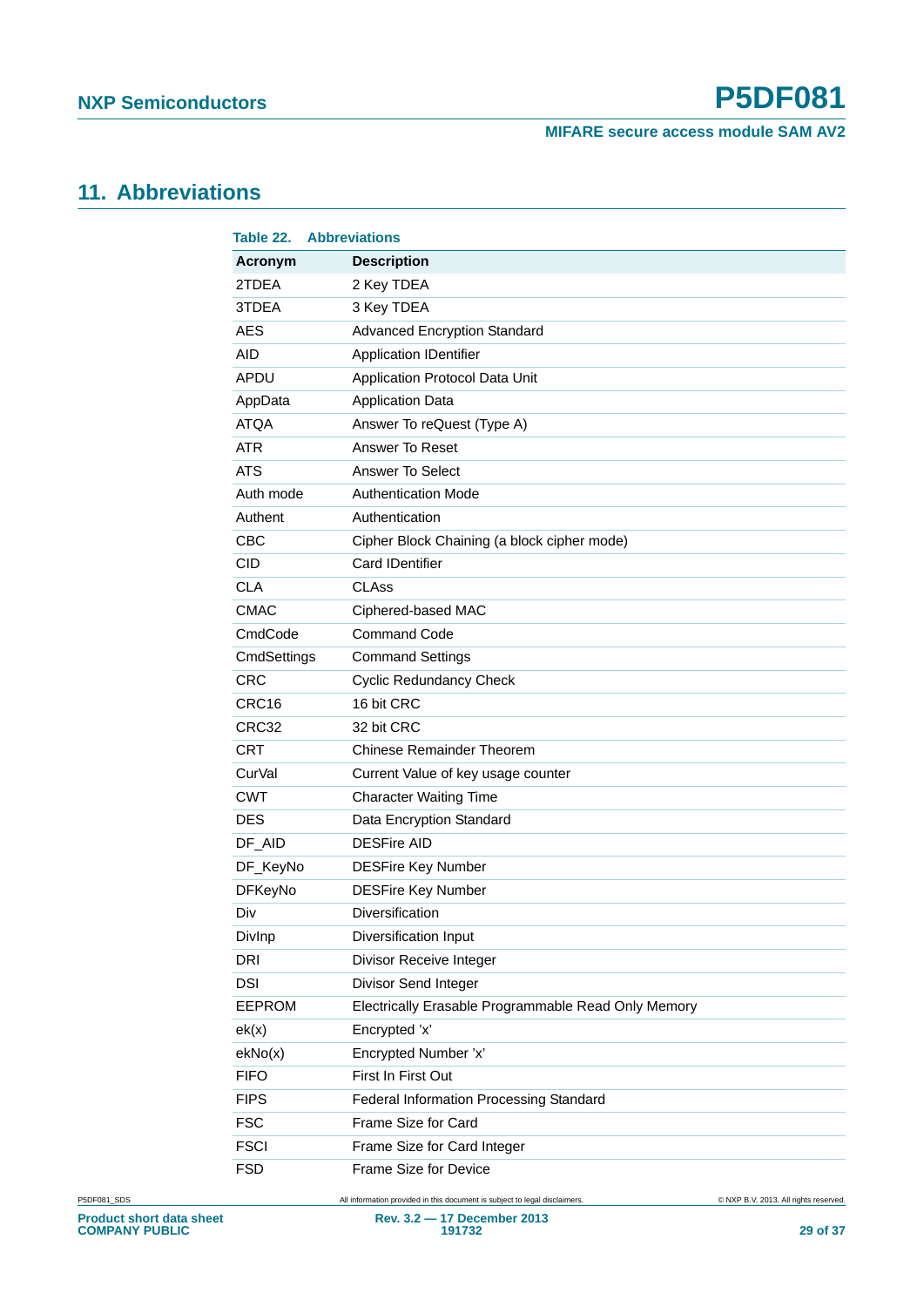### **MIFARE secure access module SAM AV2**

| Table 22.          | <b>Abbreviations</b> continued                                                                   |
|--------------------|--------------------------------------------------------------------------------------------------|
| Acronym            | <b>Description</b>                                                                               |
| <b>FSDI</b>        | Frame Size for Device Integer                                                                    |
| <b>FWI</b>         | Frame Waiting time Integer                                                                       |
| <b>INS</b>         | <b>INStruction code</b>                                                                          |
| <b>ISO</b>         | International Organization for Standardization                                                   |
| IV                 | Initial Vector (input parameter to some block cipher modes)                                      |
| <b>KeyCompMeth</b> | Key Compilation Method                                                                           |
| KeyNo              | Key Reference Number                                                                             |
| KeyNoCEK           | Key Reference Number of Change Entry Key                                                         |
| KeyNoCKUC          | Key Reference Number to change the current KUC Entry                                             |
| KeyNoM             | Key Reference Number of MIFARE Key                                                               |
| KeyV               | <b>Key Version</b>                                                                               |
| KeyVa              | Key (Version a)                                                                                  |
| KeyVb              | Key (Version b)                                                                                  |
| KeyVc              | Key (Version c)                                                                                  |
| KeyVCEK            | Key Version of Change Entry Key                                                                  |
| KeyVCKUC           | Key Version to change the current KUC Entry                                                      |
| KeyVM              | Key Version of MIFARE Key                                                                        |
| <b>KST</b>         | Key Storage Table (the place where the SAM stores the symmetric keys and<br>their configuration) |
| <b>KST</b>         | Key Storage Table                                                                                |
| <b>KUC</b>         | Key Usage Counter                                                                                |
| LC                 | Logical Channel (the ISO-7816 concept)                                                           |
| LFI                | Last Frame Indicator                                                                             |
| LoadReg            | Number of Register Value Set to be loaded                                                        |
| <b>LRC</b>         | Longitudinal Redundancy Check                                                                    |
| <b>LSB</b>         | Least Significant Byte                                                                           |
| <b>MAC</b>         | Message Authentication Code                                                                      |
| MAD                | <b>MIFARE Application Directory</b>                                                              |
| MFP                | <b>MIFARE Plus</b>                                                                               |
| <b>MGF</b>         | <b>Mask Generation Function</b>                                                                  |
| <b>MSB</b>         | <b>Most Significant Byte</b>                                                                     |
| <b>NumCards</b>    | Number of Cards                                                                                  |
| <b>OAEP</b>        | <b>Optimal Asymmetric Encryption Padding</b>                                                     |
| <b>PCD</b>         | <b>Proximity Coupling Device</b>                                                                 |
| <b>PICC</b>        | Proximity Integrated Circuit Card                                                                |
| PKI                | Public Key Infrastructure                                                                        |
| PKI_KST            | The asymmetric counterpart of the KST: for storage of the PKI keys and their<br>configuration.   |
| <b>PPS</b>         | Protocol and Parameter Selection                                                                 |
| ProMas             | Programming Mask                                                                                 |
| <b>PSS</b>         | Probabilistic Signature Scheme                                                                   |

P5DF081\_SDS All information provided in this document is subject to legal disclaimers. © NXP B.V. 2013. All rights reserved.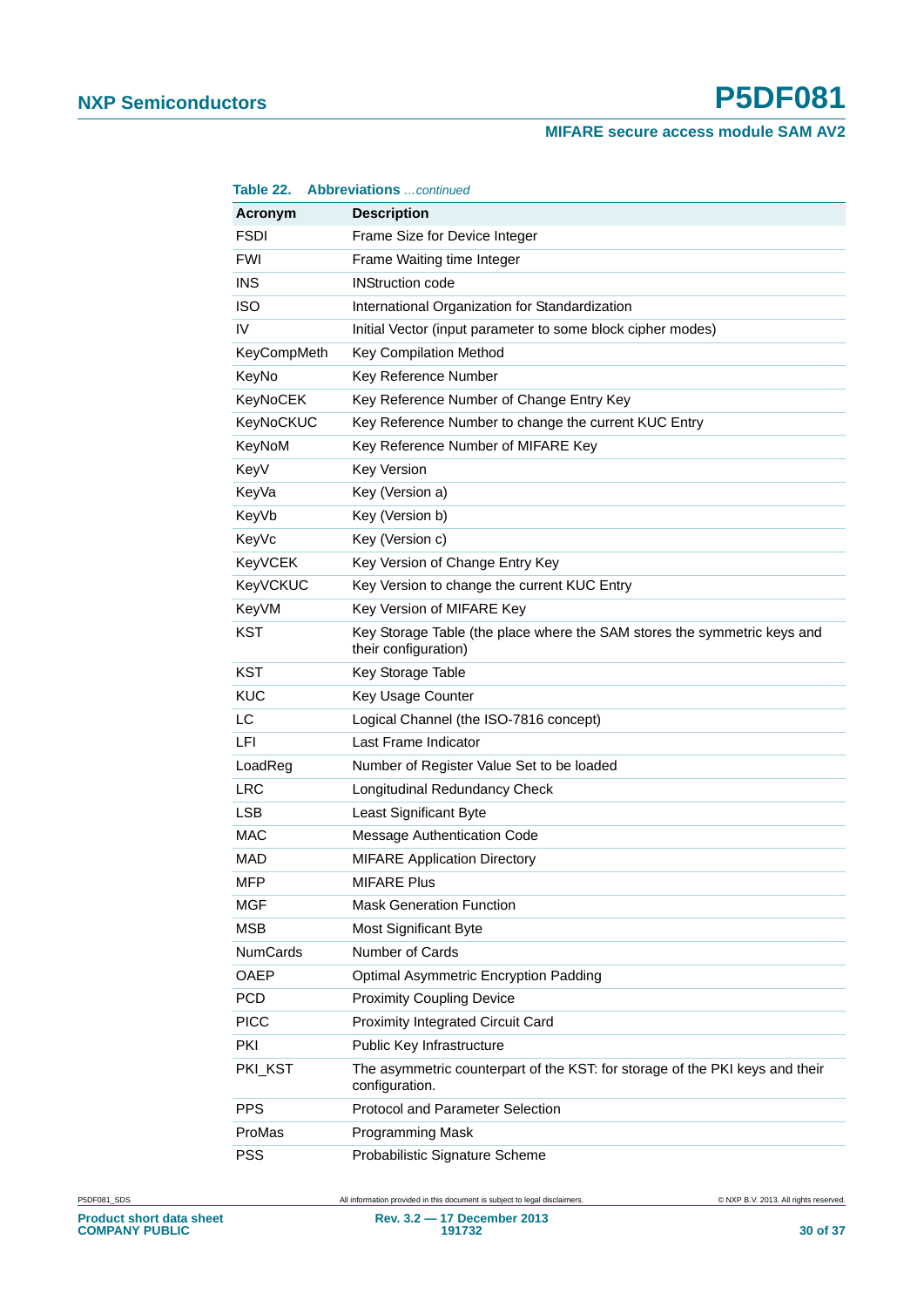### **MIFARE secure access module SAM AV2**

| Table 22.                | <b>Abbreviations</b> continued                                                                             |
|--------------------------|------------------------------------------------------------------------------------------------------------|
| Acronym                  | <b>Description</b>                                                                                         |
| <b>RATS</b>              | Request for Answer To Select                                                                               |
| <b>RefNoKUC</b>          | Reference Number of Key Usage Counter                                                                      |
| <b>RegAddress</b>        | <b>Register Address</b>                                                                                    |
| RegContent               | <b>Register Content</b>                                                                                    |
| <b>REQA</b>              | Request Command, Type A                                                                                    |
| <b>RFU</b>               | Reserved for Future Use                                                                                    |
| RndA                     | Random Number A                                                                                            |
| RndA'                    | Random Number A rotated left over 1 byte                                                                   |
| RndB                     | Random Number B                                                                                            |
| RndB'                    | Random Number B rotated left over 1 byte                                                                   |
| <b>RSA</b>               | asymmetric cryptography                                                                                    |
| RSAES-OAEP               | improved encryption/decryption scheme; based on the Optimal Asymmetric<br><b>Encryption Padding scheme</b> |
| RSA-OAEP                 | Asymmetric cryptography based on Optimal Asymmetric Encryption Padding<br>for key agreement                |
| RSASSA-PSS               | improved probabilistic Signature Scheme with Appendix; based on the<br>Probabilistic Signature Scheme      |
| <b>SAC</b>               | Secure Authenticated Channel                                                                               |
| SAK                      | Select AcKnowledge                                                                                         |
| SAM                      | <b>Secure Application Module</b>                                                                           |
| <b>MIFARE SAM</b><br>AV2 | One of the SAM use mode                                                                                    |
| <b>SEL</b>               | Select Code                                                                                                |
| <b>SET</b>               | <b>Configuration Settings for KST Entry</b>                                                                |
| <b>SHA-256</b>           | Secure hash algorithm                                                                                      |
| SHA-1                    | Secure hash algorithm                                                                                      |
| <b>SHA-224</b>           | Secure hash algorithm                                                                                      |
| SL <sub>3</sub>          | <b>MIFARE Plus Security Level 3</b>                                                                        |
| <b>SN</b>                | Serial Number                                                                                              |
| StoreReg                 | Number of Register Value Set to be stored                                                                  |
| SW                       | <b>Status Word</b>                                                                                         |
| <b>TDEA</b>              | Triple Data Encryption Algorithm                                                                           |
| <b>TRNG</b>              | True random number generator                                                                               |
| UID                      | Unique IDentifier                                                                                          |
| Va                       | Version of Key a                                                                                           |
| Vb                       | Version of Key b                                                                                           |
| Vc                       | Version of Key c                                                                                           |
| <b>WUPA</b>              | Wake-Up Command, Type A                                                                                    |
| <b>XOR</b>               | <b>Exclusive OR</b>                                                                                        |

**Product short data sheet COMPANY PUBLIC**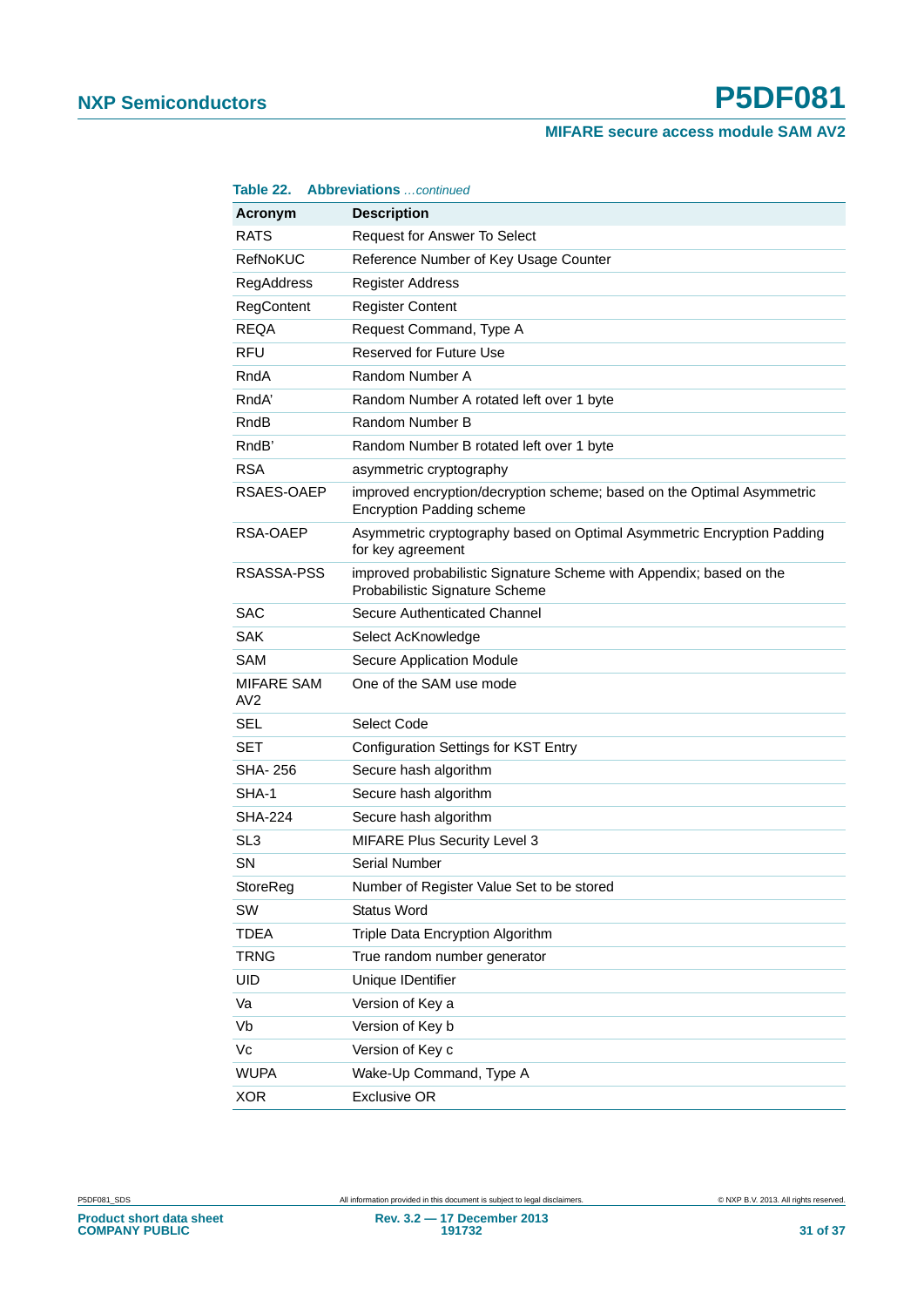## <span id="page-31-0"></span>**12. References**

- **[1] Data sheet** P5DF081 MIFARE SAM AV2 BU-ID Doc. No. 1645\*\*
- **[2] Application Note** MIFARE DESFire; Implementation hints and example, BU-ID Doc. No. 0945\*\*
- **[3] ISO 14443-3** ISO/IEC14443-3:2008
- **[4] ISO 14443-4** ISO/IEC14443-4:2008
- **[5] Data sheet** MF1PLUSx0y1 Mainstream contactless smart card IC for fast and easy solution development, BL-ID Doc. No. 1637\*\*<sup>1</sup>
- **[6] Data sheet** MF1ICS50 Functional Specification, BU-ID Doc. No. 0010\*\*
- **[7] Data sheet** MF1ICS20 Functional Specification, BU-ID Doc. No. 1322\*\*
- **[8] Data sheet** MF1ICS70 Functional Specification, BU-ID Doc. No. 0435\*\*
- **[9] Data sheet** MF3ICD81 MIFARE DESFire Functional Specification, BU-ID Doc. No. 1340\*\*
- **[10] Data sheet** MF0ICU1 Functional Specification, BU-ID Doc. No. 0286\*\*
- **[11] Data sheet** MF0ICU2 Functional Specification, BU-ID Doc. No. 1376\*\*
- **[12] DES** Data Encryption Standard (DES), NIST FIPS PUB 46-3, October1999, http://csrc.nist.gov/publications/fips/fips46-3/fips46-3.pdf
- **[13] User manual** MF3ICD81 Guidance, Delivery and Operation Manual, BU-ID Doc No. 1469\*\*
- **[14] Wafer specification** P5CD016/021/041 and P5Cx081 family, BU-ID Doc No. 1561\*\*
- **[15] PKCS1** PKCS #1 v2.1: RSA Cryptography Standard, RSA Laboratories, June 2002
- **[16] SHA** FIPS 180-2: Secure Hash Standard (SHS) Current version of the Secure Hash Standard (SHA-1, SHA-224, SHA-256, SHA-384, and SHA-512), 1 August 2002, amended 25 February 2004, FIPS Publication
- **[17] ISO7816-2** ISO/IEC 7816-2:2002
- **[18] ISO7816-3** ISO/IEC 7816-3:2002
- **[19] ISO7816-4** ISO/IEC 7816-4:2004
- **[20] AES** FIPS197
- **[21] ISO 10116** ISO/IEC 10116 block cipher
- **[22] CMAC** Recommendation for Block Cipher Modes of Operation: The CMAC Mode for Authentication, NIST Special Publication 800-38B, May 2005, http://csrc.nist.gov/publications/nistpubs/800-38B/SP\_800-38B.pdf
- **[23] CMAC Errata** Recommendation for Block Cipher Modes of Operation: The CMAC Mode for Authentication, NIST Special Publication 800-38B, Errata, http://csrc.nist.gov/publications/nistpubs/800-38B/Updated\_CMAC\_Examples.pdf

P5DF081\_SDS PERSON All information provided in this document is subject to legal disclaimers. 
PERSON ALL TONS TRIGHTS RESERVED.

<sup>1. \*\* ...</sup> document version number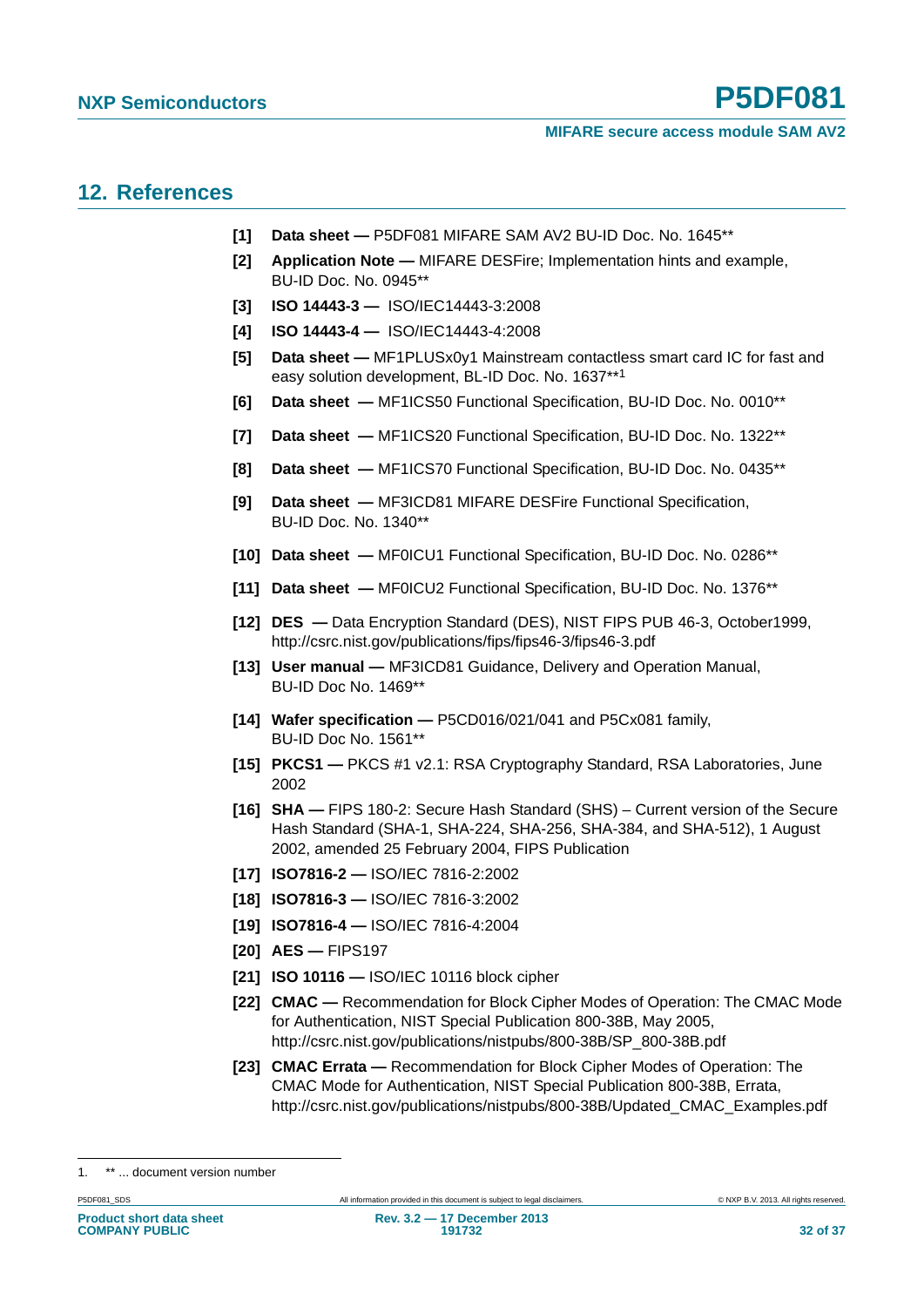- **[24] BC-Methods** Recommendation for Block Cipher Modes of Operation Methods and Techniques, NIST Special Publication 800-38A, December 2001, http://csrc.nist.gov/publications/nistpubs/800-38a/sp800-38a.pdf
- **[25] NIST Special Publication 800-38A** Recommendation for Block Cipher Modes of Operation: Methods and Techniques, 2001.
- **[26] NIST Special Publication 800-38B** Recommendation for Block Cipher Modes of Operation: The CMAC Mode for Authentication
- **[27] ISO/IEC Standard** ISO/IEC 14443 Identification cards Contactless integrated circuit cards - Proximity cards
- **[28] Recommendation for Block Cipher Modes of Operation: Methods and Techniques —** FIPS PUB 197 ADVANCED ENCRYPTION STANDARD
- **[29] ISO/IEC Standard** ISO/IEC 9797-1 Information technology -- Security techniques - Message Authentication Codes (MACs) - Part 1: Mechanisms using a block cipher
- **[30] AES** Recommendation for the Triple Data Encryption Algorithm (TDEA) Block Cipher, NIST Special Publication 800-67, May 2008, http://csrc.nist.gov/publications/nistpubs/800-67/SP800-67.pdf

## <span id="page-32-1"></span>**13. Revision history**

<span id="page-32-0"></span>

| <b>Table 23: Revision history</b> |              |                                                                               |                      |                          |
|-----------------------------------|--------------|-------------------------------------------------------------------------------|----------------------|--------------------------|
| Document ID                       | Release date | Data sheet status                                                             | <b>Change notice</b> | <b>Supersedes</b>        |
| P5DF081 SDS v.3.2                 | 20131217     | Product short data sheet                                                      |                      | P5DF081_SDS v.3.1        |
| Modifications:                    |              | Figure 3 "Pin configuration HVQFN32": Remark added                            |                      |                          |
|                                   |              | Section 12 "References": updated                                              |                      |                          |
| P5DF081 SDS v.3.1                 | 20121001     | Product short data sheet                                                      |                      | P5DF081 SDS v.3.0        |
| Modifications:                    |              | Section 7.1 "Pinning": updated                                                |                      |                          |
| P5DF081 SDS v.3.0                 | 20111018     | Product short data sheet                                                      |                      | P5DF081_SDS v.1.0        |
| Modifications:                    |              | Section 1 "General description" and Section 5 "Ordering information": updated |                      |                          |
|                                   |              | "RC522" updated with "RC52x or RC663"                                         |                      |                          |
|                                   |              | Data sheet status changed into "Product short data sheet"                     |                      |                          |
| P5DF081 SDS v.1.0                 | 20100812     | Objective short data sheet                                                    |                      | $\overline{\phantom{0}}$ |

**Product short data sheet COMPANY PUBLIC**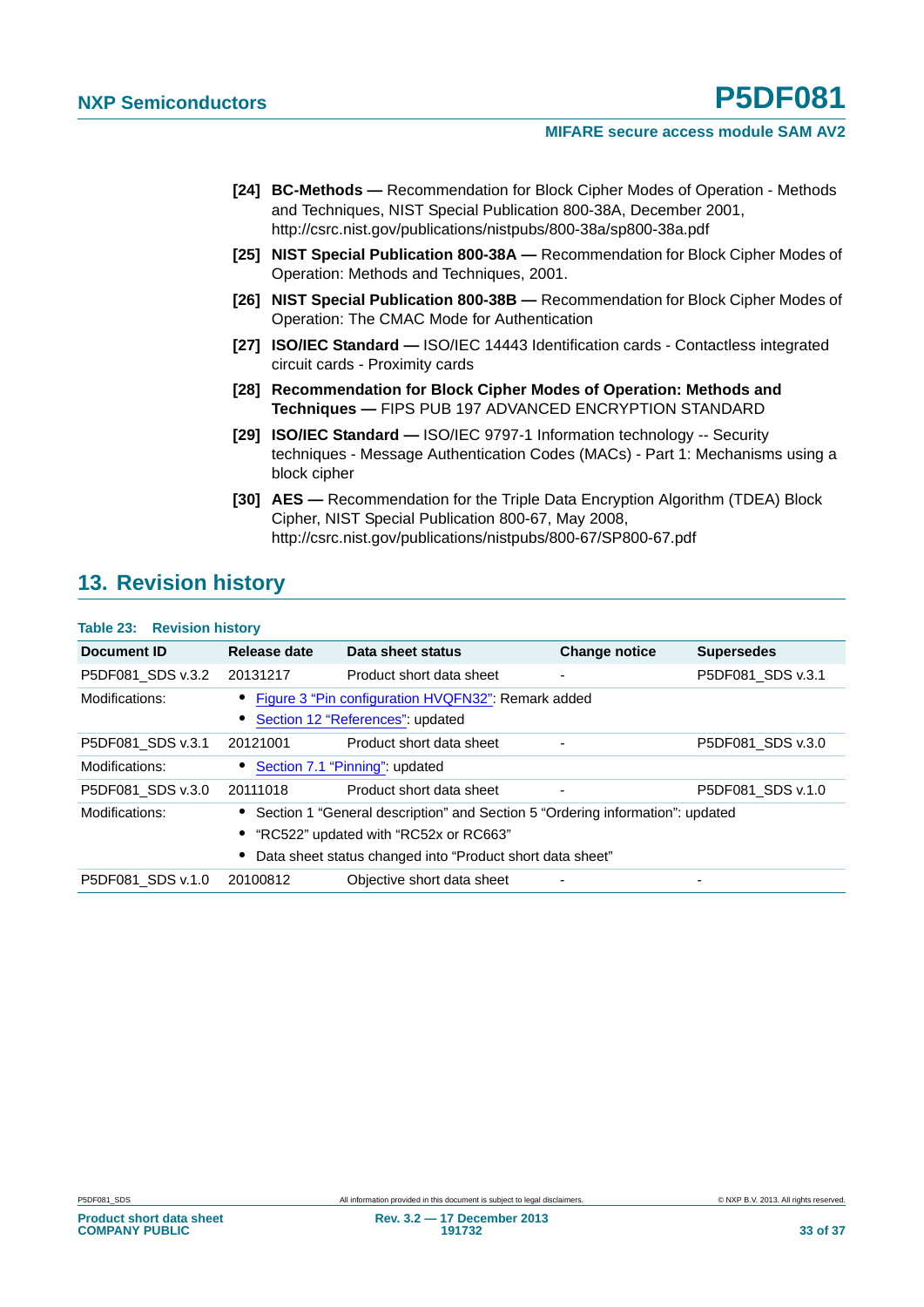## <span id="page-33-3"></span>**14. Legal information**

#### <span id="page-33-4"></span>**14.1 Data sheet status**

| Document status[1][2]          | Product status <sup>[3]</sup> | <b>Definition</b>                                                                     |
|--------------------------------|-------------------------------|---------------------------------------------------------------------------------------|
| Objective [short] data sheet   | Development                   | This document contains data from the objective specification for product development. |
| Preliminary [short] data sheet | Qualification                 | This document contains data from the preliminary specification.                       |
| Product [short] data sheet     | Production                    | This document contains the product specification.                                     |

<span id="page-33-0"></span>[1] Please consult the most recently issued document before initiating or completing a design.

<span id="page-33-1"></span>[2] The term 'short data sheet' is explained in section "Definitions".

<span id="page-33-2"></span>[3] The product status of device(s) described in this document may have changed since this document was published and may differ in case of multiple devices. The latest product status<br>information is available on the Intern

#### <span id="page-33-5"></span>**14.2 Definitions**

**Draft —** The document is a draft version only. The content is still under internal review and subject to formal approval, which may result in modifications or additions. NXP Semiconductors does not give any representations or warranties as to the accuracy or completeness of information included herein and shall have no liability for the consequences of use of such information.

**Short data sheet —** A short data sheet is an extract from a full data sheet with the same product type number(s) and title. A short data sheet is intended for quick reference only and should not be relied upon to contain detailed and full information. For detailed and full information see the relevant full data sheet, which is available on request via the local NXP Semiconductors sales office. In case of any inconsistency or conflict with the short data sheet, the full data sheet shall prevail.

**Product specification —** The information and data provided in a Product data sheet shall define the specification of the product as agreed between NXP Semiconductors and its customer, unless NXP Semiconductors and customer have explicitly agreed otherwise in writing. In no event however, shall an agreement be valid in which the NXP Semiconductors product is deemed to offer functions and qualities beyond those described in the Product data sheet.

### <span id="page-33-6"></span>**14.3 Disclaimers**

**Limited warranty and liability —** Information in this document is believed to be accurate and reliable. However, NXP Semiconductors does not give any representations or warranties, expressed or implied, as to the accuracy or completeness of such information and shall have no liability for the consequences of use of such information. NXP Semiconductors takes no responsibility for the content in this document if provided by an information source outside of NXP Semiconductors.

In no event shall NXP Semiconductors be liable for any indirect, incidental, punitive, special or consequential damages (including - without limitation - lost profits, lost savings, business interruption, costs related to the removal or replacement of any products or rework charges) whether or not such damages are based on tort (including negligence), warranty, breach of contract or any other legal theory.

Notwithstanding any damages that customer might incur for any reason whatsoever, NXP Semiconductors' aggregate and cumulative liability towards customer for the products described herein shall be limited in accordance with the *Terms and conditions of commercial sale* of NXP Semiconductors.

**Right to make changes —** NXP Semiconductors reserves the right to make changes to information published in this document, including without limitation specifications and product descriptions, at any time and without notice. This document supersedes and replaces all information supplied prior to the publication hereof.

**Suitability for use —** NXP Semiconductors products are not designed, authorized or warranted to be suitable for use in life support, life-critical or safety-critical systems or equipment, nor in applications where failure or malfunction of an NXP Semiconductors product can reasonably be expected to result in personal injury, death or severe property or environmental damage. NXP Semiconductors and its suppliers accept no liability for inclusion and/or use of NXP Semiconductors products in such equipment or applications and therefore such inclusion and/or use is at the customer's own risk.

**Applications —** Applications that are described herein for any of these products are for illustrative purposes only. NXP Semiconductors makes no representation or warranty that such applications will be suitable for the specified use without further testing or modification.

Customers are responsible for the design and operation of their applications and products using NXP Semiconductors products, and NXP Semiconductors accepts no liability for any assistance with applications or customer product design. It is customer's sole responsibility to determine whether the NXP Semiconductors product is suitable and fit for the customer's applications and products planned, as well as for the planned application and use of customer's third party customer(s). Customers should provide appropriate design and operating safeguards to minimize the risks associated with their applications and products.

NXP Semiconductors does not accept any liability related to any default, damage, costs or problem which is based on any weakness or default in the customer's applications or products, or the application or use by customer's third party customer(s). Customer is responsible for doing all necessary testing for the customer's applications and products using NXP Semiconductors products in order to avoid a default of the applications and the products or of the application or use by customer's third party customer(s). NXP does not accept any liability in this respect.

**Limiting values —** Stress above one or more limiting values (as defined in the Absolute Maximum Ratings System of IEC 60134) will cause permanent damage to the device. Limiting values are stress ratings only and (proper) operation of the device at these or any other conditions above those given in the Recommended operating conditions section (if present) or the Characteristics sections of this document is not warranted. Constant or repeated exposure to limiting values will permanently and irreversibly affect the quality and reliability of the device.

**Terms and conditions of commercial sale —** NXP Semiconductors products are sold subject to the general terms and conditions of commercial sale, as published at<http://www.nxp.com/profile/terms>, unless otherwise agreed in a valid written individual agreement. In case an individual agreement is concluded only the terms and conditions of the respective agreement shall apply. NXP Semiconductors hereby expressly objects to applying the customer's general terms and conditions with regard to the purchase of NXP Semiconductors products by customer.

**No offer to sell or license —** Nothing in this document may be interpreted or construed as an offer to sell products that is open for acceptance or the grant, conveyance or implication of any license under any copyrights, patents or other industrial or intellectual property rights.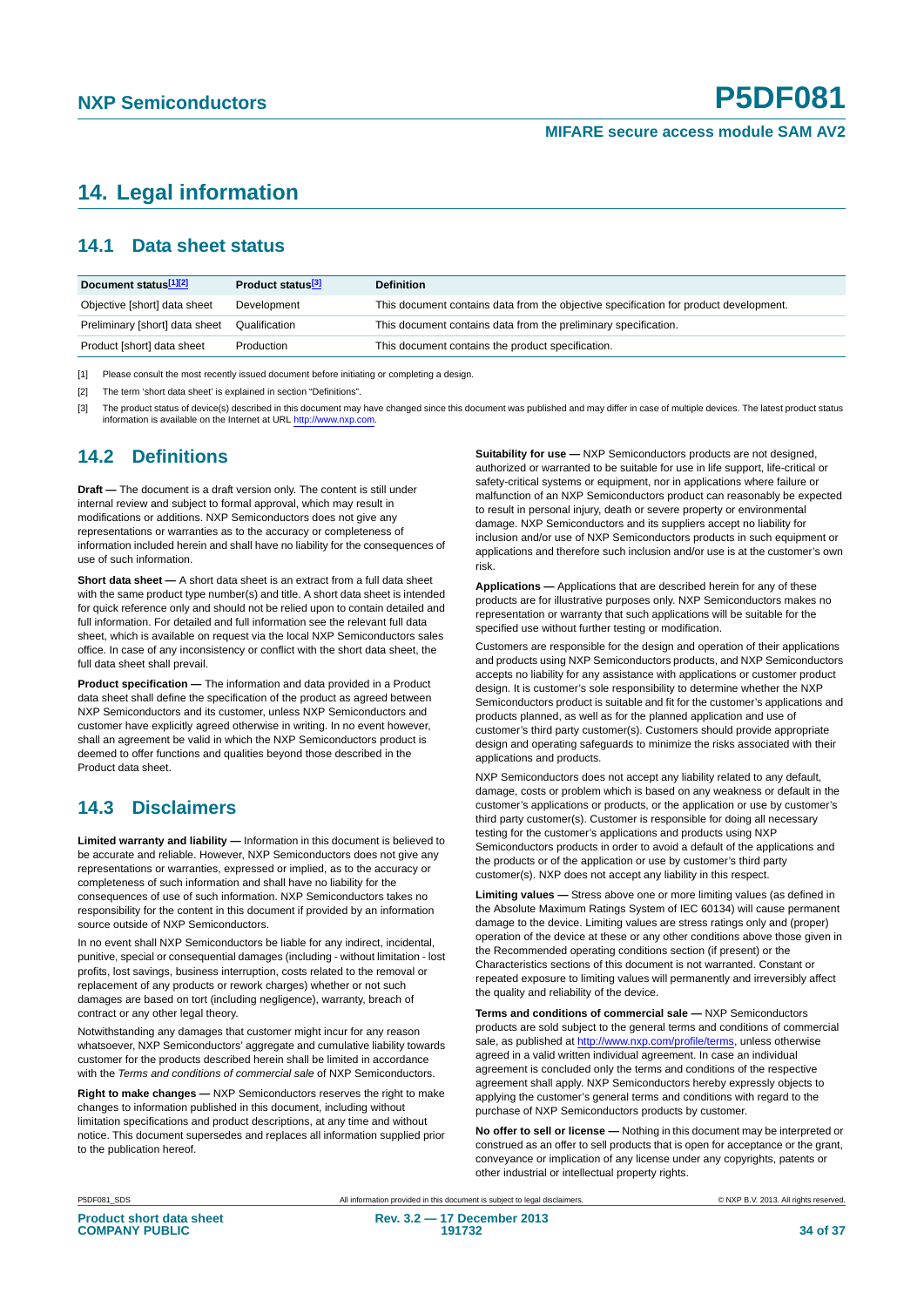**Export control —** This document as well as the item(s) described herein may be subject to export control regulations. Export might require a prior authorization from competent authorities.

**Quick reference data —** The Quick reference data is an extract of the product data given in the Limiting values and Characteristics sections of this document, and as such is not complete, exhaustive or legally binding.

**Non-automotive qualified products —** Unless this data sheet expressly states that this specific NXP Semiconductors product is automotive qualified, the product is not suitable for automotive use. It is neither qualified nor tested in accordance with automotive testing or application requirements. NXP Semiconductors accepts no liability for inclusion and/or use of non-automotive qualified products in automotive equipment or applications.

In the event that customer uses the product for design-in and use in automotive applications to automotive specifications and standards, customer (a) shall use the product without NXP Semiconductors' warranty of the product for such automotive applications, use and specifications, and (b) whenever customer uses the product for automotive applications beyond NXP Semiconductors' specifications such use shall be solely at customer's own risk, and (c) customer fully indemnifies NXP Semiconductors for any liability, damages or failed product claims resulting from customer design and use of the product for automotive applications beyond NXP Semiconductors' standard warranty and NXP Semiconductors' product specifications.

## <span id="page-34-2"></span>**15. Contact information**

For more information, please visit: **http://www.nxp.com**

For sales office addresses, please send an email to: **salesaddresses@nxp.com**

#### <span id="page-34-0"></span>**14.4 Licenses**

**ICs with DPA Countermeasures functionality**



NXP ICs containing functionality implementing countermeasures to Differential Power Analysis and Simple Power Analysis are produced and sold under applicable license from Cryptography Research, Inc.

## <span id="page-34-1"></span>**14.5 Trademarks**

Notice: All referenced brands, product names, service names and trademarks are the property of their respective owners.

**MIFARE —** is a trademark of NXP B.V.

**MIFARE Plus —** is a trademark of NXP B.V.

**MIFARE Ultralight —** is a trademark of NXP B.V.

**DESFire —** is a trademark of NXP B.V.

**SmartMX** — is a trademark of NXP B.V.

**Product short data sheet COMPANY PUBLIC**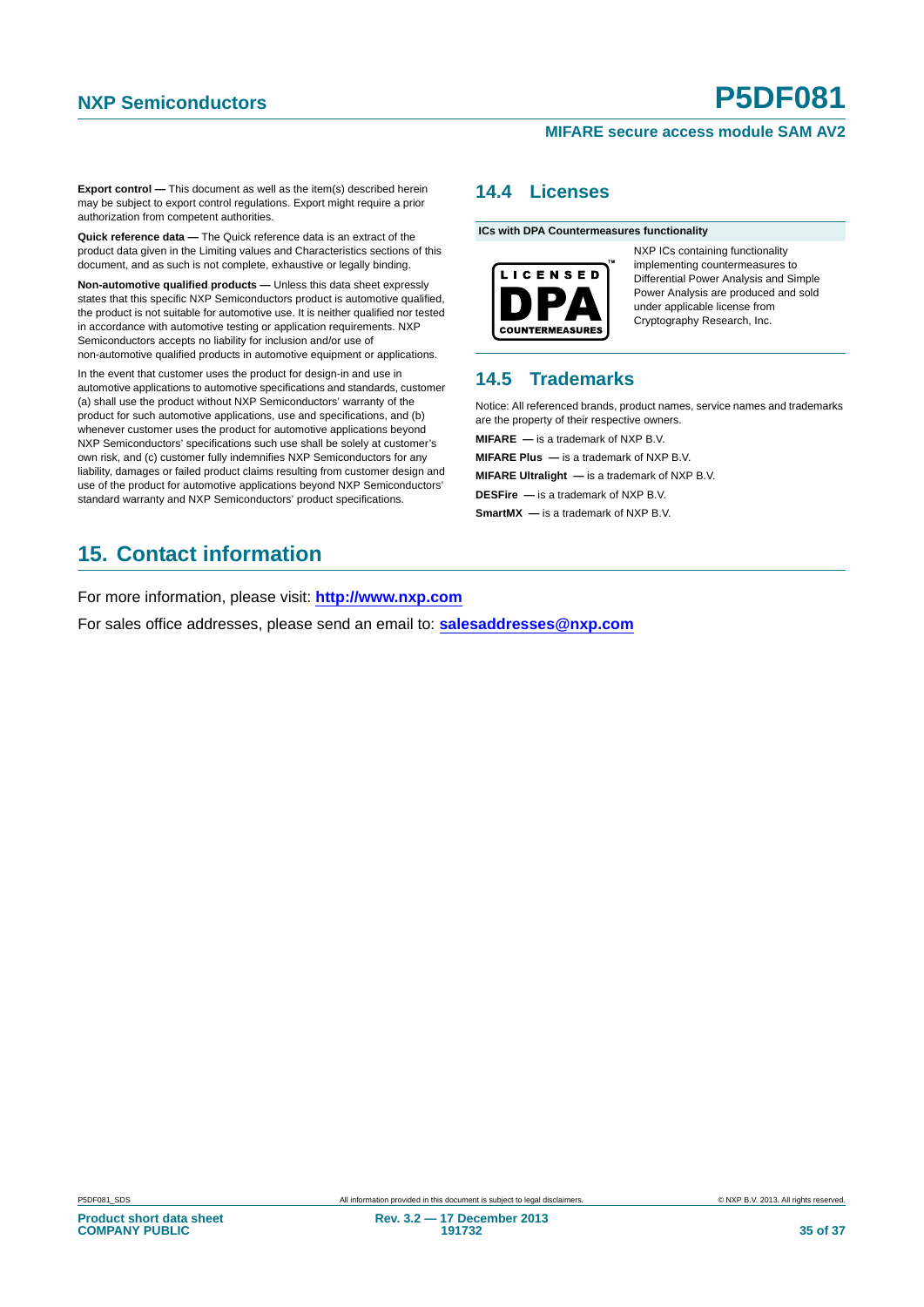## <span id="page-35-0"></span>**16. Tables**

| Table 1.  | Quick reference data 2                                                    |
|-----------|---------------------------------------------------------------------------|
| Table 2.  | Ordering information 2                                                    |
| Table 3.  | Pin description PCM 1.1 MIFARE SAM AV2 5                                  |
| Table 4.  | Pin description HVQFN32 MIFARE SAM AV2 6                                  |
| Table 5.  | ATR after cold reset $\ldots \ldots \ldots \ldots \ldots \ldots \ldots$ . |
| Table 6.  |                                                                           |
| Table 7.  | 15. . SAM security and configuration commands                             |
| Table 8.  | SAM key management commands 17                                            |
| Table 9.  | Data processing commands 18                                               |
| Table 10. | Public Key Infrastructure (PKI) commands20                                |
|           | Table 11. MIFARE Plus in non-X mode commands 21                           |
|           | Table 12. MIFARE Classic in non-X-mode commands22                         |

| Table 13. DESFire and ULC in non-X-mode commands, 22                      |
|---------------------------------------------------------------------------|
| Table 14. RC522x or RC663 configuration commands 23                       |
|                                                                           |
| Table 16. MIFARE Classic in X-mode commands 24                            |
| Table 17. MIFARE Plus in X-mode commands 26                               |
| Table 18. DESFire and ULC in X-mode commands 27                           |
| Table 19. Limiting values $1, \ldots, \ldots, \ldots, \ldots, \ldots, 28$ |
| Table 20. Recommended operating conditions 28                             |
| Table 21. Electrical characteristics of IC supply voltage . 28            |
|                                                                           |
| Table 23: Revision history 33                                             |

## <span id="page-35-1"></span>**17. Figures**

| Fig 2. Pin configuration PCM1.1 $\ldots$ 5 |  |
|--------------------------------------------|--|
| Fig 3. Pin configuration HVQFN32 5         |  |